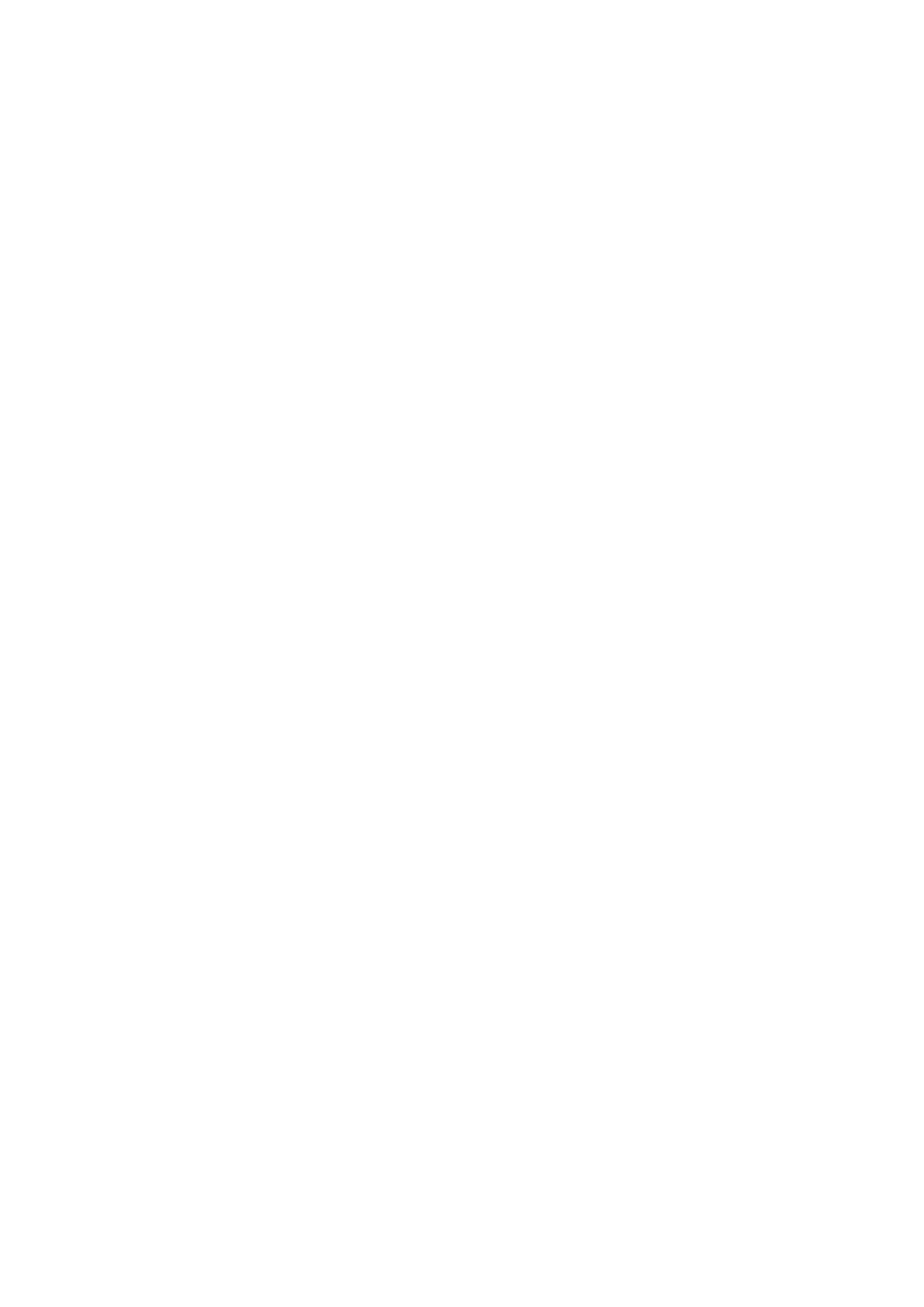## **Bachelor of Arts in Human Rights B.A.** - Human Rights

Programme Project Report & Detailed Syllabus Non- Semester Pattern From Calendar Year 2021 onwards

## தமிழ்நாடு திறந்தநிலைப் பல்கலைக்கழகம் **Tamil Nadu Open Universit y School of Politics and Public Administration**

(A state open Universit y Established by Government of Tamilnadu, Recognized by UGC & DEB, Member in Asian Association of Open Universities & Association of Commonwealth Universities) **No. 577,** 



**Anna Salai, Saidapet, Chennai 600 015 Tamilnadu**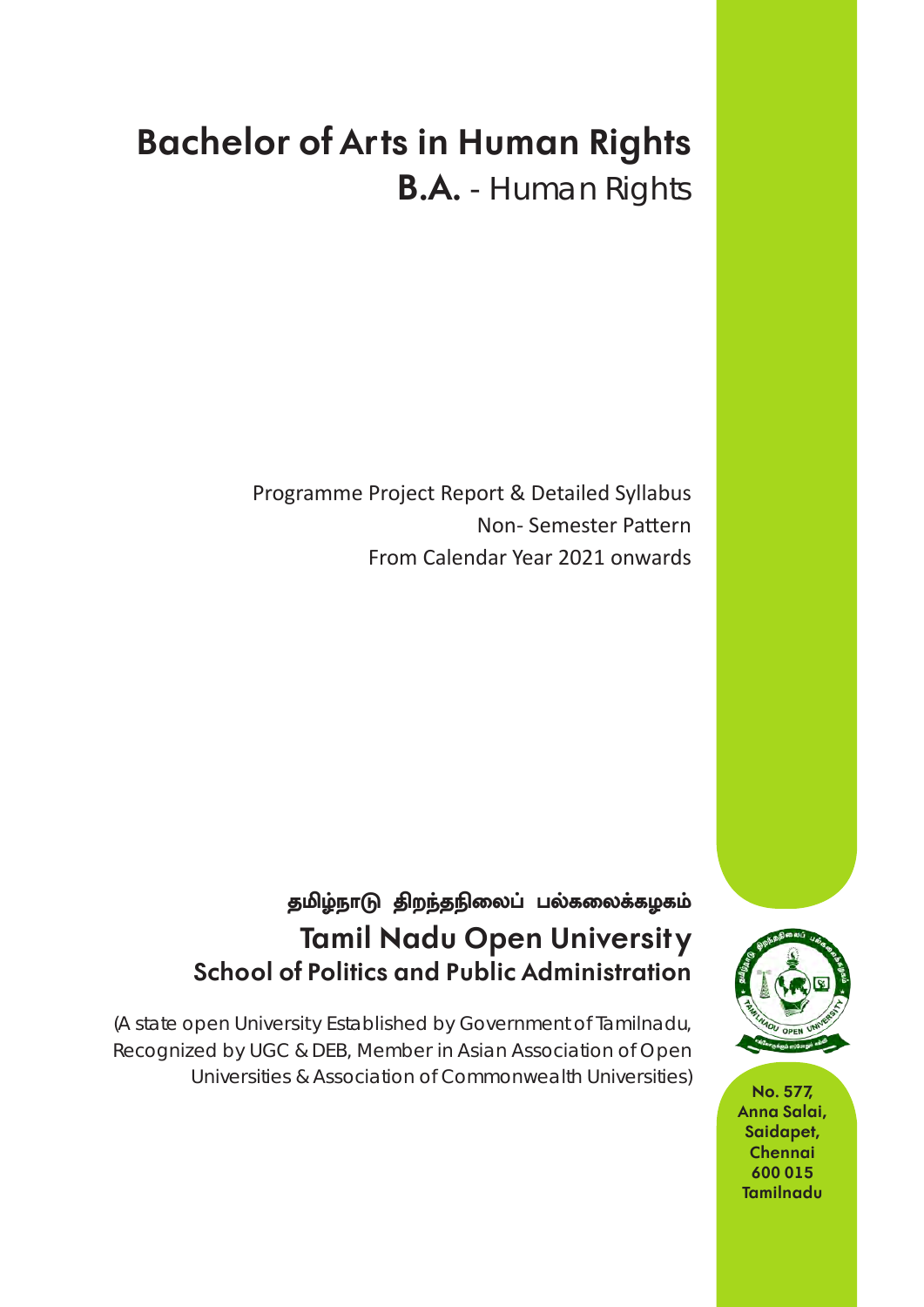

**by Tamil Nadu Open University. Except where otherwise noted, B.A. Human Rights - PPR & Detailed Syllabus is made available under a Creative Commons Attribution- ShareAlike 4.0 Licence (international): http://creativecommons.org/licences/bysa/4.0.**

## **Faculty of Social Sciences School of Politics and Public Administration**

## **Tamil Nadu Open University**

**577, Anna salai , Saidapet Chennai - 600015 Tamilnadu, India**

**Website : www.tnou.ac.in**

**NOVEMBER, 2020**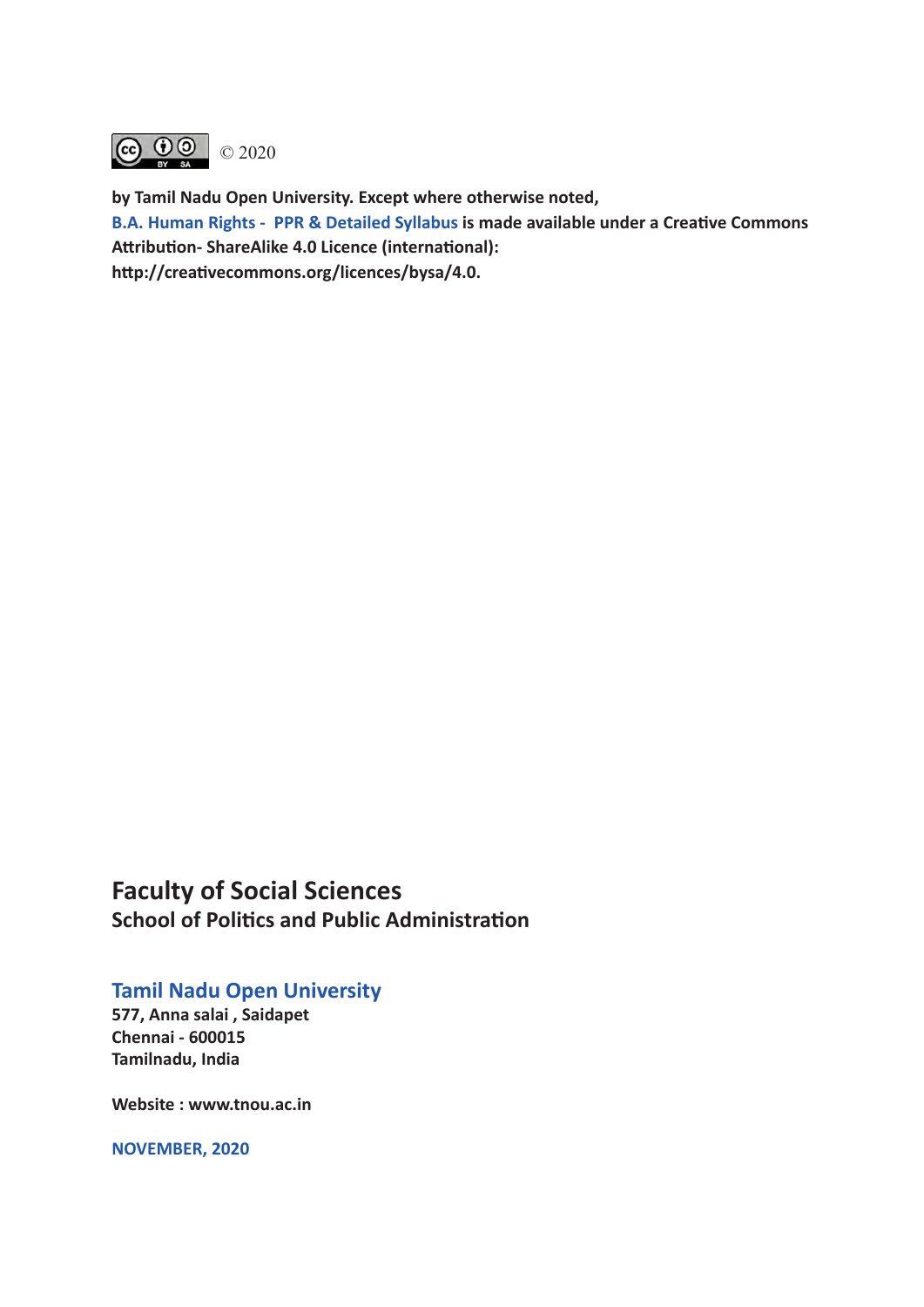

#### Tamil Nadu **University** pen

[A State Open University established by Government of Tamil Nadu, Recognized by UGC-DEB, Member in Asian Association of Open Universities and Association of Commonwealth Universities]

No- 577, Anna Salai, Saidapet, Chennai -600015, Tamil Nadu, India

#### Prof. K.Parthasarathy **Vice-Chancellor**

#### **My dear Learners,**

#### **Vanakkam,**

I deem it a great privilege to extend a hearty welcome to you to the Under Graduate Programme being offered by the Tamil Nadu Open University (TNOU). I also appreciate your keen interest to know about the curriculum of the Programme, in which you shall gain an enthralling experience, and pleasurable and beneficial learning.

With passing a specific act in the Tamil Nadu Legislative Assembly (TNLA) in 2002, the TNOU came into existence as a Sate Open University (SOU). It has been offering the socially-relevant academic Programmes in diverse disciplines with due approval of the University Grants Commission (UGC) and the Distance Education Bureau (DEB), New Delhi since its inception. This Undergraduate Programme is one among the approved Programmes.

The Board of Studies, a statutory academic body of the University, consisting of the versatile scholars, eminent teachers including both internal and external, well- acclaimed industrialists, outstanding alumni, and prospective learners as members, has designed the robust curriculum of this Programme. The curriculum is overhauled to be more suitable to the socio-economic and scientific needs in the modern era based on the emerging trends in the discipline at State and National as well as International level and accordingly, modified to our local context. Moreover, the whole syllabi of this Programme have special focuses on promoting the learners to the modern learning environment.

With a Credit System / Choice Based Credit System (CBCS), this Programme is offered in semester/ non-semester pattern. The Self-Learning Materials that are the mainstay of pedagogy in the Open and Distance Learning (ODL) have been developed incorporating both the traditional and the modern learning tools, like web-resources, multi-media contents, text books and reference books with a view to providing ample opportunities for sharpening your knowledge in the discipline.

At this juncture, I wish to place on record my deepest appreciations and congratulations to the Chairperson and the Members of the Board of Studies concerned for having framed the curriculum of high standard.

I would also like to acknowledge the Director, the Programme Co-Ordinator and the members of staff of the respective School of Studies for their irrevocable contributions towards designing the curriculum of this Programme.

Last but not least, I register my profuse appreciation to Prof. S. Balasubramanian, the Director (i/c), Curriculum Development Centre (CDC), TNOU, who have compiled this comprehensive Programme Project Report (PPR) that includes the regulations and syllabi of the Programme, and also facilitated the designing in the form of e-book as well printed book.

I am immensely hopeful that your learning at TNOU shall be stupendous, gratifying, and prosperous.

#### **Wish you all success in your future endeavours!**

**With warm regards,**

**(Prof. K. PARTHASARATHY)** *05, November 2020*

thouve@gmail.com | drkpsbard@gmail.com

044 24306633 | 24306634

9360991143

91-44-24356767

www.tnou.ac.in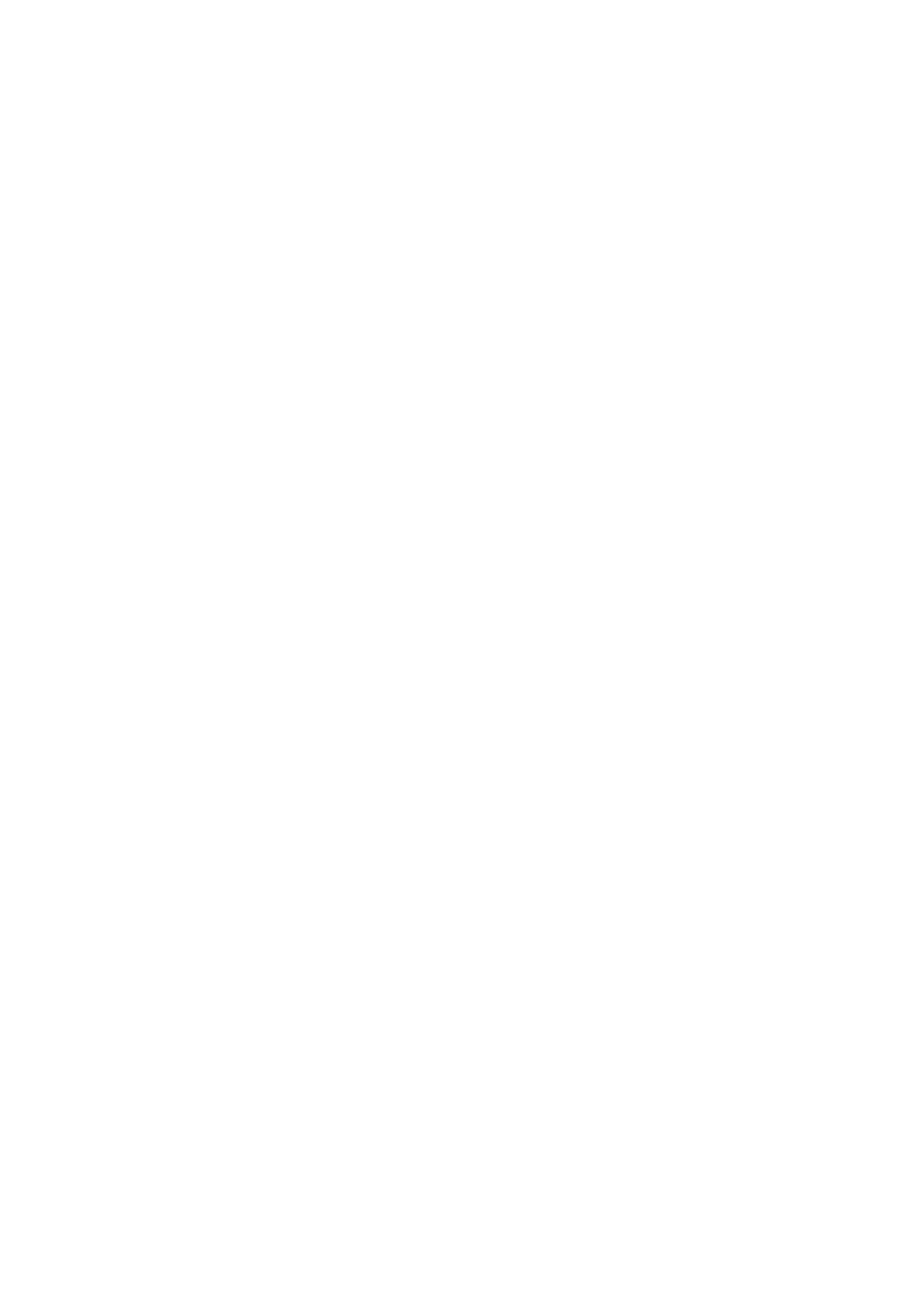## TAMIL NADU OPEN UNIVERSITY SCHOOL OF POLITICS AND PUBLIC ADMINISTRATION

CHENNAI - 600 015

#### **MEMBERS OF BOARD OF STUDIES**

#### *Chairperson*

#### **Dr.R.Mathaiyan**

Professor, Department of Public Administration, Institute of Distance Education, University of Madras, Chennai-600 005. Mobile No: 9444256817 *Email: mathaiyanr@gmail.com*

#### *Internal Faculty Members*

#### **Dr.R.Arumugam**

Assistant Professor in Political Science & Public Administration, School of Politics and Public Administration, Tamil Nadu Open University, Chennai - 15. Mobile No:8695004048/7904606667 *Email:arumugamrspm2017@gmail.com*

### *Member Subject Experts:*

#### **Dr.D.Devanathan**

Professor, Department of Politics & Public Administration, Anna Malai University. TamilNadu. Mobile No:9994909774 *Email: devanathanphd@gmail.com*

#### **Dr.S.Marcelin Pushpa**

Associate Professor & Head, Department of Public Administration, Anna Adarsh College for Women, Chennai - 600 040. Mobile No:9840199992 *Email: smarcy16@gmail.com*

### **Dr.T.Krishnakumar**

Associate Professor, Department of Political Science, Presidency College, Kamaraj Salai, Triplicane, Chennai-600 005 Mobile No:9444696977 *Email: thangakrish@Yahoo.co.in*

## **Dr.D.Ramakrishnan**

Professor&Head, Department of Political Science, School of Social Sciences, Madurai Kamaraj University Palkalainagar, Madurai - 625 021. Mobile No: 9443862648 *Email :drramkirkj@gmail.com*

#### **Dr.R.Nithya**

Assistant Professor, Department of Human Rights, Ethiraj College, Chennai - 600 008. Mobile No:9940632747 *Email:rpnithya @ gmail.com*

## **Dr.M.B.Pavithra**

Assistant Professor, No.6, Old No.15A, 'P' Block, 18th Extension, Anna Nagar, Chennai - 600 040. Mobile No: 9941085934 *Email: ptra\_in @Yahoo.com*

### *Industrialist*

#### **Dr. P. Kanagaraj**

(Civil Service Coaching Expert) Associate Professor & Head, Department of Political Science, Govt. Arts College, Coimbatore. Mobile No.9443935919 *Email: iasips2011@gmail.com*

#### *Member Alumni*

**Mr.S.Rajendran, M.A., M.Phil.,** Assistant, Dept. of Survey and Settlement,

1/92 Mariyamman Kovil Street,

Madhanam & PO, Sirkali TK Nagapattinam Dt. Pincode: 609 104.

Mobile No.9786505155

*Email: rajusurvey2006@gmail.com*

#### **Mr.S.Thangaraj, M.A., M.Phil.,**

Head Master,

No.129B, Maniyammal illam, 7th Street, Goplapuram, Dindivanam - 604 001. Mobile No:7010163384

*Email:thangarajs2661971@gmail.com*

#### *Student on Roll*

#### **K.C.M. Thirumaalan Sarravanan**

1/1A, F3, Dhanam Flats, EagappanNaickan Street, Vanasakthi Nagar, Tower Road, Kolathur, Chennai - 600 099. Mobile No:9789959418 *Email: thiruviveka15@gmail.com*

#### **Mrs.D. Revathi**

M.A Public Administration No.8A, Velleri, Thangal Lane, Rajamangalam, Villivakkam, Chennai - 600049. Mobile No: 96000088126 *Email: d@tnmgrmu.ac.in*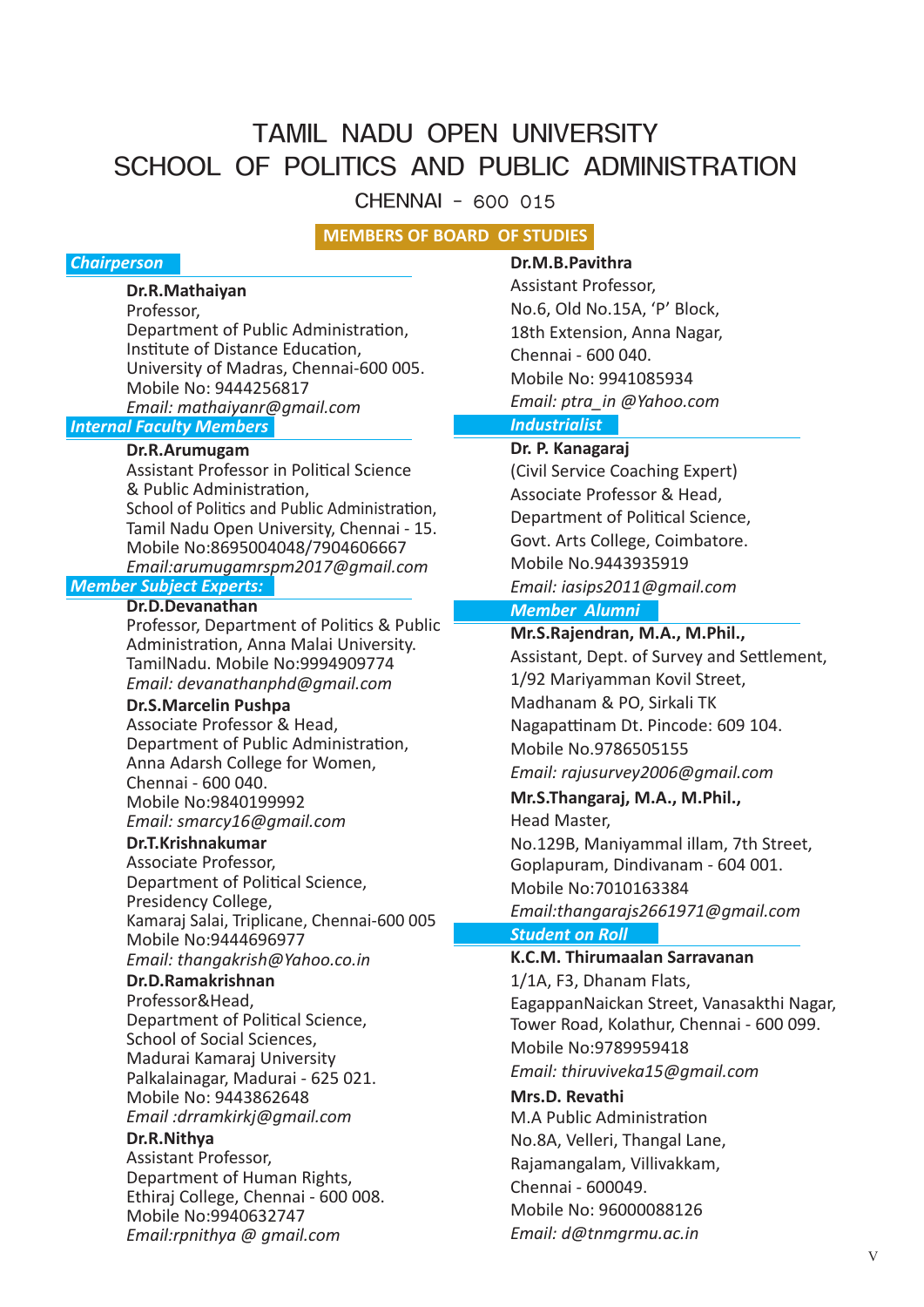## **TAMIL NADU OPEN UNIVERSITY SCHOOL OF POLITICS AND PUBLIC ADMINISTRATION**

## **B.A Human Rights Programme Project Report (PPR)**

#### **Programme's mission and Objectives:**

B.A.Human Rights is designed to satisfy the needs of the individuals and students who have interests in various aspects of Human Rights. The students will learn and acquire knowledge Human Rights issues, perspectives, Human Rights Law, National, regional and international modalities of human rights advocacy and redressal of grievances. The main objective of the course is to help people understand human rights, value human rights, and take responsibility for respecting, defending, and promoting human rights.

#### **Relevance of the Programme with HEI's Mission and Vision:**

The Programme B.A. Human Rights is offered to meet current demands of the society. Also, to create awareness on the public service aspects to the society. This Programme aims to creating equity in education by providing opportunity to rural people for whom higher Education in unreachable.

#### **Nature of prospective target group of Learners:**

Bachelor of Arts (Human Rights) is meant for students who have passed the higher secondary (10+2) examinations/ completed a Degree Programme from recognized Board/University. The course has been designed keeping in mind the individuals who are in public service and also the students who are interested in Human Rights and civil services.

#### **Appropriateness of Programme to be conducted in ODL mode to acquire specific skills and competence:**

The Bachelor Degree programme in Human Rights has a lot of scope in the Civil Service Examinations. As outcomes of the programme, students may gain knowledge in the B.A. Human Rights plays a significant role in enriching the knowledge base of people working in human rights, refugee issues and other livelihood issues. This programme offers career opportunities in the civil services, public, private and NGO sectors. As outcome of the programme students may gain knowledge about different forms of promoting and implementing Human Rights, Domestic as well as International Level. Students further get ideas of the concept and theory of Human Rights protection and promotion of Human Rights and Indian Constitution which will enable the students to learn the Human values and dignity.

#### **Instructional Design:**

The Curriculum and the Syllabus for Bachelor of Arts in Human Rights Programme has been designed to provide in basic knowledge in Human Rights to those students who are not having opportunity to study in regular mode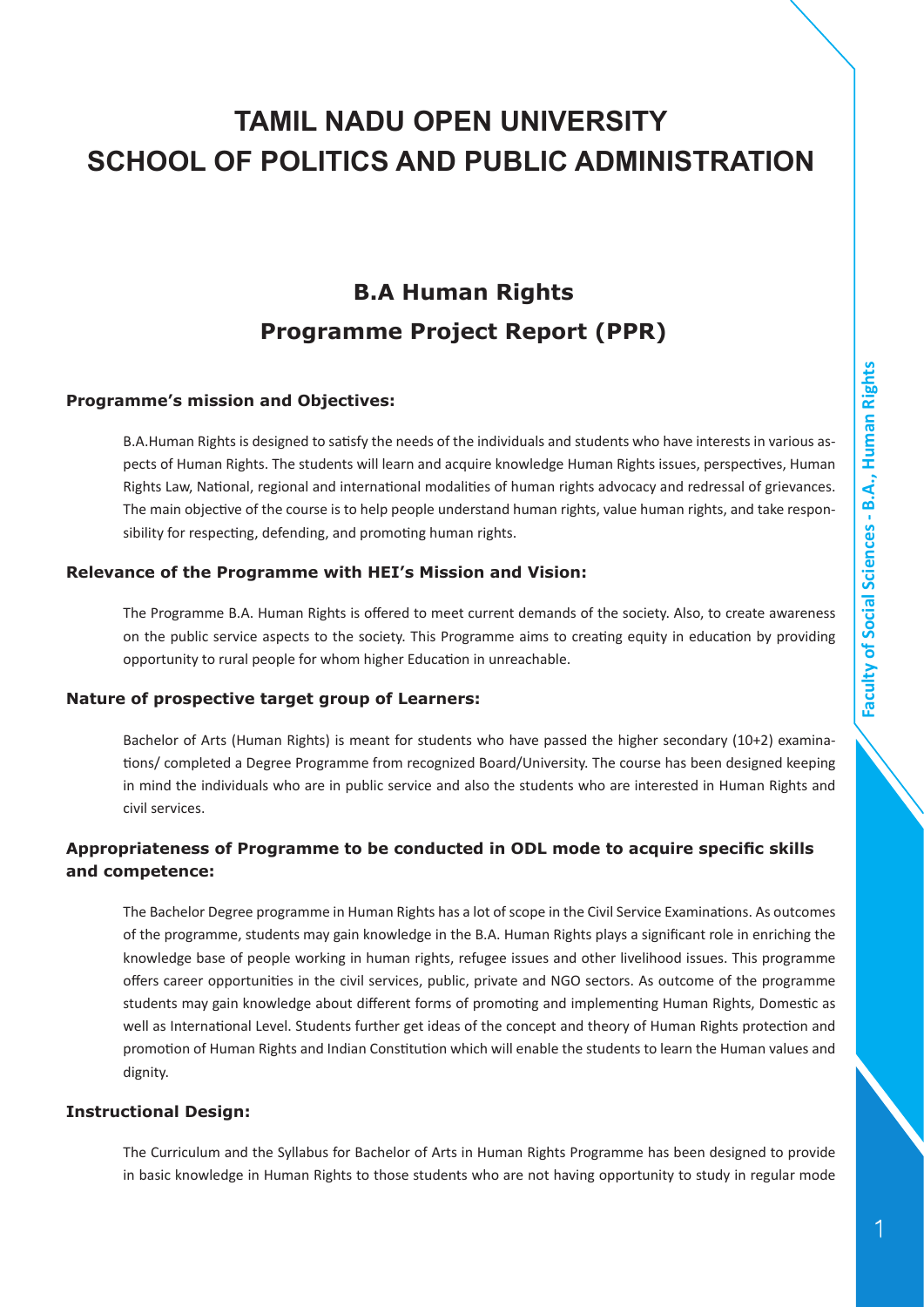and for drop-out students from rural and urban areas of TamilNadu. The main objective of this programme is to enable the students to understand the basic knowledge of matter and energy and make them relevant to society. The course for the degree of Bachelor of Arts in Human Rights shall consist of three years (Three Semester) and the medium of instruction is Tamil & English.

The Bachelor of Arts in Human Rights Programme is offered through the Learner Support Centres established by TNOU in the affiliated Arts and Science College, where the same programme is offered through Conventional Mode.

The Faculty Members available at Department of Human Rights, School of Political and Public Administration of Tamil Nadu Open University and the faculties approved as Academic Counselors of TNOU at Learner Support Centres will be used for delivering the Bachelor of Arts Degree Programme in Human Rights.

The credits systems suggested as per UGC-ODL Regulations -2020 have been assigned to The Bachelor of Arts in Human Rights Programme. The total number of credit assigned for the Programme is 96. The Self Learning Materials in the form of print, e-content and audio/video materials wherever required has also been developed for the programme.

#### **Procedure for admissions, curriculum transaction and evaluation:**

The Eligibility for Admission to the Bachelor of Arts Programme in Human Rights is +2 Pass or its equivalent. The Programme fee is 6600/- for three years and registration charges the admission are carried through by TNOU and its regional centres located with in the State of TamilNadu the theory classes counseling and the Practical Counselling (if any) will be conducted through the learners support carried by TNOU consists of continous Internal Assessment through Spot Assignment and External Assessment through Term end Examination.

#### **Financial Assistance:**

SC/ST Scholarship available as per the norms of the State Government of Tamil Nadu. Complete Admission fee waiver for the Physically challenged/ differently abled persons.

#### **Policy of Programme delivery:**

The Academic Calendar for the Programme will be available for the learners to track down the chronological events/ happenings. The Counselling schedule will be uploaded in the TNOU website and the same will be intimated to the students through SMS.

#### **Evaluation System:**

Examination to Bachelor's Degree Programme in Human Rights is designed to maintain quality of standard. Theory will be conducted by the University in the identified Examination Centres. For the Assignment students may be permitted to write with the help of books/materials for each Course, which will be evaluated by the Evaluators appointed by the University.

#### **Assignment :** 30 Marks - Through Continuous Internal Assessment (CIA)

#### **Theory Examinations:**

Students shall normally be allowed to appear for Theory Examination after completing the Assignments. The Term End Examination shall carry of marks and the Question Paper has Three Sections : A,B, &C for the Duration of 3 Hours.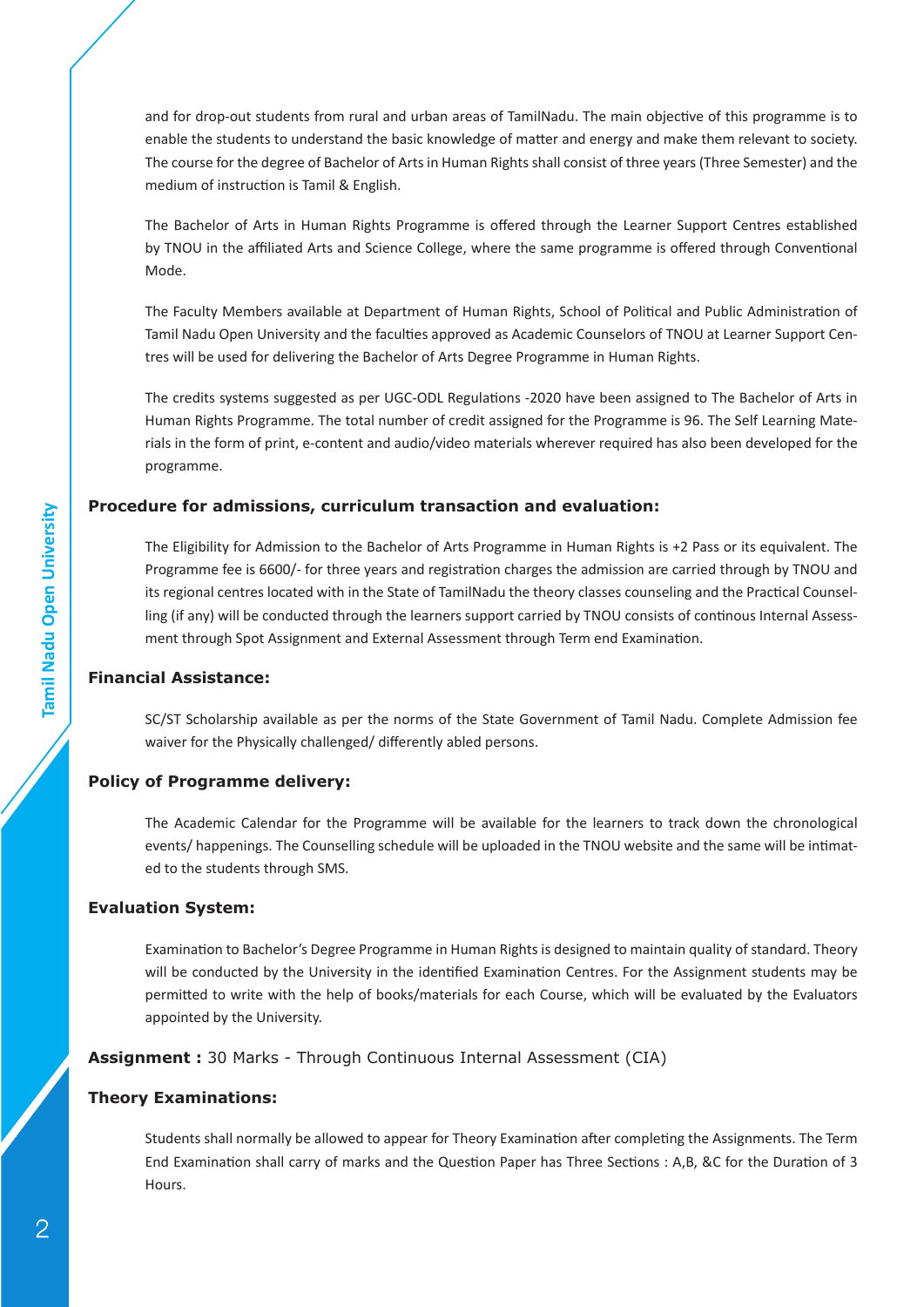## **QUESTION PATTERN FOR THEORY EXAMINATIONS**

**Time :3hours Maximum marks :70**

## **PART - A (3 x 3 = 9 MARKS)**

Answer any Three questions out of Five questions in 100 words All questions carry equal marks

Question Distribution Method

- 1. From Block -I
- 2. From Block -II
- 3. FromBlock-III
- 4. From Block -IV
- 5. From Block -V

## **PART - B (3 x 7 = 21 MARKS)**

Answer any Three questions out of Five questions in 200 words. All questions carry equal marks

- 6. From Block -I
- 7. From Block -II
- 8. FromBlock-III
- 9. From Block -IV
- 10. From Block -V

## **PART - C (4 x 10 = 40 MARKS)**

Answer any Four questions out of Seven questions in 500 words.

All questions carry equal marks.

- 11. From Block -I
- 12. From Block -II
- 13. From Block-III
- 14. From Block -IV
- 15. From Block -V
- 16. From any Block
- 17. From any Block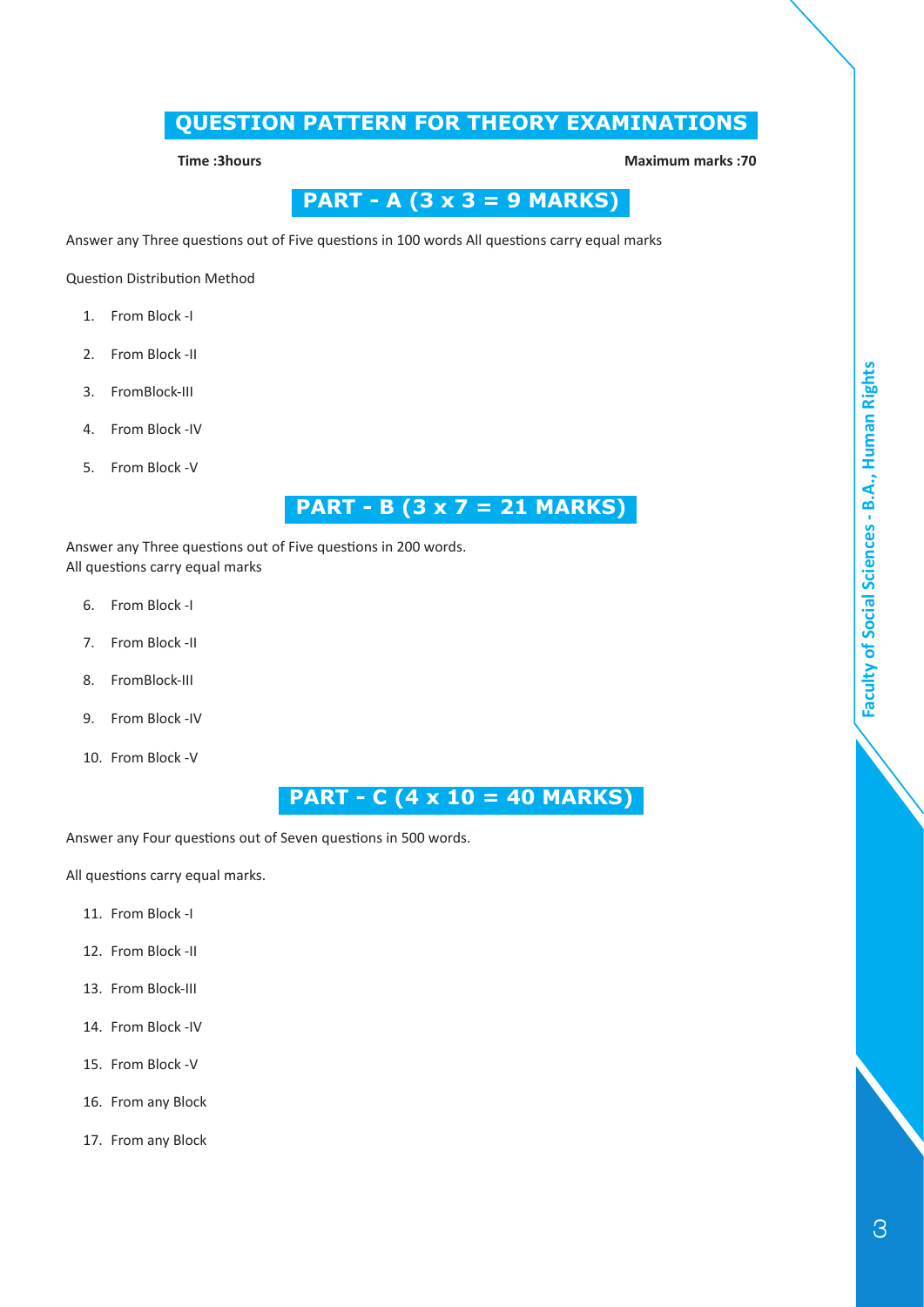#### **Passing Minimum:**

Candidates who have secured 40 Percentage of the Marks in each course (Both continuous international Assessment and Term End Examination) shall be decided to have passed the examination is that course. All other candidates shall be declared to have failed in that course.

#### **Classification of Successful Candidate:**

Candidates who pass all the Courses and whose cure 60 percent and above in the aggregate of marks will be placed in the First Class. Those securing 50 per cent and above but below 60 per cent in the aggregate will be placed in the Second Class.

#### **Requirement of laboratory and Library Resources:**

The Programme will be offered through the Learner Support Centre (LSC) maintained by Tamil Nadu Open University. The LSC have the required infrastructural facilities to conduct the Counselling for the students who wish clear their doubts. There is no lab component in Bachelor Degree Programme in Human Rights.

A well equipped Library is available in the University Head quarters with about 24,000 books and lot of research journals. The Learners Support Centre through which the Degree Programme is to be offered is also equipped will a full fledged library having books and journals related Human Rights.

#### **Cost estimate of the Programme and the Provisions:**

(Cost Estimate shall be filled subject to approval of the Finance Committee of the TNOU)

| S.No. | <b>Details</b>                                                         | <b>Amount in Rs.</b> |
|-------|------------------------------------------------------------------------|----------------------|
|       | Programme development and launching cost (Expenditure)                 | 17,21,040            |
|       | Programme Fee charged for 3 years per student (Income)                 | 6.600                |
|       | Examination Fee charged for 3 years (Income) per student               | 1500                 |
| 4     | Examination expenses per student for 3 years per student (Expenditure) | 3.600                |

#### **Quality Assurance Mechanism & Expected Programme Outcome:**

The Quality of the Bachelor Degree Programme in Human Rights is maintained by adopting the curriculum suggested by the UGC and TamilNadu State Council for Higher Education. As per UGC guidelines the core courses, elective courses, subject specific elective courses, skill enhancement courses are included in the Programme.

The curriculum of Bachelor of Arts Degree Programme in Human Rights was Approved by the Board of Studies held on 19.06.2020. As a part of Quality assurance the curriculum for the Programme will be updated once in three years. Necessary steps will be taken to obtain feedback from the students and the Academic Counsellors who are part of the Programme for effective delivery of the Programme.

After Completion of the Bachelor of Arts Degree Programme in Human Rights. The Learners will acquire Knowledge and theory of Human Rights protection and promotion of Human Rights and Indian Constitution which will enable the students to learn the Human values and dignity. which will help the students in competitive examinations.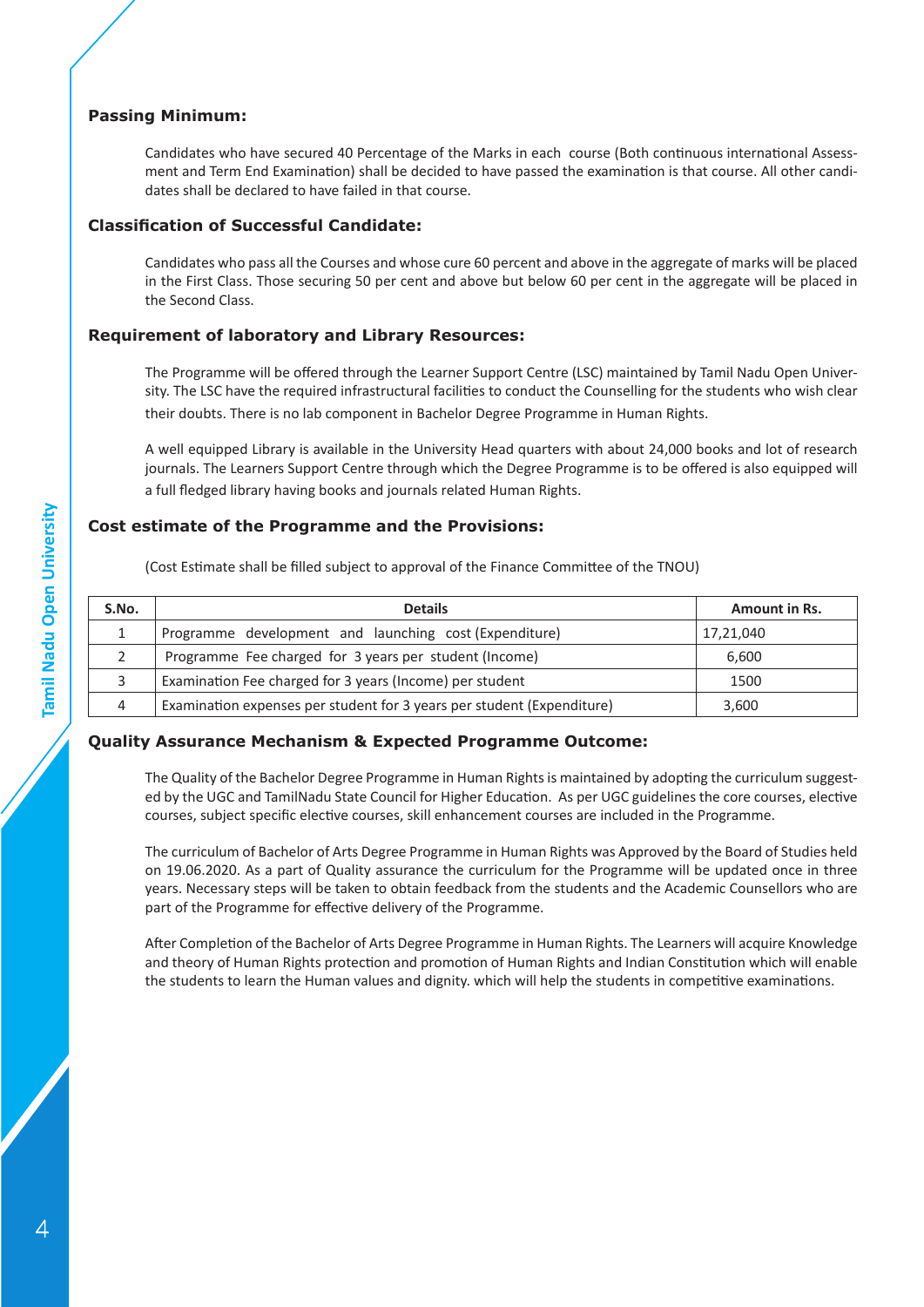

## **TA MIL NADU OPEN UNIVERSIT Y SCHOOL OF POLITICS AND PUBLIC ADMINISTR ATION**

**CHENNAI - 15**

## **Structure of the B.A Human Rights Programme**

| <b>Course</b><br>Code | <b>Course Title</b>                                                                     | <b>Credits</b> | <b>Spot</b><br><b>Assignment</b> | <b>Theory</b><br><b>TEE</b> | <b>Total</b><br><b>Marks</b> |
|-----------------------|-----------------------------------------------------------------------------------------|----------------|----------------------------------|-----------------------------|------------------------------|
|                       | <b>First Year</b>                                                                       |                |                                  |                             |                              |
| BFTM 11               | Tamil or any one of the other Languages                                                 | 6              | 30                               | 70                          | 100                          |
| BFEG 11               | Foundation in English                                                                   | 6              | 30                               | 70                          | 100                          |
| <b>BHR-11</b>         | Introduction to Human Rights: Concepts and Theories                                     | 6              | 30                               | 70                          | 100                          |
| <b>BHR-12</b>         | Historical and social movements of Human Rights in india                                | 6              | 30                               | 70                          | 100                          |
| BHRAL-11              | Indian Constitution and Human Rights                                                    | 8              | 30                               | 70                          | 100                          |
|                       | <b>Total</b>                                                                            | 32             | 150                              | 350                         | 500                          |
|                       | <b>Second Year</b>                                                                      |                |                                  |                             |                              |
| BFTM 21               | Tamil or any one of the other Languages                                                 | 6              | 30                               | 70                          | 100                          |
| BFEG <sub>21</sub>    | Foundation in English                                                                   | 6              | 30                               | 70                          | 100                          |
| <b>BHR-21</b>         | Global Perspectives and International Instruments for the<br>Protection of Human Rights | 6              | 30                               | 70                          | 100                          |
| <b>BHR-22</b>         | Promotion and Protection of Human Rights                                                | 6              | 30                               | 70                          | 100                          |
| BHRAL-21              | <b>Environmental Administation</b>                                                      | 8              | 30                               | 70                          | 100                          |
|                       | Total                                                                                   | 32             | 150                              | 350                         | 500                          |
|                       | <b>Third Year</b>                                                                       |                |                                  |                             |                              |
| <b>BHR-31</b>         | Modernity, Science, Technology, Environment and Human<br>Rights                         | 6              | 30                               | 70                          | 100                          |
| <b>BHR-32</b>         | Human Rights Activism, NGOs, Judiciary and Media                                        | 6              | 30                               | 70                          | 100                          |
| <b>BHR-33</b>         | International Trade, development and Human Rights                                       | 6              | 30                               | 70                          | 100                          |
| <b>BHR-34</b>         | Police Criminal Justice System and Human Rights                                         | 6              | 30                               | 70                          | 100                          |
| <b>BHR-35</b>         | Evolving Trends and Dimensions in Human Rights                                          | 8              | 30                               | 70                          | 100                          |
|                       | <b>Total</b>                                                                            | 32             | 150                              | 350                         | 500                          |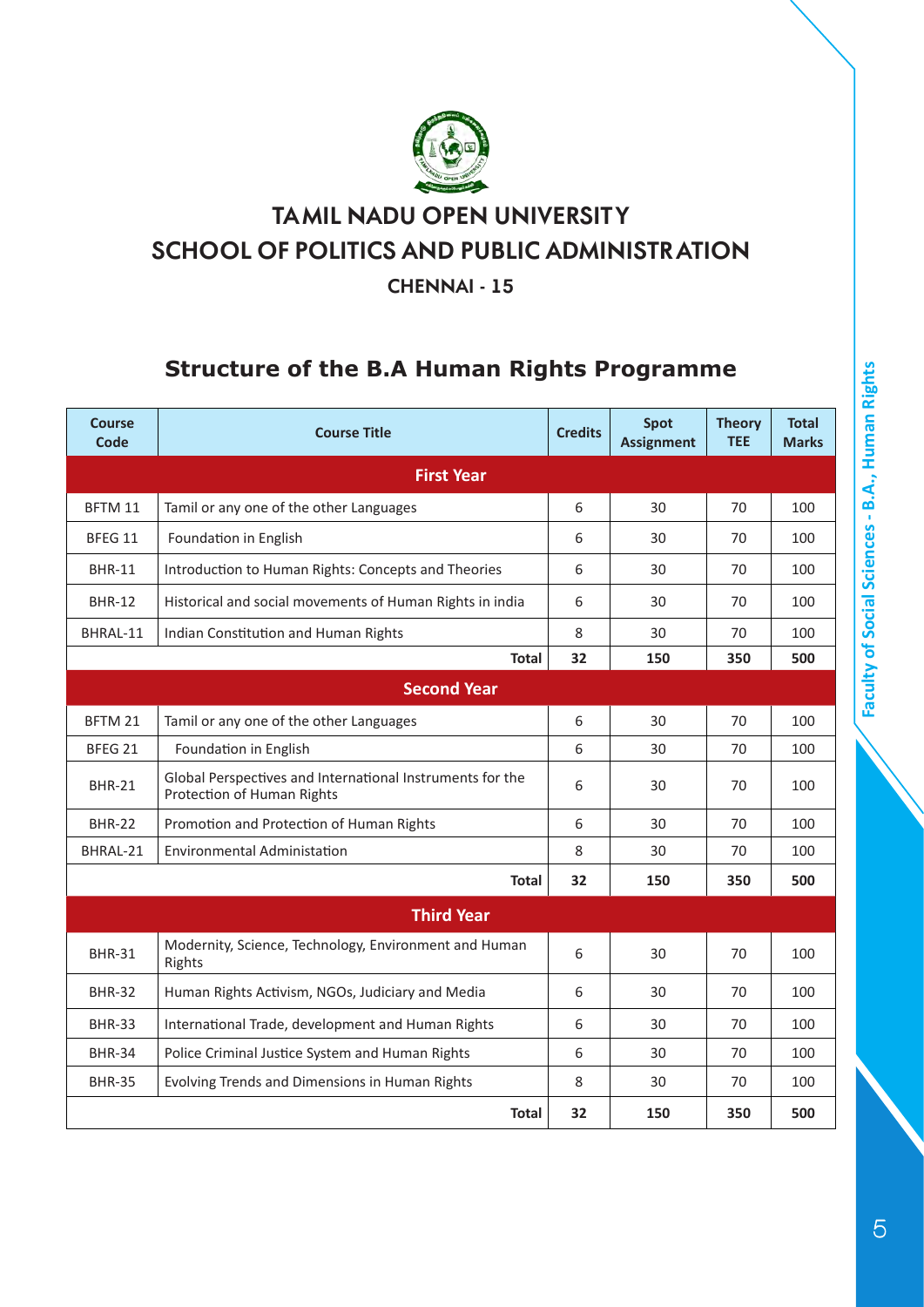

**Chennai - 15**

இளங்கலைத் தமிழ் (B.A. Tamil ) – பாடத்திட்டம் முதலாம் ஆண்டு - தொலைநிலைக் கல்வி முறை அல் பருவ முறை  $-$  (NON-SEMESTER)

| பாடப் பெயர் (Course Title)                    | : தமிழ் - 1 (மொழிப் பாடம்) |
|-----------------------------------------------|----------------------------|
| பாடக் குறியீடு (Course Code)                  | $\therefore$ BFTM - 11     |
| <u>பாட கற்ற</u> ல் அளவெண் (Course Credit) : 6 |                            |

#### **பாட ந�ோக்கங்கள்**

- » **தமிழ் இலக்கியங்களை அறிமுக ந�ோக்கில் எடுத்துரைத்தல்.**
- » **ம�ொழித்திறன், ம�ொழியறிவு, இலக்கியப் பொது அறிவு பெறும் வகையில் விவரித்தல்.**

#### **பாடத்தினைப் படிப்பதால் விளையும் பயன்கள்**

- » **தமிழிலுள்ள இக்கால இலக்கிய வகைகளான மரபுக் கவிதை, புதுக் கவிதை, சிறுகதை, நாவல், கட்டுரை , நாடக இலக்கியம் பற்றி மாணவர்கள் விரிவாக எடுத்துரைப்பார்கள்.**
- » **புதுமைப்பித்தன், பிரபஞ்சன், மகாகவி பாரதியார், பாவேந்தர் பாரதிதாசன், கவிமணி தேசிக விநாயகம் பிள்ளை ஆகியோர் படைப்புகள் பற்றி எடுத்துரைப்பர்.**
- » **மு.வ. , திரு.வி.க. ஆகியோரின் தமிழ் நடையின் சிறப்புகள் பற்றி எடுத்துரைப்பர்.**
- 

### <mark>தொகுதி 1</mark> சமய இல<mark>க்கியம்</mark>

பிரிவு - 1 பன்னிரு திருமுறைகள்

தமிழில் சமய இலக்கியங்கள் - சமய இலக்கியத் தோற்றம், சமணமும் பௌத்தமும், சைவ சமய வளர்ச்சி, பன்னிரு திருமுறை பட்டியல் - திருஞானசம்பந்தர் தேவாரம் பாடல் சிறப்புகள். - (திருநாவுக்கரசரின் மாசில் வீணையும், நம்கடம்பனைப் பெற்றவள், சுந்தரர் - பித்தா பிறைசூடி, ப�ொன்னார் மேனியனே, மாணிக்கவாசகர் - வானாகி மண்ணாகி, பால்நினைந்து ஊட்டும், திருமூலரின் ஒன்றே குலமும் ஒருவனேதேவனும், அன்பும் சிவமும் இரண்டென்பர், காரைக்காலம்மையார் - இன்று நமக்கெளிதே மாலுக்கும், அறிவானும் தானே அறிவிப்பான் .

#### பிரிவு - 2 நாலாயிரத் திவ்யப் பிரபந்தம்

முதல் மூன்று அம்வார்கள் - பொய்கையாம்வார் பாடல் - வையம் தகளியா வார்கடலே, பூத்ததாழ்வார் பாடல் - அன்பே தகளியா ஆர்வமே - பேயாழ்வார் - திருக்கண்டேன் ப�ொன்மேனி கண்டேன், திருமழிசை ஆழ்வார் பாடல் - அன்பாய் ஆரமுதம் ஆவாய், நம்மாழ்வார் - இவையும் அவையும் உவையும், மதுரகவியாழ்வார் - நன்மையால் மிக்க நான்மறை, குலசேகராழ்வார் - செல்வத்து அரம்பையர்கள், பெரியாழ்வார் - மாணிக்கம் கட்டி வயிரம் இடைகட்டி - ஆண்டாள் - மத்தளம் கொட்ட வரிசங்கம், தொண்டரடிப் பொடியாழ்வார் - பச்சைமா மலைபோல் மேனி, திருப்பாணாழ்வார் - கொண்டல் வண்ணனைக் கோவலனாய், திருமங்கையாழ்வார் - குலம்தரும், செல்வம் தந்திடும், அடியார்.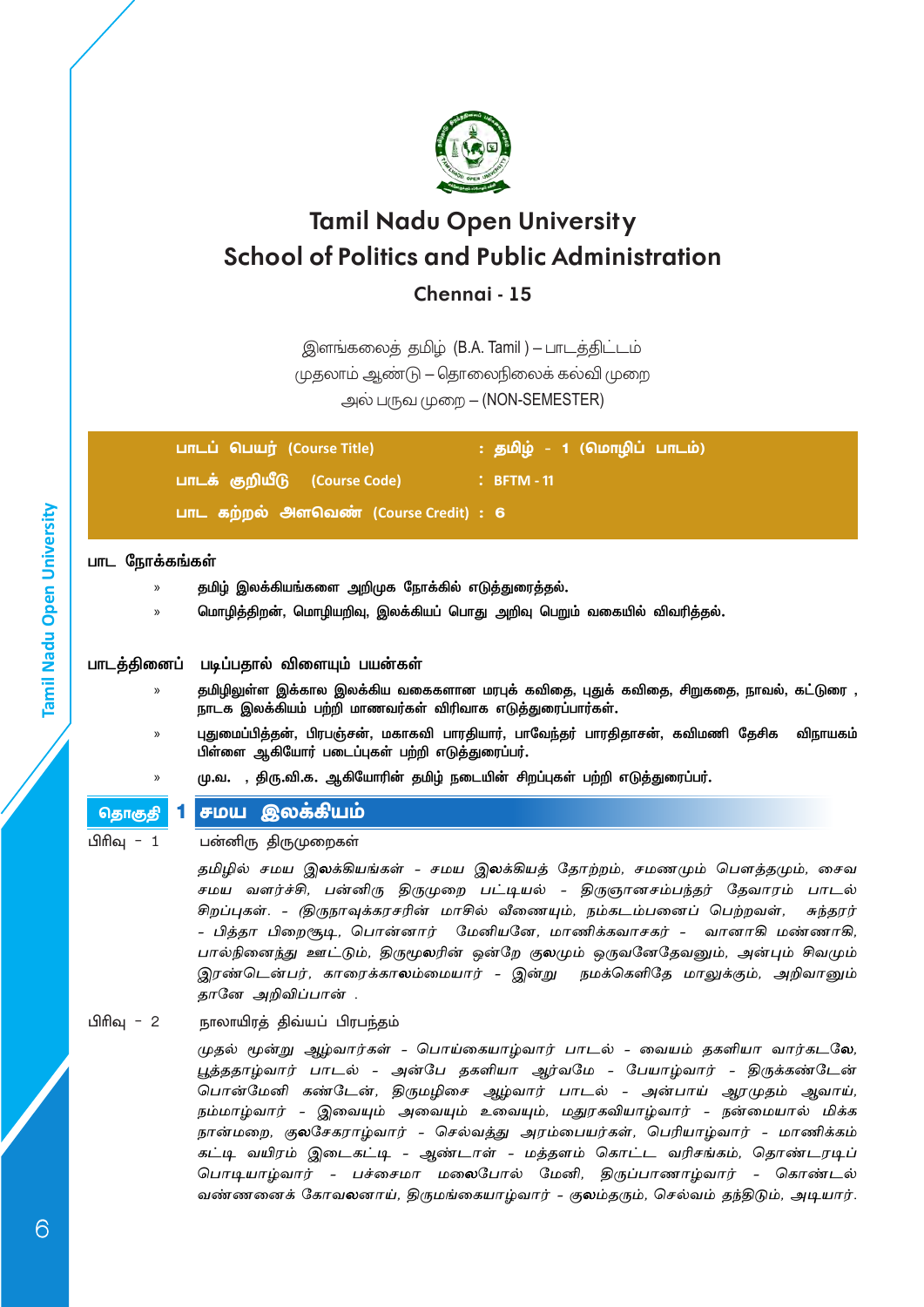#### பிரிவு - 3 சீறாப்புராணம் ( கதீசா கனவு கண்ட படலம்)

சீறாப்புராணம் - காப்பிய அமைப்பு, கதீசா கனவு கண்ட படலம், காப்பிய முன்கதைச் சுருக்கம், படலக் கதைச் சுருக்கம் - கதீசா கனவு கண்டு எழுதல் - கதீசா கண்ட கனவு, கதீசாவின் ஏமாற்றம் - கதீசாவின் இயல்பு நிலையில் மாற்றம் - ஒப்பனை துறந்த விரக்தி, பஞ்சணை பொருந்தா நிலை - கதீசாவின் புலம்பல் - விதிவசம் பொருந்துமோ எனல், மாதுலன் வசனம் சிதையுமோ எனல், கதீசா தேம்புதல். - மெசறாவின் மடல் வருதல் - மைசறா எழுதிய பத்திரம், சித்திர வரிதொறும் முத்தமிடுதல், கடலில் தவிப்பார்க்குக் கிடைத்த மரக்கலம்.

#### பிரிவு - 4 தேம்பாவணி (காட்சிப் படலம்)

தேம்பாவணி - காப்பிய அமைப்பு, காட்சி படலம், காப்பிய முன்கதைச் சுருக்கம், படலக் கதைச் சுருக்கம், - கோவர் கூட்டம் வந்து காணுதல் - குழந்தை இயேசுவைத் தொழுதல், முல்லையார் தந்த முல்லை மாலை, பேரின்பத்தால் உயிர் ஊஞ்சலாடல் - கோவலர் போற்றி வாழ்த்துதல் - நீவிப் போன அட்டை மீட்கவோ உதித்தனை எனல், பிணிக்குலத்தக்கது உதித்த பெற்றி ப�ோற்றல், அன்னையையும் ஆண்டவரையும் வாழ்த்துதல் - கோவலர் செலுத்திய காணிக்கை - இடைச்சியர் மாலை சாத்தல், இடையர் தந்த பால் காணிக்கை, குழந்தை இயேசுவின் அருள்நோக்கு - ஓகனோடு ஓங்குதாயும் வாழ்த்தினாள் - அன்பால் பீறிட்ட ஆனந்தக் கண்ணீர் மழை, வேந்தரை நீக்கி ஆயரைத் தெரிந்ததென் எனல்.

#### <sub>தொகுதி</sub> 2 சிற்றிலக்கியமும் இக்காலக் கவிதை இலக்கியமும்

#### பிரிவு - 5 முத்தொள்ளாயிரம்

(யானை மறம் - மருப்பு ஊசி யாக, கொடிமதில் பாய்ந்துஇற்ற, அயிற்கதவம் பாய்ந்துழக்கி, கைக்கிளைப் பாடல்கள் - உழுத உழுத்தஞ்சேய், நாண் ஒருபால் வாங்க நலன் ஒருபால், ஆய்மணிப் பைம்பூண் எனத் தொடங்கும் பாடல்கள்)

நந்திக்கலம்பகம் (ஊசல், மறம் உறுப்பில் அமைந்த பாடல்கள்)

தமிழில் சிற்றிலக்கியங்கள் - சிற்றிலக்கியத் தோற்றம், சிற்றிலக்கிய வகைகள், கலம்பகம், பிள்ளைத்தமிழ் - முத்தொள்ளாயிரம் - நூல்பெயர் விளக்கம், அமைப்பு, யானை மறம் விளக்கம், கைக்கிளை விளக்கம், - முத்தொள்ளாயிரம் - யானை மறம் பாடல்கள் - பாண்டியன் யானை மறம் - ஒரு பாடல், சோழன் யானை மறம் - ஒருபாடல், சேரன் யானை மறம் - ஒரு பாடல் - முத்தொள்ளாயிரம் - கைக்கிளைப் பாடல்கள் - பாண்டியன் கைக்கிளை - ஒருபாடல், சோழன் கைக்கிளை ஒருபாடல், சேரன் கை்கிளை ஒரு பாடல், - நந்திக்கலம்பகம் - ஊசல், மறம் - கலம்பக ஊறுப்புகள் 18 விளக்கம், ஊசல் உறுப்பில் அமைந்த பாடல், மறம் உறுப்பில் அமைந்த பாடல் - நந்திக்கலம்பகம், தலைவன் தலைவி கூற்று - தலைவன் கூற்றுப் பாடல், தலைவி கூற்றப் பாடல்.

பிரிவு - 6 மீனாட்சியம்மை பிள்ளைத்தமிழ் (அம்புலி பருவம்)

பிள்ளைத் தமிழ் விளக்கம் - பிள்ளைத் தமிழின் பத்துப் பருவங்கள், பிள்ளைத் தமிழுக்கு அம்புலி - விளக்கம், - சாமம் என்னும் வழிமுறை - சாமம் விளக்கம், சாமம் வழிமுறைப்பாடல் - தானம் என்னும் வழிமுறை - தானம் விளக்கம், தானம் வழிமுறைப் பாடல் - பேதம் என்னும் வழிமுறை - பேதம் விளக்கம், பேதம் வழிமுறைப் பாடல் - தண்டம் என்னும் வழிமுறை - தண்டம் விளக்கம், தண்டம் வழிமுறைப் பாடல்.

பிரிவு - 7 இக்கால மரபுக்கவிதைகளும் பாட்டு இலக்கியமும்

மரபுக் கவிதைகளும் பாட்டு இலக்கியமும் - மரபுக் கவிதைகள் விளக்கம், பாட்டுக்கள் - வள்ளலார், பாரதியார், பாரதிதாசன் - வள்ளலார் இராமலிங்க அடிகள் பாடல் - ஒருமையுடன் நினது திருமலரடி… - பாரதியார் - யாமறிந்த மொழிகளிலே - பாரதிதாசன் - காலைஇளம் பரிதியிலே… நாமக்கல் கவிஞர், கவிமணி - நாமக்கல் கவிஞர் இராமலிங்கம்பிள்ளை பாடல் –தமிழனென்று சொல்லடா… - கவிமணி தேசிகவிநாயகம் பிள்ளை - புலர்ந்து விடியும் ப�ொழுதினிலே…சுரதா, முடியரசன் - சுரதா - சுவரின்மேல் ஒட்டிக் கொண்டிருக்கும் - முடியரசன் - சாதியைத்தான் முன்வைத்துச் சான்றுகின்றார். கண்ணதாசன் - கேள்வி பிறந்தது அன்று, மருதகாசி - சமரசம் உலாவும் இடமே, பட்டுக்கோட்டையார் - சின்னப்பயலே சின்னப்பயலே…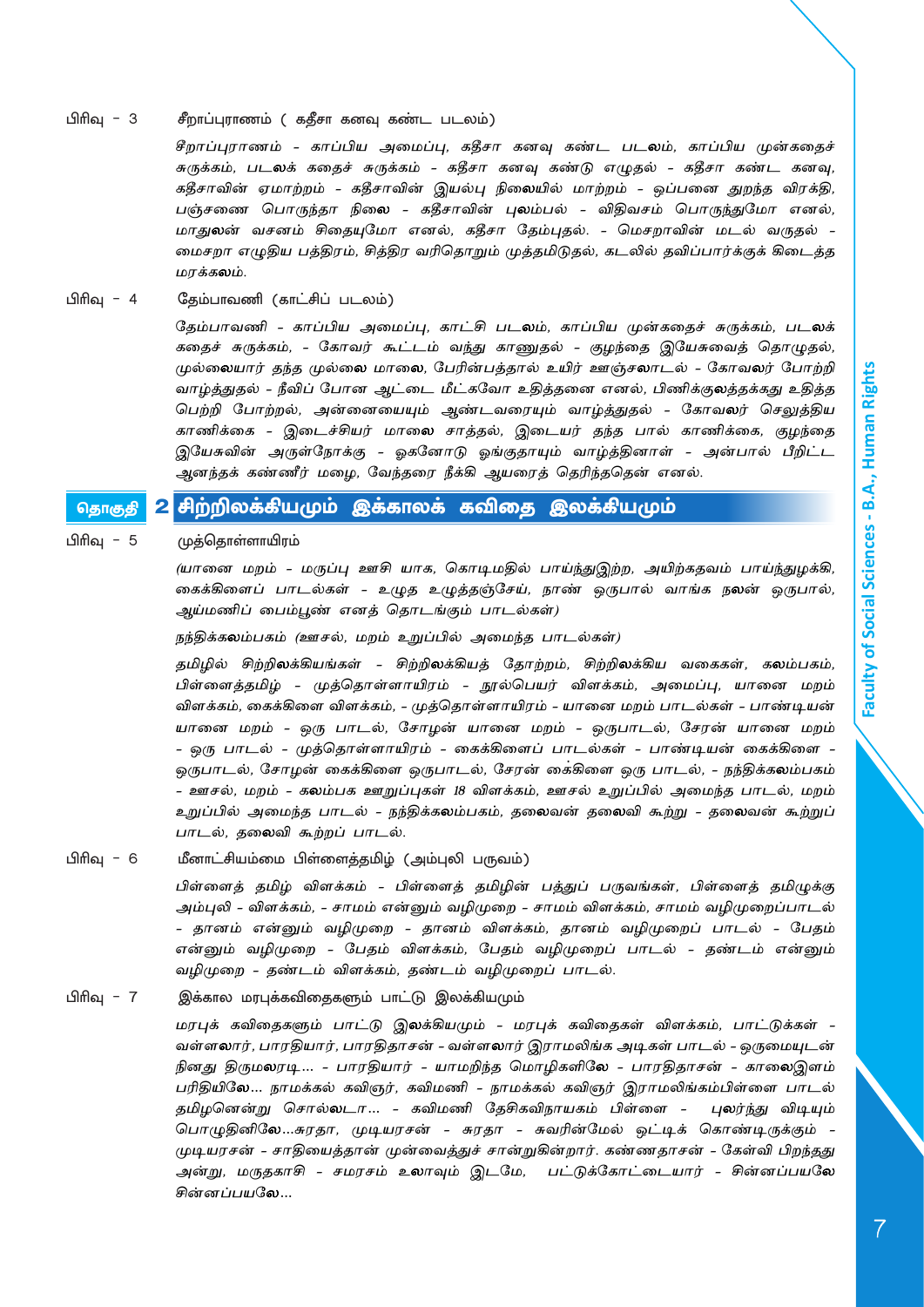#### பிரிவு - 8 புதுக் கவிதைகளும் ஐக்கூக் கவிதைகளும்

புதுக்கவிதைகளும் ஐக்கூக் கவிதைகளும் - புதுக் கவிதைகள் விளக்கம், - நா. காமராசன் - பாற்கடல் அமுதத்தை…, அப்துல் ரகுமான்– நாற்காலியாய் இருந்தவன் …, மீரா - மூட்டை மூட்டையாய்…, சிற்பி - அகன்ற உலகு நான்…, இன்குலாப் - பதவியூர் ப�ோகும்…, மு. மேத்தா - என்னுடைய சம்பளநாளில்…, அபி - பகல்வெளியில் எங்கோ…, ஈரோடு தமிழன்பன் - நீலச் சேற்றில்…, சேசாலம் - மண்ணின் வெடிப்பை…, வைரமுத்து - அவிழ்ந்த கூந்தலை அள்ளிமுடிக்க…, ஐக்கூக் கவிதைகள் - அப்துல் ரகுமான் - இரவெல்லாம் …, அமுதபாரதி - எரியும் பிணங்கள், மித்ரா - பசித்த குழந்தைகள், அறிவுமதி - மரம் வெட்டிய…, கழனியூரன் - அன்புடைமை…

## தொகுதி 3 உரைநடை இலக்கியம்

பிரிவு - 9 மு. வரதராசனாரின் "தமிழுக்கு முதல் இடம்"

தமிழில் உரைநடை வளர்ச்சி - உரைநடையின் தோற்றம், தமிழில் கட்டுரைகள், தமிழில் மணிப்பிரவாள நடை, தமிழில் தனித்தமிழ்நடை, - மு. வரதராசனார் உரைநடை,- மொழிப்பற்று நூல் அறிமுகம், தமிழுக்கு முதல் இடம் - கட்டுரை உட்பொருள் - தமிழுக்கு முதல் இடம் - தமிழ்நாட்டுக் கோயில்களில் வடமொழி, தமிழ் இசை கருநாடக இசையாக மாறிப்போனது, தமிழ் இசைக்கு முதல் இடம், ஆட்சித் துறையில் தமிழுக்கு முதல் இடம், ஆட்சிமொழி எவ்வழி பிறதுறைகள் அவ்வழி, இதழியல் துறையில் தமிழுக்கு முதல் இடம், ஆங்கிலப் பத்திரிகைகளும் அமாவாசைச் சாமியார்களும்.

#### பிரிவு - 10 பாரதிதாசனின் "அமைதி" நாடகம்

தமிழில் உரைநடை நாடக வளர்ச்சி, - தமிழில் நாடகங்களின் தோற்றம், 20 ஆம் நூற்றாண்டில் தமிழ் நாடகங்களின் நிலை, முத்தமிழில் நாடகத்தமிழ் விளக்கம், மௌன மொழி உலகப் ப�ொதுமொழி. - பாரதிதாசன் என்னும் நாடக ஆசிரியர் - புரட்சிக்கவிஞரின் நாடகப் புரட்சி, பிரெஞ்சு நாடகத் தாக்கம், அமைதியின் சிறப்பு - அமைதி நாடகக் கதைச் சுருக்கம் - அமைதி - களம் ஒன்று, களம் - இரண்டு , களம் மூன்று, களம் நான்கு, களம் ஐந்து, களம் ஆறு, களம் ஏழு, அமைதி நாடகத் திறனாய்வு.

#### பிரிவு - 11 ஜெயகாந்தனின் "நான் இருக்கிறேன்" - சிறுகதை

தமிழ் உரைநடையில் சிறுகதை வளர்ச்சி - தமிழில் கதை இலக்கியத் தோற்றம், தமிழ்ச் சிறுகதைகளின் தோற்றமும் வளர்ச்சியும், சிறுகதை இலக்கணம் - தமிழ்ச் சிறுகதைகளில் ஜெயகாந்தன் - ஜெயகாந்தன் சிறுகுறிப்பு - கதை அரங்கம் அறிமும், நான் இருக்கிறேன் கதைச் சுருக்கம் - நான் இருக்கிறேன் சிறுகதை - வியாதிக்காரன் அனுபவங்கள், சாகக் கற்றுக்கொடுத்த நொண்டி, வாழக் கற்றுக்கொடுத்த வியாதிக்காரன், நான் இருக்கிறேன் அம்மா, - நான் இருக்கிறேன் - சிறுகதைத் திறனாய்வு.

#### பிரிவு - 12 வா.செ.குழந்தைசாமியின் அறிவியல் தமிழ் ஆக்கம் இற்றை நிலை

அறிவியல் தமிழ் - இயற்றுதல் அறிந்தோம் புனைதல் இல்லை - தமிழில் அறிவியல் இலக்கியம் படைப்போம் - வா.செ. குழந்தைசாமி - அறிமுகம் - அறிவியல் தமிழ் - எந்தத் துறைகளைக் குறிக்கும் - அறிவியல் தமிழை உள்ளடக்கியது - தோற்றம் - கலைச்சொல்லாக்கப் பணி -விடுதலைக்குமுன் - விடுதலைக்குப்பின் - பாடநூல் நிறுவனத்தின் பங்கு - பதிப்பகங்களின் பங்கு - பல்கலைக்கழகங்களின் பங்கு - இதழ்களின் பங்கு - இலங்கைத் தமிழரின் பங்கு - கருத வேண்டியவை.

#### <sub>தொகுதி</sub> 4 தமிழ் இலக்கிய வரலாறு

பிரிவு - 13 சமய இலக்கியக் காலம் (கி.பி.700 - கி.பி 1100)

தமிழில் சமய இலக்கியங்கள் - சமண இலக்கியத் தோற்றம் - பௌத்த இலக்கியத் தோற்றம் - தமிழில் பௌத்த இலக்கியங்கள் - வைணவ இலக்கியங்கள் - சைவ இலக்கியத் தோற்றம் - தமிழில் சைவ இலக்கியங்கள் - வைணவ இலக்கியத் தோற்றம் - தமிழில் வைணவ இலக்கியங்கள் - தமிழில் இசுலாமிய இலக்கியங்கள் - தமிழில் கிறித்தவ இலக்கியங்கள்.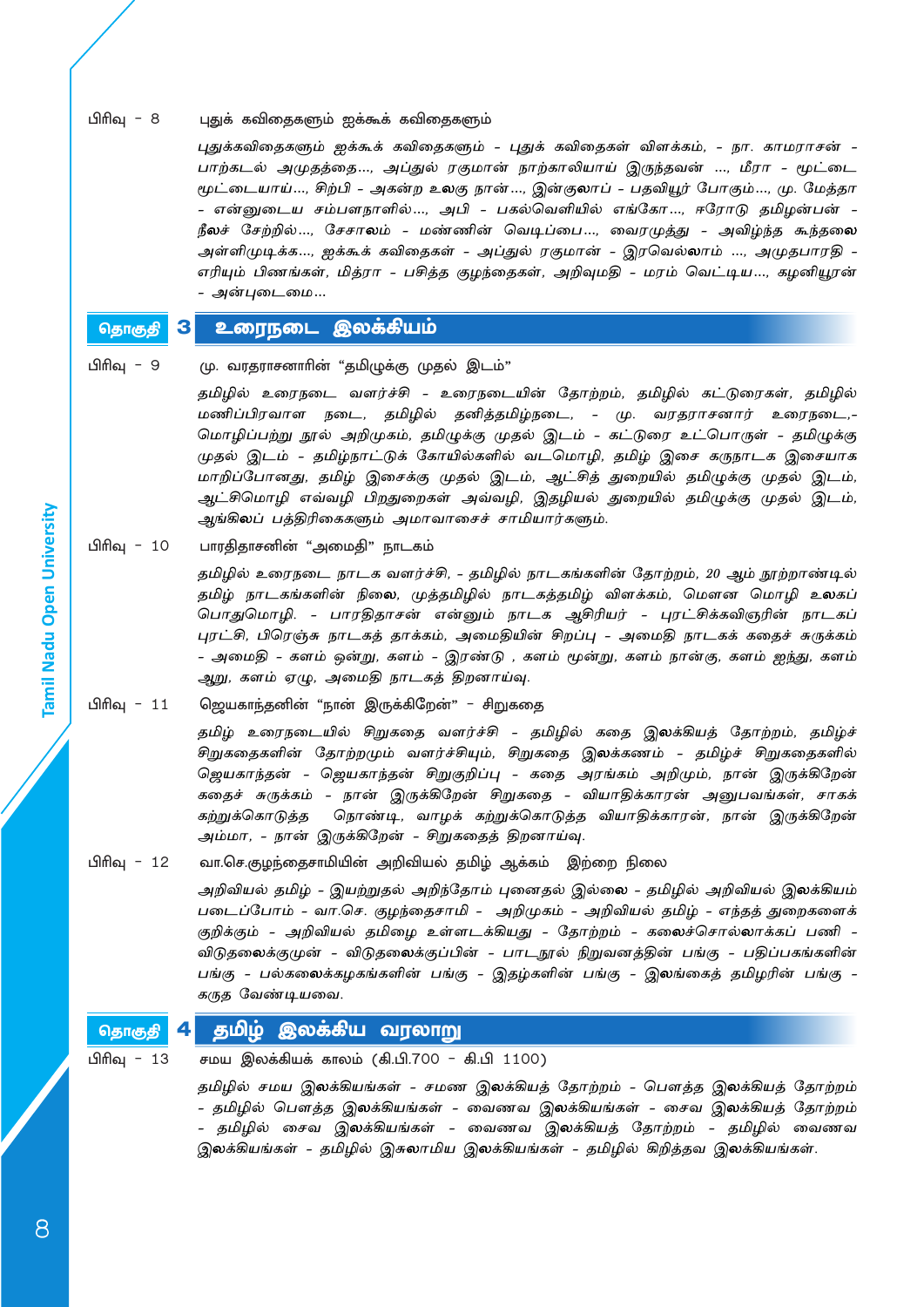பிரிவு - 14 சிற்றிலக்கியக் காலம் (கி.பி. 700 - கி.பி. 1400)

சிற்றிலக்கியத் தோற்றம் - சிற்றிலக்கிய வகைகள் - இலக்கண நூல்கள் - உலா - கலம்பகம் -பரணி - பிள்ளைத்தமிழ் - கோவை - தூது.

பிரிவு - 15 உரையாசிரியர்கள் காலம் (கி.பி. 1200 கிபி. 1800)

உரைநூல்களின் த ோற்றம் - பயன்கள் - உரை வகைகள் - நக்கீரர் - இளம்பூரணர் - பேராசிரியர் - சேனாவரையர் - நச்சினார்க்கினியர் - கல்லாடர் - தெய்வச்சிலையார் ப�ோன்றோர் - அடியார்க்கு நல்லார் - பரிமேலழகர் - பிரபந்த உரையாசிரியர்கள் - நன்னூல் உரையாசிரியர்கள் .

பிரிவு - 16 புத்திலக்கியக் காலம் (கி.பி. 1800 - கிபி 2000)

தமிழில் புதினம் - தமிழில் சிறுகதை - தமிழில் புதுக்கவிதைகள் - தமிழில் உரைநடை நாடகங்கள் - புதினங்கள் - சிறுகதைகள் - இலக்கியங்கள் - மரபுக் கவிதை இலக்கியங்கள் - புதுக்கவிதை இலக்கியங்கள் - தமிழில் ஐக்கூக் கவிதைகள்.

#### <sub>தொகுதி</sub> 5 மொழித்திறன்கள்

பிரிவு - 17 கருத்துப் பரிமாற்ற மொழித்திறன்

கருத்து விளக்கக் கட்டுரைகள் - செய்திக் கட்டுரைகள் - சொற்பொழிவு - குழு விவாதங்கள் - நண்பர்களுடன் உரையாடும் திறன் - கணினித் தமிழ் - கட்டுரை - பெண்ணியம் - தலைப்பு - தேர்ந்தெடுக்கும் முறை - தகவல்கள் சேகரிக்கும் முறை - தகவல் திரட்டல் - நகைச்சுவைத் திறன் - அவை அறிதல் - உச்சரிப்புக் கவனம் - குழு விவாத அமைப்பும் குறிக்கோளும் - உரையாடலில் - சுயபுராணம் தவிர்த்தல் - உடன்பட வைக்கும் நாகரிக உத்தி .

பிரிவு - 18 அலுவலகத் தொடர்பு மடல்கள்

நட்புறவு மடல்கள் - வேண்டுதல் மடல்கள் - குறை தெரிவிக்கும் / புகார் மடல்கள் - கருத்து மடல்கள் - விண்ணப்ப மடல்கள் - அலுவலகத் தொடர்பு மடல்கள் - விண்ணப்ப மடலின் படிநிலைகள் - தன்குறிப்பு விவரங்கள் - விண்ணப்ப மடலின் வடிவமைப்பு - விண்ணப்ப மடல் எழுதும் முறை - குறிப்பு - வரைவு - கடிதம் - குறிப்பு மடல் - அலுவலக ஆணை - நேர்முகக் கடிதம்.

பிரிவு - 19 எழுத்து - சொல் பிழைகளும் திருத்தமும்

ஒலி மயக்கம் தரும் எழுத்துக்கள் - ர,ற ஒலி மயக்கம் - ந, ன,ண ஒலி மயக்கம் - ல,ள,ழ,ஒலி மயக்கம் - சொல் முதலில் வரும் எழுத்து மரபுகள் - சொல் இடையில் வரும் எழுத்து மரபுகள் - சொற்களின் சந்திப்பு மரபுகள் - வேற்றுமைப் புணர்ச்சியும் அல்வழிப் புணர்ச்சியும் - உயிர்முன் உயிர் புணர்தல் - குற்றியலுகரப் புணர்ச்சி - வல்லின ஒற்று மிகும் இடங்களும் மிகா இடங்களும்.

பிரிவு - 20 இலக்கிய அறிவு வினா விடை

பாடப்பகுதி தொடர்பானவை - ப�ொதுவான தமிழ் இலக்கியம் தொடர்பானவை.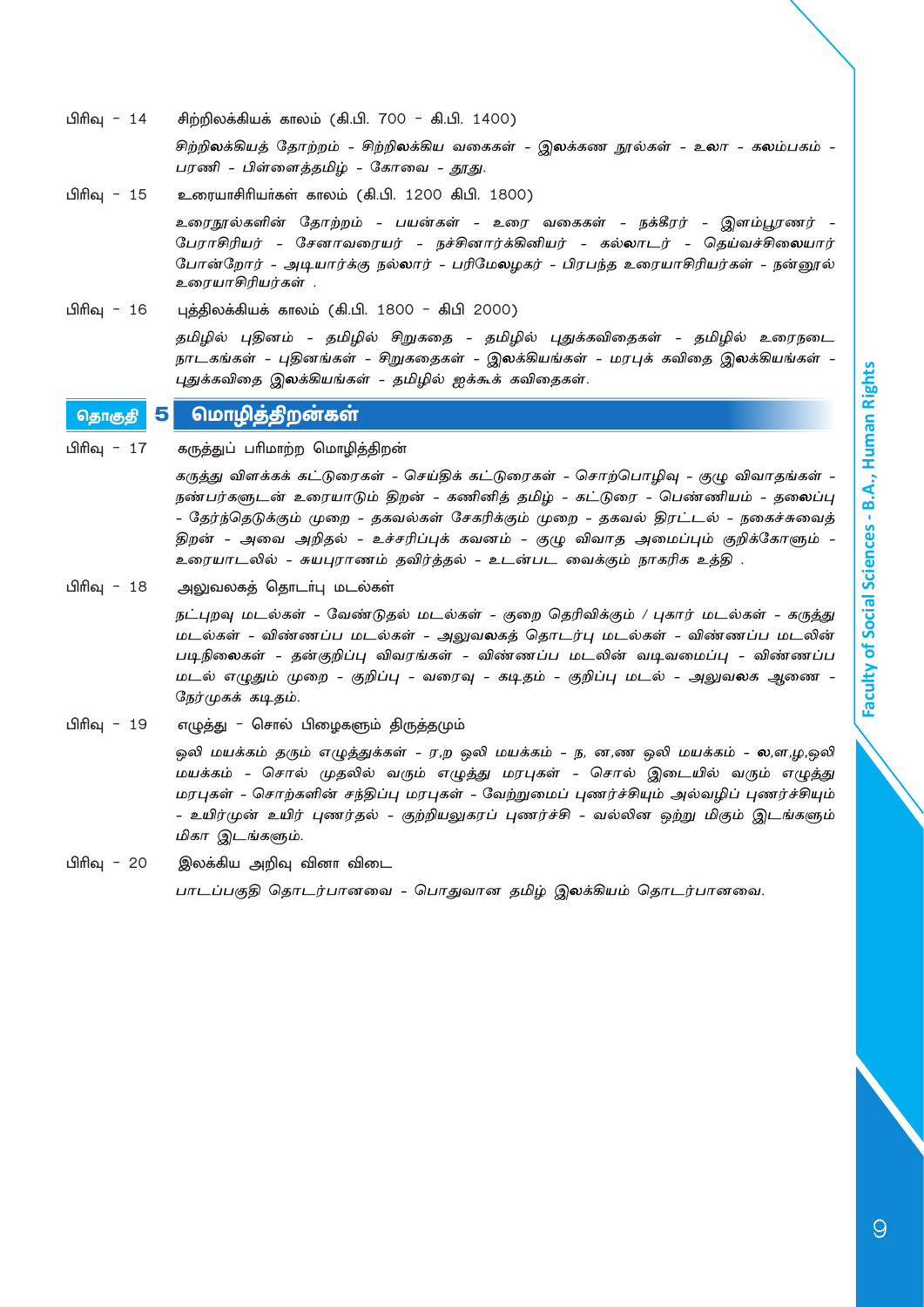#### பார்வை நூல்கள்:

- » மு. வரதராசன், தமிழ் இலக்கிய வரலாறு, சாகித்ய அக்காதெமி, புதுடெல்லி.
- » மது. ச. விமலானந்தன், தமிழ் இலக்கிய வரலாறு, மீனாட்சி புத்தக நிலையம், மதுரை.
- » தமிழண்ணல், புதிய நோக்கில் தமிழ் இலக்கிய வரலாறு, மீனாட்சி புத்தக நிலையம், மதுரை.
- » தமிழண்ணல், இனிய தமிழ்மொழியின் இயல்புகள் 1,2,3- பகுதிகள், மீனாட்சி புத்தக நிலையம், மதுரை.
- » முத்து கண்ணப்பன்,தி.. தமிழில் தவறுகளைத் தவிர்ப்போம், பாரிநிலையம், 184, பிராட்வே, சென்னை.
- » கீ. இராமலிங்கனார், தமிழில் எழுதுவோம், கழக வெளியீடு, சென்னை.
- » செ. முத்துவீராசாமி நாயுடு, ஆவணங்களும் பதிவுமுறைகளும், கழக வெளியீடு, சென்னை.
- » டாக்டர் சு. பாலசுப்பிரமணியன், தகவல் தொடர்புக் கல்வி, மாநிலப் பள்ளிசாராக் கல்விக் கருவூலம், சென்னை.
- » எஸ். கலைவாணி, இதழியல் உத்திகள், பராசக்தி வெளியீடு, குற்றாலம்.
- » டாக்டர் அ. சாந்தா, டாக்டர் வீ. மோகன், மக்கள் ஊடகத் தொடர்பியல் புதிய பரிமாணங்கள், மீடியா பப்ளிகேஷன்ஸ், மதுரை.
- » பி.எஸ். ஆச்சார்யா, உயர்வுதரும் உரையாடல்கலை, நர்மதா பதிப்பகம், சென்னை.
- » மு. முத்துக்காளத்தி, பேசுவது எப்படி, கண்ணம்மாள் பதிப்பகம், பாரி நிலையம், சென்னை.

#### **இணையத் தளங்கள் / மின்னூலகங்கள்**

- » www.tamilvu.org
- » www.tamildigitallibrary.in
- » https://www.tamiluniversity.ac.in/english/library2-/digital-library
- » https://www.tamilelibrary.org
- » www.projectmadurai.org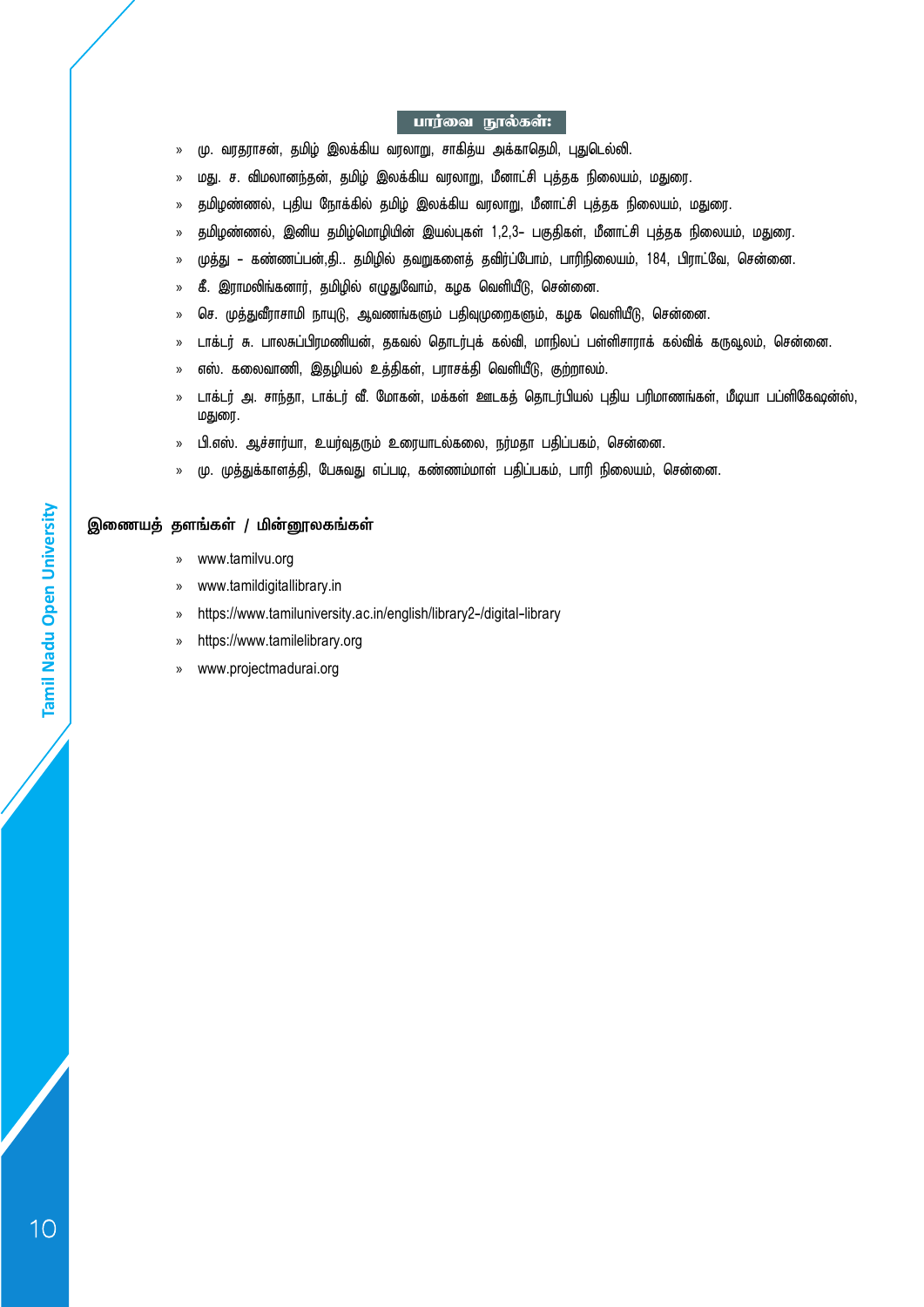

## **Chennai - 15**

Part - II English Syllabus for All UG Programmes

First Year

| <b>COURSE TITLE</b>  | : Foundation in English-I (Literature and Grammar) |
|----------------------|----------------------------------------------------|
| <b>COURSE CODE</b>   | : BFEG-11                                          |
| <b>COURSE CREDIT</b> | : 6.                                               |
|                      |                                                    |

#### **COURSE OBJECTIVES**

- » **To make the learners aware of the history of England**
- » **To cultivate the creativity among the learners**
- » **To improve the reading skills of the learners**
- » **To enhance the vocabulary of the learners**
- » **To make the learners read and write in English**

#### **Course Learning Outcomes**

On successful completion of the Course, the learners will be able to:

- » **describe the history of England**
- » **critically analyse the literary texts**
- » **use the words correctly**
- » **write in flawless English**

#### **BLOCK 1 Brief History of England**

Tudor England- Stuart England -Restoration England -Revolutions -Eighteenth Century-19th Century Education- 20th **Century** 

 **BLOCK 2 Literary Texts**

R.K. Narayan- An Astrologer's Day and Sarojini Naidu - *Bangle Sellers*

## **BLOCK 3 Reading Comprehension**

Definition of Comprehension- Types of Comprehension- Reading Materials-Vocabulary- Critical Reading- Effective Reading- Exercises

## **BLOCK 4 Functional Grammars and Vocabulary**

Parts of Speech- Tenses-Articles -Prepositions and Linkers –Punctuation-Common Mistakes -Polite Expression-Affixes

## **BLOCK 5 Language Skills**

Reading Skills: SQ3R Technique -Writing Skills -Dictionary Use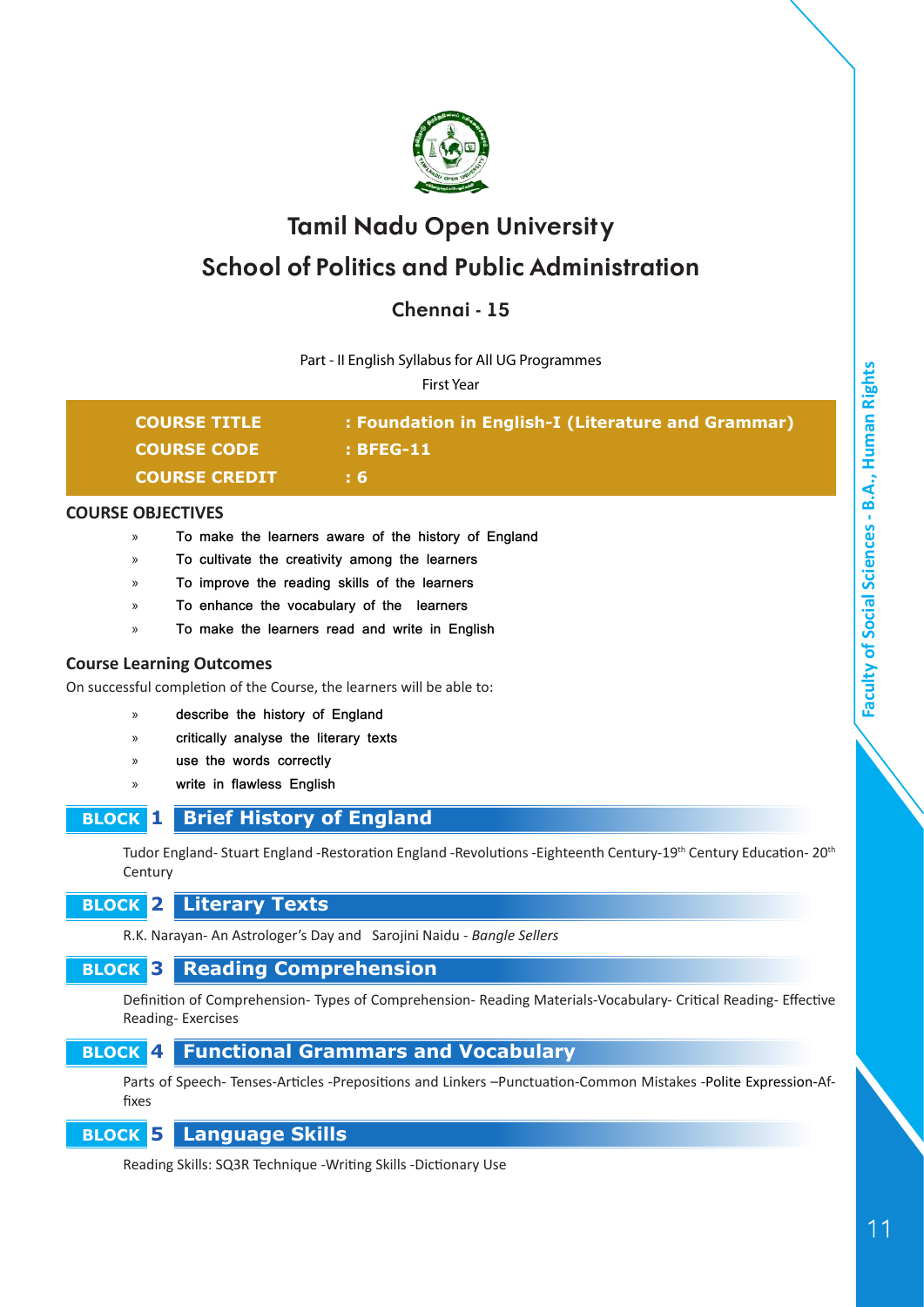## **Books for reference:**

- Narayan R.K. Short Story Collections.
- Sarojini Naidu. Bangle Sellers
- Sinha C.A. Reading Comprehension. Prabhat Prakashan.
- Xavier A.G. An Introduction to the Social History of England. Viswanathan S. Printers, Chennai. 2009.

#### **Web Resources:**

- https://www.digimat.in/nptel/courses/video/109106124/L01.html
- https://www.digimat.in/nptel/courses/video/109106138/L46.html
- https://www.coursera.org/lecture/multimodal-literacies/9-2-learning-to-read-reading-for-meaning-HdG3O
- https://nptel.ac.in/courses/109/107/109107172/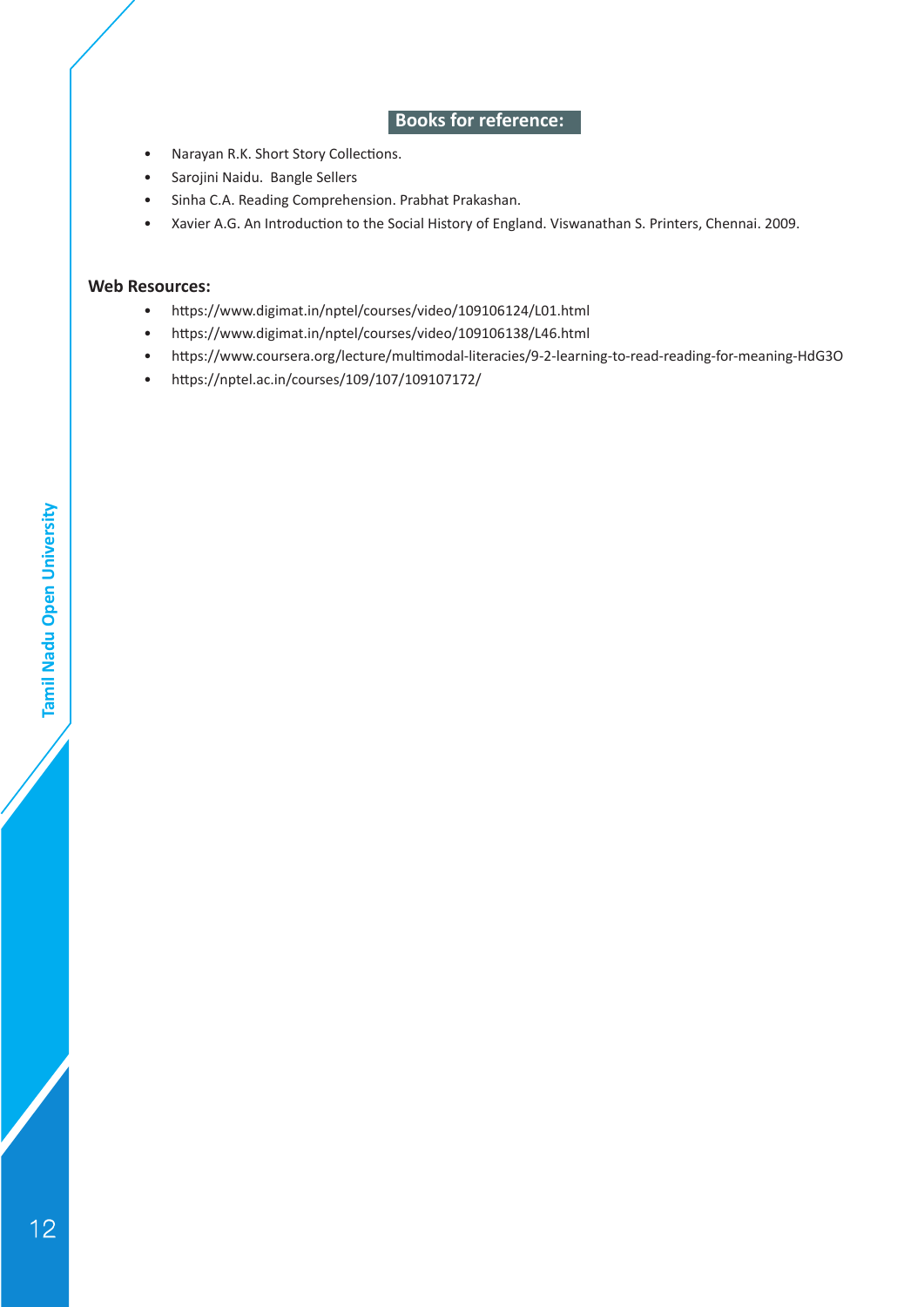

## **Chennai - 15**

B.A., HUMAN RIGHTS FIRST YEAR (DISTANCE MODE)

| <b>COURSE TITLE</b>  | : INTRODUCTION TO HUMAN RIGHTS: CONCEPTS AND THEORIES |
|----------------------|-------------------------------------------------------|
| <b>COURSE CODE</b>   | $\pm$ BHR-11                                          |
| <b>COURSE CREDIT</b> | ÷ 6.                                                  |

#### **COURSE OBJECTIVES**

While studying the Introduction to Human Rights: Concepts and Theories, the student shall be able

- » **To give a basic understanding to the concepts of human rights**
- » **To outline the historical evolution of human rights**
- » **To analyse the theories of human rights in various interdisciplinary dimensions**
- » **To know about the contribution of prominent thinkers in human rights**

#### **COURSE OUTCOMES**

After completion of the Course, the student will be able:

- » **Describe the basic concepts of Human Rights and gathering more knowledge about Human Rights.**
- » **Provide the importance of the evolution of Human Rights.**
- » **Examine the dimensions and theories of Human Rights and face the concepts of liberty, equality, fraternity and justice.**
- » **Analyze the job between Human Rights and rule of law and relevance with Civil, Political, Economic, Social and Cultural Rights.**
- » **Focus on knowledge once skill of prominent thinkers of Human Rights.**

 **BLOCK 1 Concept of Human Rights**

- Unit-1 Meaning and Definition of Human Rights
- Unit-2 Scope of Human Rights
- Unit-3 Nature of Human Rights
- Unit-4 Linkage with core concepts of liberty, equality, fraternity and justice.

#### **BLOCK 2 Evolution of Human Rights**

- Unit-5 History of Human rights Civilization
- Unit-6 Magna Carta
- Unit-7 French revolution
- Unit-8 American Declaration of Independence
- Unit-9 International Bill of Rights.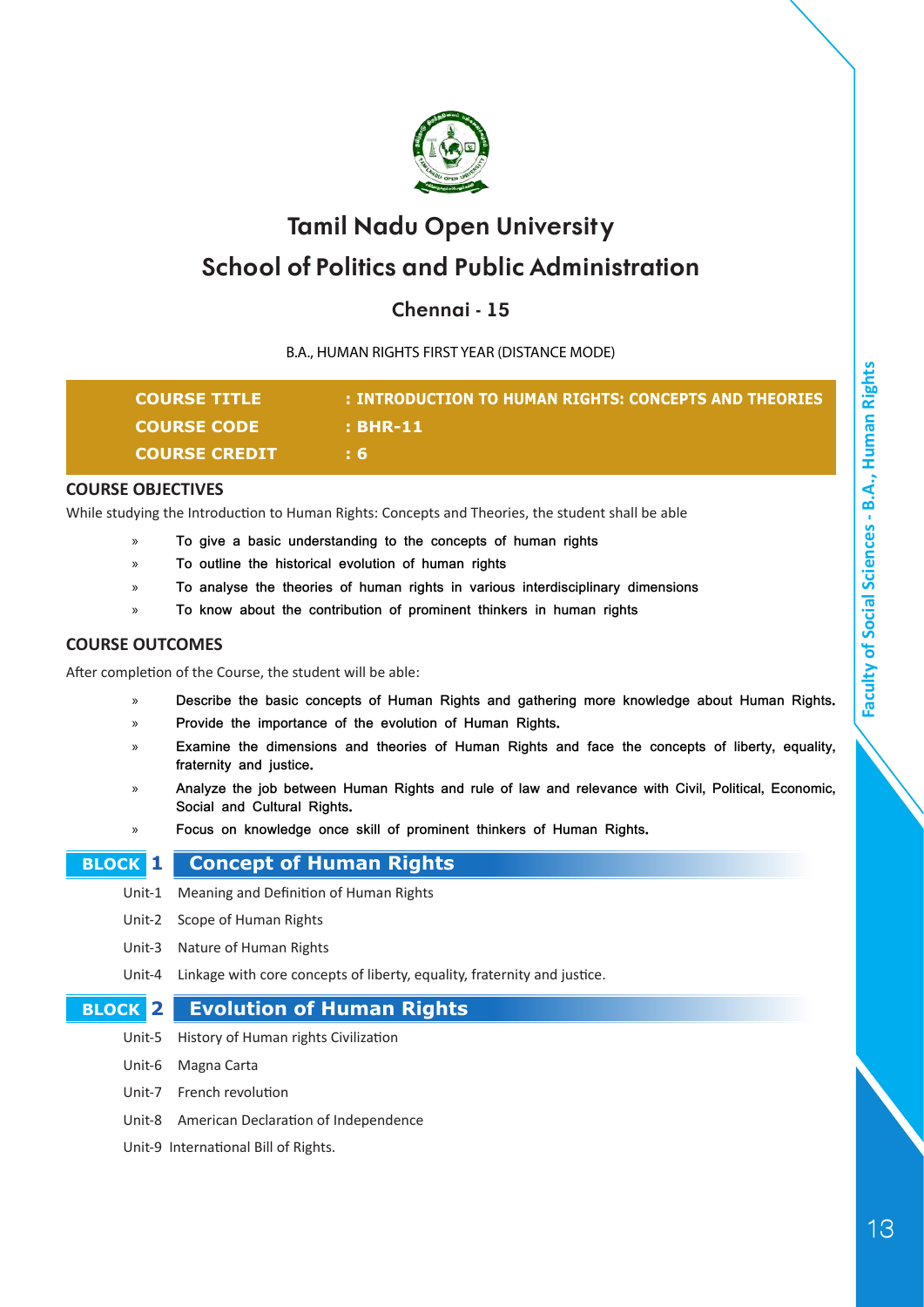### **BLOCK 3 Theoretical Basis of Human Rights**

- Unit-10 Natural Rights
- Unit-11 Liberal Marxist Theory and Alienation
- Unit-12 Feminist Perspectives on Human Rights
- Unit-13 Social Theory

## **BLOCK 4 Different Perspectives of Human Rights**

- Unit-14 Generations of Human Rights
- Unit-15 Rule of Law and Human Rights
- Unit-16 Civil and Political rights
- Unit-17 Economic, Social and Cultural Rights

## **BLOCK 5 Prominent Thinkers on Human Rights**

- Unit-18 Thomas Paine
- Unit-19 J.S. Mill
- Unit-20 Jeremy Bentham
- Unit-21 H.J. Laski

- Baehr, Peter R. (1999), Human Rights: Universality in Practice, New York: Palgrave.
- Edmundson, William A., (2004), An Introduction to Rights, New York:CUP
- Kothari,SmituandHarshSethi(ed.)(1991),RethinkingHumanRights:Challenge for theory and Action, Lokayan,Delhi.
- Summer, L., (1987), The Moral Foundations of Rights, Oxford:OUP
- Tierney, B., (1997), The Idea of Natural Rights, Atlanta: Scholar Press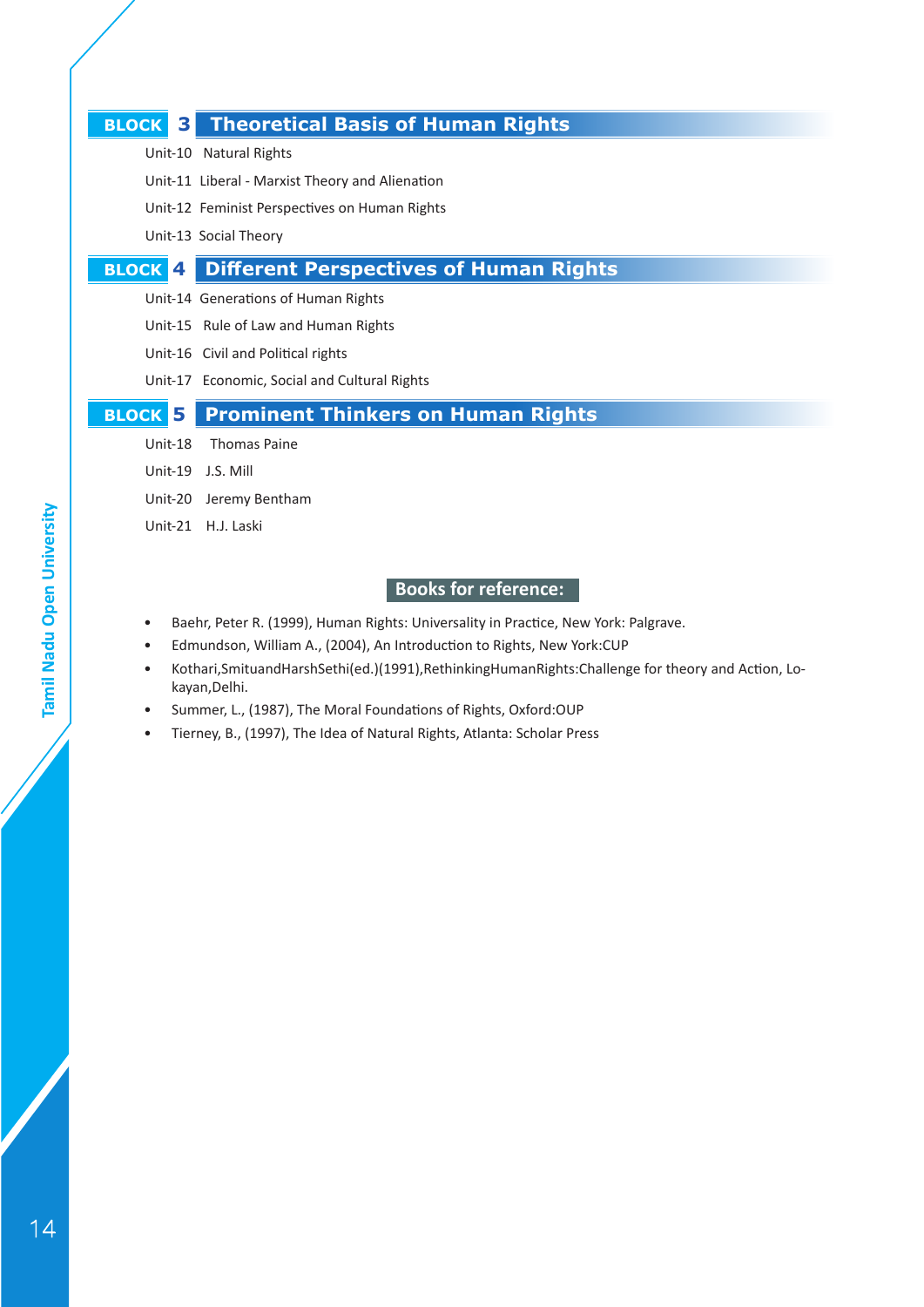

## **Chennai - 15**

B.A., HUMAN RIGHTS FIRST YEAR (DISTANCE MODE)

| <b>COURSE TITLE</b>      | : HISTORICAL AND SOCIAL MOVEMENTS OF HUMAN RIGHTS IN INDIA |
|--------------------------|------------------------------------------------------------|
| COURSE CODE : BHR-12     |                                                            |
| <b>COURSE CREDIT : 6</b> |                                                            |

#### **COURSE OBJECTIVES**

While studying the Historical and Social Movements of Human Rights in India the student shall be able

- » **To know about the historical perspectives of human rights**
- » **To understand and reason out the rationale behind the popular rights movements**
- » **To get enlightened about the impact caused by such movements**

#### **COURSE OUTCOMES**

After completion of the Course, the student will be able:

- » **Describe the different approaches of civil society and popular movements.**
- » **Identify the critical situation of struggles and Human Rights.**
- » **Analyze the importance struggle for equal rights and face the rights for children, women and Hindu reforms movements.**
- » **Examine the value thoughts of major social movements and icons.**
- » **Describe the different approaches for environment, land reforms and sarvodaya movement and national movement against corruption.**

#### **BLOCK 1 History, Civil Society and Popular Movements**

- Unit 1 Civil Society and Culture
- Unit 2 Diversity and Pluralism
- Unit 3 Civil Rights Movements
- Unit 4 Independence Movement
- Unit 5 Mothilal Committee Report.

#### **BLOCK 2 Caste Struggles and Human Rights**

- Unit 6 Caste and Castiesm: Emergence and Practice
- Unit 7 Casteism as a Human Rights Violation
- Unit 8 Dalits and their Disabilities
- Unit 9 B.R.Ambedkar
- Unit 10 Subramanya Bharathi.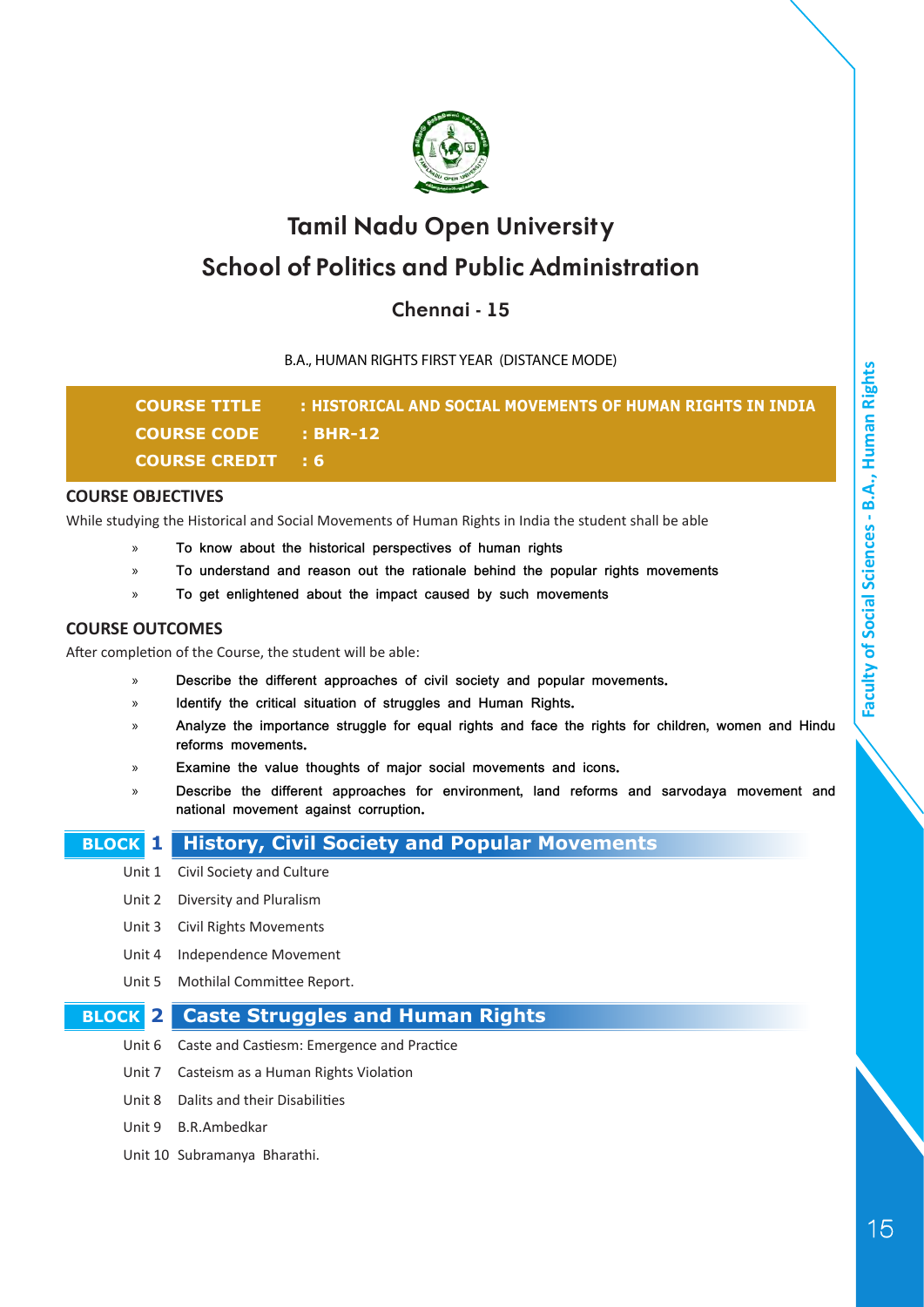### **BLOCK 3 Struggle for Equal Rights**

- Unit 11 Periyar E.V.Ramasamy and the Self Respect Movement
- Unit 12 Ayyankali and Chattambi Swamigal
- Unit 13 Hindu Reform Movements and Bengal Renaisance
- Unit 14 Rights of Children and Women: The ill Practices of Sati and Child Marriages.

#### **BLOCK 4 Major Social Movements and Icons**

- Unit 15 Dayananda Saraswathi and Arya Samaj
- Unit 16 Ishwar Chandra Vidyasagar and Brahmo Samaj
- Unit 17 Raja Ram Mohan Roy and Upliftment of Women
- Unit 18 MotherTeresa–BabaAmte–BehramjiMalabari.

#### **BLOCK 5 Specific Reform Movements**

- Unit 19 Environmental Movements Save Narmada Movement and Chipko Movement
- Unit 20 Land Reforms in India
- Unit 21 Sarvodaya Movement and Trade Unionism
- Unit 22 National Movement Against Corruption

- Ashiwini Rao(2010), Status of Human Rights in India, New Delhi,Pacific.
- Waghmare B. S. (2001), Human Rights and Prospects, New Delhi: Kalinga Publications
- Kannabiran,K.G.(2003),TheWagesofImpunity:Power,JusticeandHumanRights,
- New Delhi: Orient Longman.
- Dube, M. P. and Neeta Bora (ed.) (2000), Perspectives on Human Rights, New Delhi: AnamikaPublishers.
- Meghraj Kapurderiya, (2013) Indian Philosophical Foundation of Human Rights, New Delhi: R.P.Publication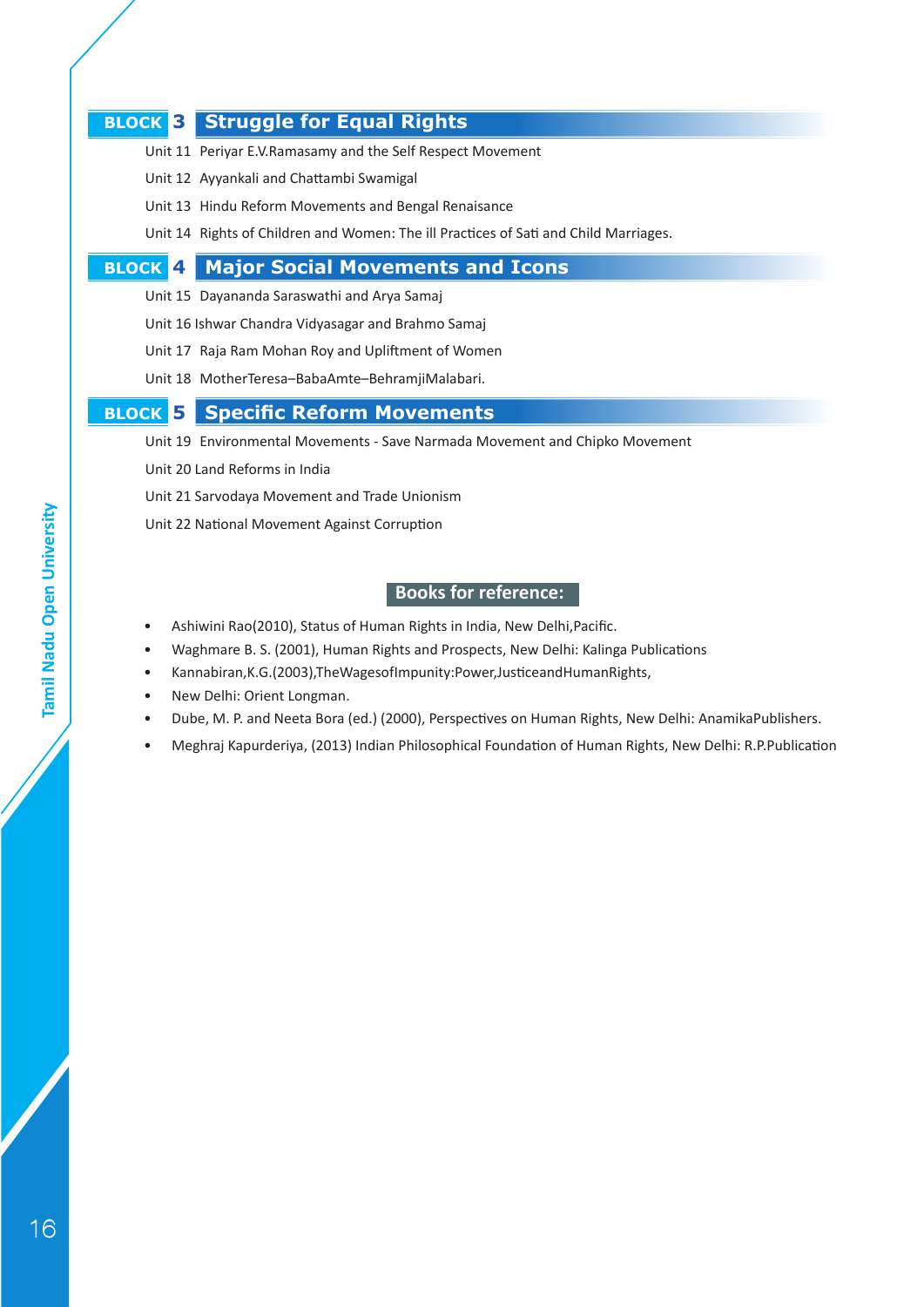

## **Chennai - 15**

B.A., HUMAN RIGHTS FIRST YEAR (DISTANCE MODE)

**COURSE TITLE : INDIAN CONSTITUTION AND HUMAN RIGHTS COURSE CODE : BHRAL-11 COURSE CREDIT : 8**

#### **COURSE OBJECTIVES**

While studying the Indian Constitution and Human Rights the student shall be able

- » **To understand the circumstances leading to the evolution of The Constitution of India**
- » **To understand the Fundamental Rights and Directive Principals of State Policies**
- » **To create awareness on the duties of the citizens towards the State.**
- » **To know about the Redressed Mechanisms available**

#### **COURSE OUTCOMES**

After completion of the Course, the student will be able

- » **Understanding the basic concept of the Indian constitution and understood the socio, economic and political conditions in India.**
- » **Describe the perspectives and fundamental rights in India and the empowering the learning skills on provisions and implications of fundamental rights.**
- » **Provide the advance knowledge for the learners on fundamental duties and special provision of SC &ST.**
- » **Examine the contextual understanding the protection of weaker sections society.**
- » **Evaluate the effectiveness of enforcement mechanism and evaluation.**

#### **BLOCK 1 The Constitution**

- Unit 1 Definition and Principles of the Constitution
- Unit 2 Socio, Economic and Political Conditions in India at the time of Independence
- Unit 3 Constituent Assembly
- Unit 4 Preamble of the constitution.

#### **BLOCK 2 Fundamental Rights**

- Unit 5 Fundamental Rights in India
- Unit 6 Chapter III of the Indian Constitution
- Unit 7 Fundamental Duties of a Citizen in India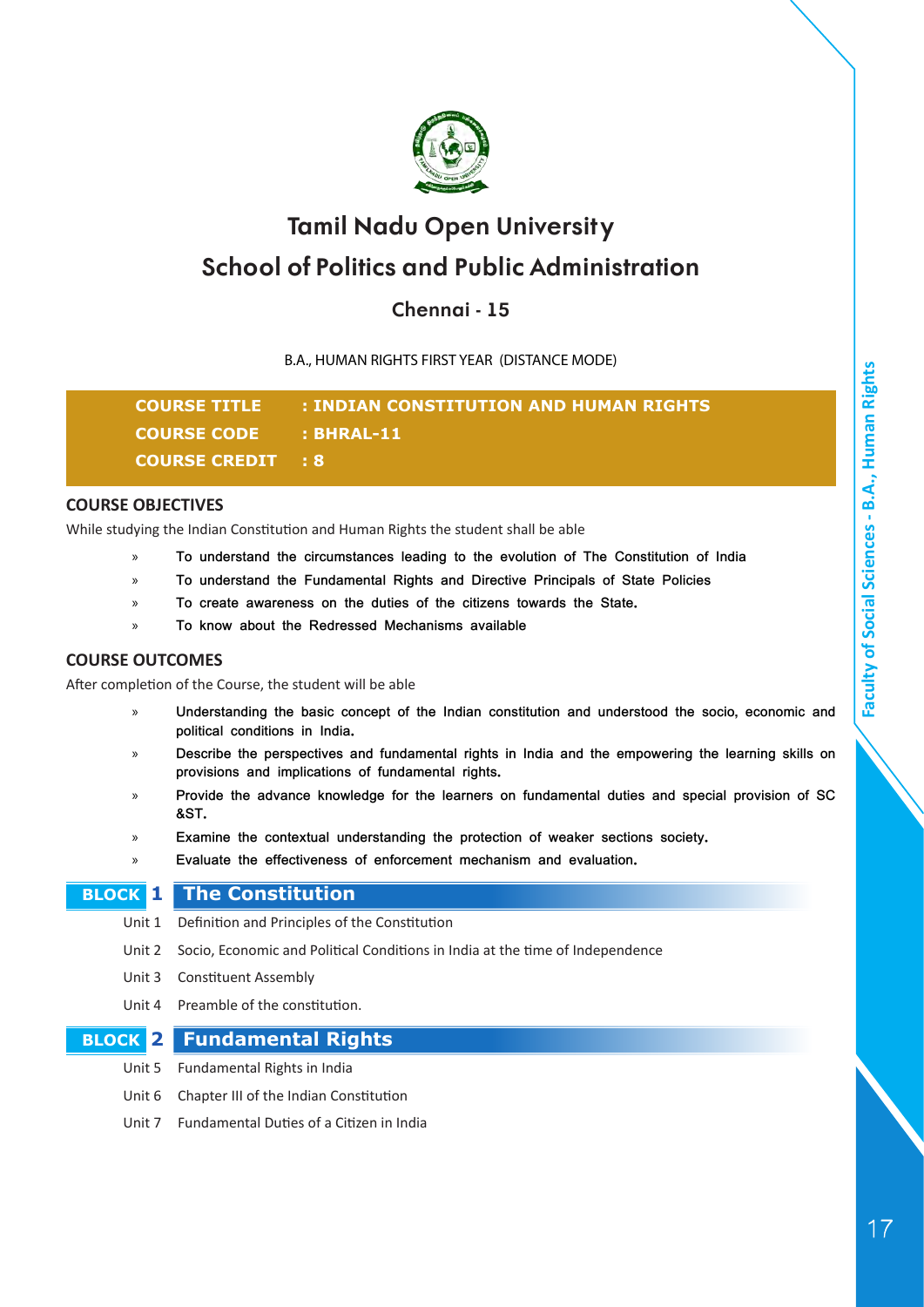### **BLOCK 3 Directive Principles and Affirmative Actions**

- Unit 8 Directive Principles
- Unit 9 Policy and Practices in Reservation
- Unit 10 Affirmative Actions: Special Provisions for Scheduled Castes and Scheduled Tribes.
- Unit 11 Decentralisation of powers, Panchayat raj, 73rd Amendment

#### **BLOCK 4 Protection of Weaker Sections of Society**

- Unit 12 Constitutional Provisions for the Protection of Women and Children
- Unit 13 Safeguard for the Labours, Minorities and Tribals.
- Unit 14 The Lokpal and Lokayuktas Act 2013
- Unit 15 Mandal Commission report and the subsequent reservation policy in government jobs

#### **BLOCK 5 Enforcement Mechanism and Evaluation**

- Unit 16 Protection of Human Rights Act 1993
- Unit 17 National and State Human Rights Commissions
- Unit 18 Role of Judiciary in Human Rights Protection
- Unit 19 Critical Appraisal of the Current Status of Human Rights in India
- Unit 20 AFSPA.

- Desai,A.R.(ed.)(1986),ViolationsofDemocraticRightsinIndia,Bombay:Popular Prakashan.
- Meghraj Kapurderiya (2013) Indian Philosophical Foundation of Human Rights, New Delhi: R.P.Publications.
- Mishra, P. K. 2(012), Human Rights: Acts, Statues and Constitutional Provisions, Jaipur: RituPublications
- Ray, Arun (2004), National Human Rights Commission in India: Formation, Functioning and Future Prospects, New Delhi:Atlantic
- Satish Chandra (1995), Minorities in National And International Laws, New Delhi: Deep and Deep Publication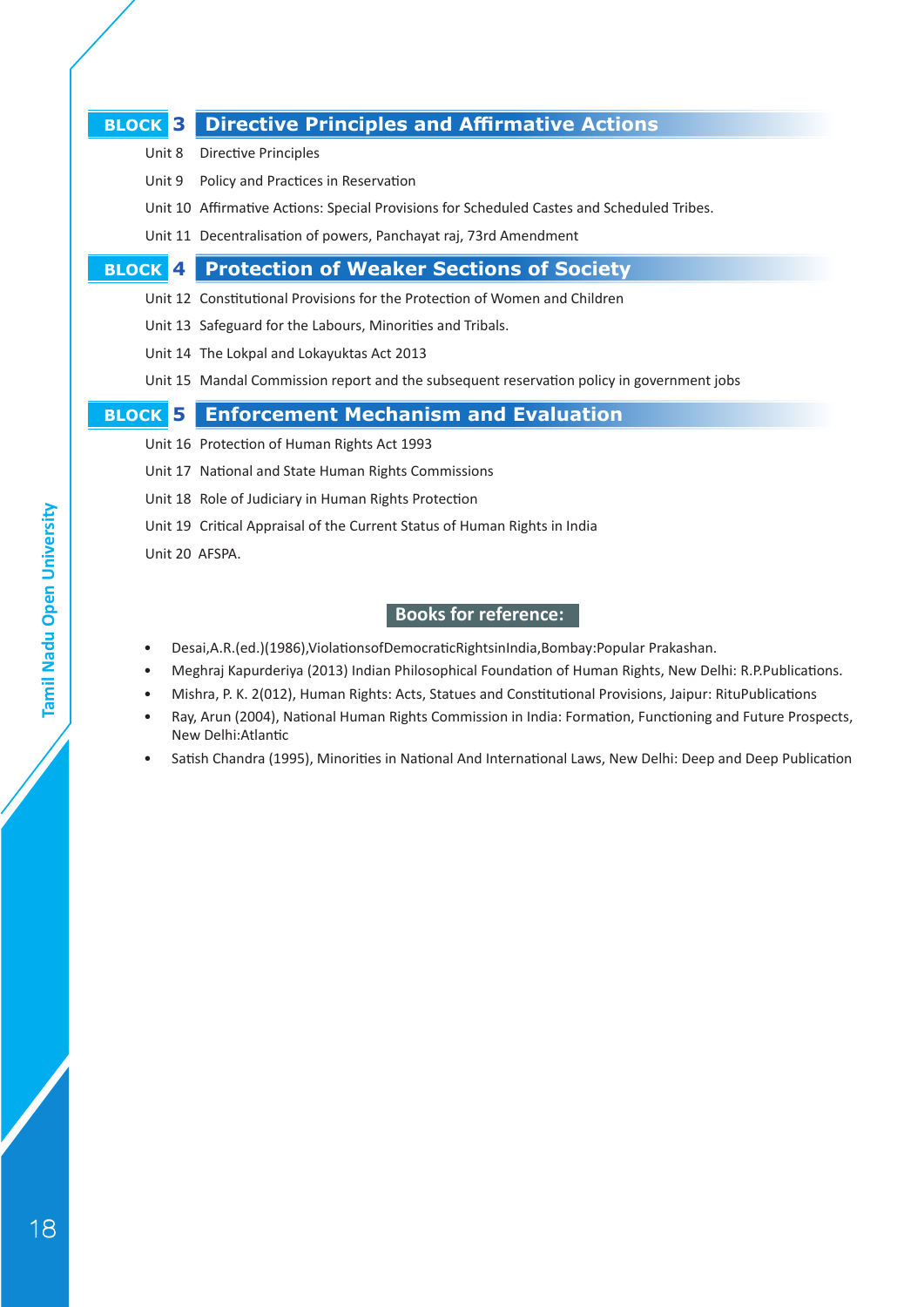

## **Chennai - 15**

இளங்கலைத் தமிழ் (B.A. Tamil) - பாடத்திட்டம்

இரண்டாம் ஆண்டு - தொலைநிலைக் கல்வி முறை

அல் பருவ முறை (NON-SEMESTER)

| பாடப் பெயர் (Course Title)            | : தமிழ் - 2 (மொழிப் பாடம்) <sup>'</sup> |
|---------------------------------------|-----------------------------------------|
| பாடக் குறியீடு (Course Code)          | $\therefore$ BFTM - 21                  |
| பாட கற்றல் அளவெண் (Course Credit) : 6 |                                         |

#### **பாட ந�ோக்கங்கள்**

- » **தமிழிலுள்ள சங்க இலக்கியம், காப்பிய இலக்கியம், நீதி இலக்கியம் குறித்து அறிமுக நிலையில் விளக்குவதோடு, தமிழ் இலக்கிய வரலாறு குறித்தும் அறிமுகம் செய்தல்.**
- » **ம�ொழியைத் திறம்பட பயன்படுத்தும் முறைகள் குறித்தும் கவிதைப் புனையும் முறைகள் குறித்தும் விளக்குதல்.**

#### **பாடத்தினைப் படிப்பதால் விளையும் பயன்கள்**

- » **தமிழிலுள்ள சங்க இலக்கியம், காப்பிய இலக்கியம், நீதி இலக்கியம் குறித்து அறிமுக நிலையில் மாணவர்களுக்கு அறிமுகம் செய்வதோடு, தமிழ் இலக்கிய வரலாறு குறித்தும் எடுத்துரைப்பார்கள். அறிமுகம் செய்தல்.**
- » **ம�ொழியைத் திறம்பட பயன்படுத்தும் முறைகள் குறித்தும் கவிதைப் புனையும் முறைகள் குறித்தும் விளக்குவார்கள்.**

#### தொகுதி 1 சங்க இலக்கியம்

பிரிவு - 1 எட்டுத்தொகை - புறநானூறு

எட்டுத்தொகை அறிமுகம் - புறநானூறு - அதியமான் நெடுமானஞ்சியை ஔவையார் பாடியது(புறம். 91) - வேள் பாரியைக் கபிலர் பாடியது (புறம். 107) - வையாவிக் கோப்பெரும்பேகனைப் பரணர் பாடியது (புறம். 142) - பாண்டியன் ஆரியப்படை கடந்த நெடுஞ்செழியன் பாடல் (புறம். 183) - சேரமான் கணைக்கால் இரும்பொறை பாடல் (புறம். 74) - ப�ொன்முடியார் பாடல் (புறம். 312) - ஔவையார் பாடல் (புறம். 91) - பெருங்கோப்பெண்டு பாடல் (புறம். 248)- கணியன் பூங்குன்றனார் பாடல் (புறம். 192) - நரிவெருஉத்தலையார் பாடல் (புறம். 195) - தொடித்தலை விழுத்தண்டினார் பாடல் (புறம். 243) - பூதப்பாண்டியன் மனைவி பெருங்கோப்பெண்டு பாடல் (புறம். 248)

#### பிரிவு - 2 நற்றிணை, குறுந்தொகை

அகத்திணை பாடல்கள் - அன்பின் ஐந்திணை - நற்றிணை - குறுந்தொகை - பாடப்பகுதி - நற்றிணையில் குறிஞ்சி (1) - முல்லை (142) - மருதம் (210) - நெய்தல் (172) - பாலை (284) - குறுந்தொகையில் குறிஞ்சி (40) - முல்லை (167) - மருதம் (8) - நெய்தல் (290) - பாலை $(135)$ .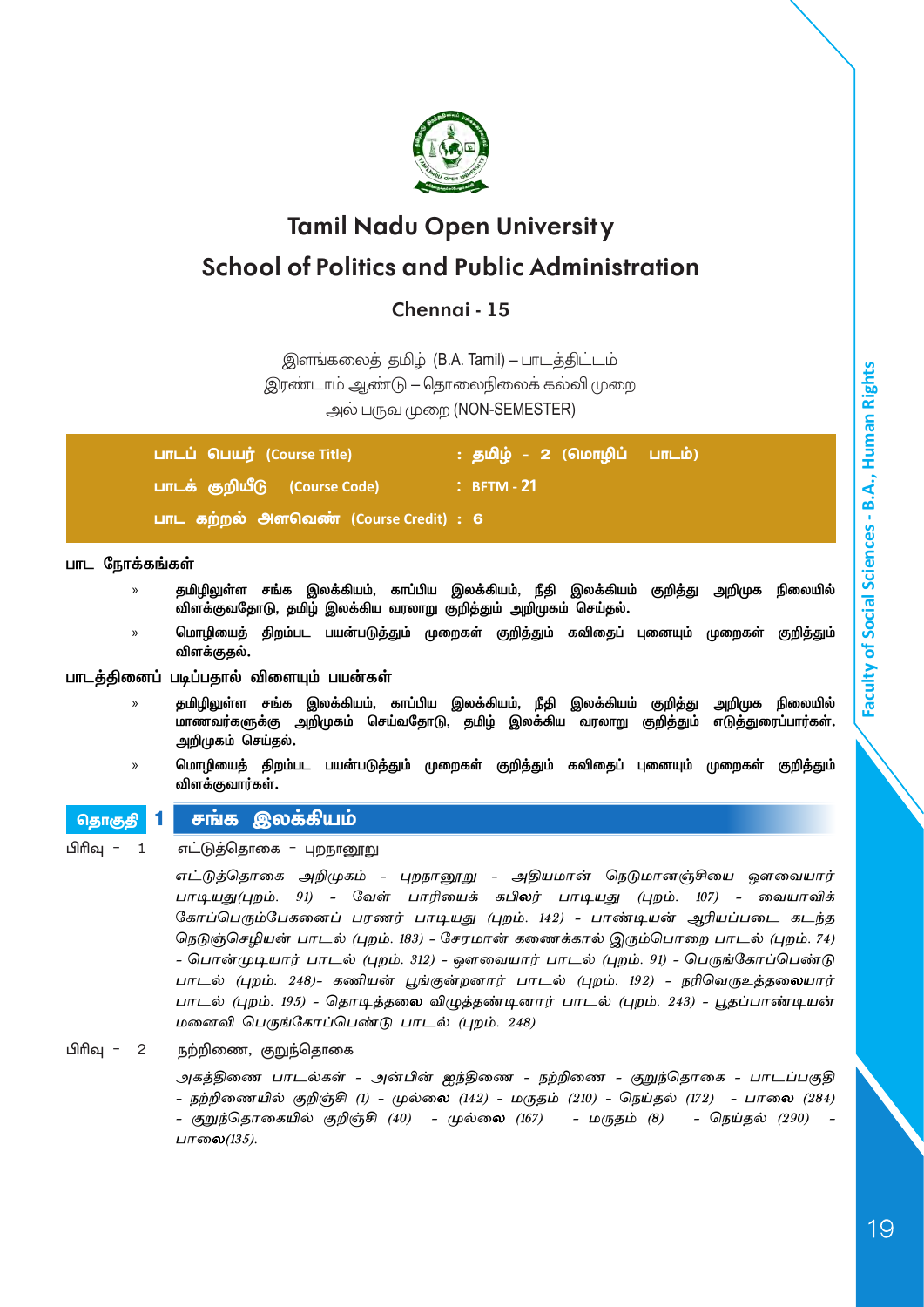பிரிவு - 3 கலித்தொகை

கலித்தொகை - ஐந்திணை பாடிய புலவர்கள் - பாலைக்கலி (9)- பாலைபாடிய பெருங்கடுங்கோ - குறிஞ்சிக்கலி கபிலர் பாடல்(51) - நெய்தல்கலி நல்லந்துவனார் பாடல் (133).

பிரிவு - 4 பத்துப்பாட்டு - நெடுநல்வாடை

பத்துப்பாட்டு அறிமுகம் - நெடுநல்வாடை - இரண்டு களம் கொண்ட நாடகம் ப�ோன்றது - நெடுநல்வாடை - அகமா புறமா? - வாடைக்கால வருணனை - அரண்மனைத் தோற்றம் - அந்தப்புர அமைப்பு - அரசியின் இல்லமும் படுக்கையும் - புனையா ஓவியம் கடுப்ப அரசி - த ோழியர், செவிலியர் அரசியை ஆற்றுதல் - உரோகிணியை நினைத்து அரசியின் பெருமுச்சு - பாசறையில் அரசன் - முன்னோன் முறைமுறை காட்டல் - நள்ளென் யாமத்தும் பள்ளிக்கொள்ளான் - நெடியவாடை - பிரிவுத்துயர்ப்படும் அரசிக்கு - பாசறையில் பணிகொட்டும் இரவிலும் தூங்காமல் புண்பட்ட வீரரைப் பார்க்கவந்த அரசனுக்கு நெடுநல்வாடை பெயர்ப்பொருத்தம்.

தொகுதி 2 நீதி இலக்கியம்

பிரிவு - 5 திருக்குறள்

பதினென்கீழ்க்கணக்கு - அறிமுகம் - திருக்குறள் - முப்பால் - பாடப்பகுதி - தீமையிலாத சொல்லுதல் வாய்மை - நெஞ்சமும் வாய்மையும் - வாய்மை எல்லா அறமும் தரும் - அகம் தூய்மை - முயற்சிப்பது சிறப்பு - முயற்சியில்லாதவனது நன்மை - வறுமைக்குக் காரணம் - முயற்சி விடற்பாலது அன்று - தலைவியின் குறிப்பினைத் தலைவன் அறிதல் - நாணமும் மகிழ்ச்சியும் அறிதல் - அயலவர்போல் சொல்லினும் குறிப்பறிதல் - அவள் நகைப்பின் நன்மைக் குறிப்பு - தோழி தனக்குள்ளே சொன்னது.

பிரிவு - 6 நாலடியார், பழமொழி நானூறு

செல்வம் சகடக்கால் ப�ோல வரும் - பெண் கல்வி - கல்வி அழகே அழகு - கல்வி கரையில கற்பவர் நாள்சில - நாய் அனையார் கேண்மை - கால்கால்நோய் காட்டுவர் பொதுமகளிர் - குலவிச்சை கல்லாமல் பாகம்படும் - நாய் பெற்ற தெங்கம் பழம் - நுணலும் தன் வாயால் கெடும் - நிறைகுடம் நீர்த்ளும்பல் இல் - இறைத்தோறும் ஊறும் கிணறு

பிரிவு - 7 ஏலாதி, திரிகடுகம், ஆசாரக்கோவை

அன்புடையார்க்கு உள்ள ஆறு குணம் - எழுத்தின் வனப்பே வனப்பு - யாருக்கெல்லாம் ஈதல் வேண்டும்? திரிகடுகம் ப�ோலும் மருந்து - இம்மூன்றும் நன்மை பயத்தல் இல - இவர் மூவர் பெய் எனப் பெய்யும் மழை - முந்தையோர் கண்ட முறை - என்றும் அசையாத உள்ளத்தவர் - திறத்துளி வாழ்தும் என்பார் - பேதைகள் அல்லார் புகாஅர்.

பிரிவு - 8 இன்னா நாற்பது, இனியவை நாற்பது

கடனுடையார் காணப் புகல் - உணர்வார் உணராக்கடை - யாம் என்பவரொடு நட்பு - இளமையுள் மூப்புப் புகல் - தொன்மை உடையார் கெடல் - எனைமாண்பும் தான் இனிது - ஈதல் எத்துணையும் ஆற்ற இனிது - திறம்தெரிந்து வாழ்தல் இனிது - அறிந்துஉரைத்தல் ஆற்ற இனிது - கற்றலின் காழ் இனியது இல்.

#### <sub>தொகுதி</sub> 3 காப்பிய இலக்கியம்

பிரிவு - 9 சிலப்பதிகாரம் - கனாத்திறம் உரைத்த காதை

சிலப்பதிகாரம் - அமைப்பியல் விளக்கம் - காப்பியக் கதைச் சூழல் - காதையின் கதைச்சுருக்கம் - அகனகர் வருணனை - மாலதி பாலளிக்கப் பாலகன் சோர்தல் - பாசண்டச் சாத்தற்குப் பாடு கிடந்த மாலதி - இடுபிணம் தின்னும் இடாகினிப் பேய் - பாசண்டச் சாத்தனின் அருளுதவி - தேவந்தி கதை - கண்ணகி தான்கண்ட கனவுரைத்தல் - பீடு அன்று - கோவலன் வருகை - சிலம்புள கொண்ம்.

பிரிவு - 10 மணிமேகலை - ஆபுத்திரன் திறம் அறிவித்த காதை

மணிமேகலை காப்பிய அமைப்பு - முன்கதைச் சுருக்கம் - கதை நிகழும் சூழல் - காதையின் கதைச்சுருக்கம் - அபஞ்சிகன் மனைவி சாலி ஈன்ற குழவி - ஆ பாலுட்டி வளர்த்தல் - ஆ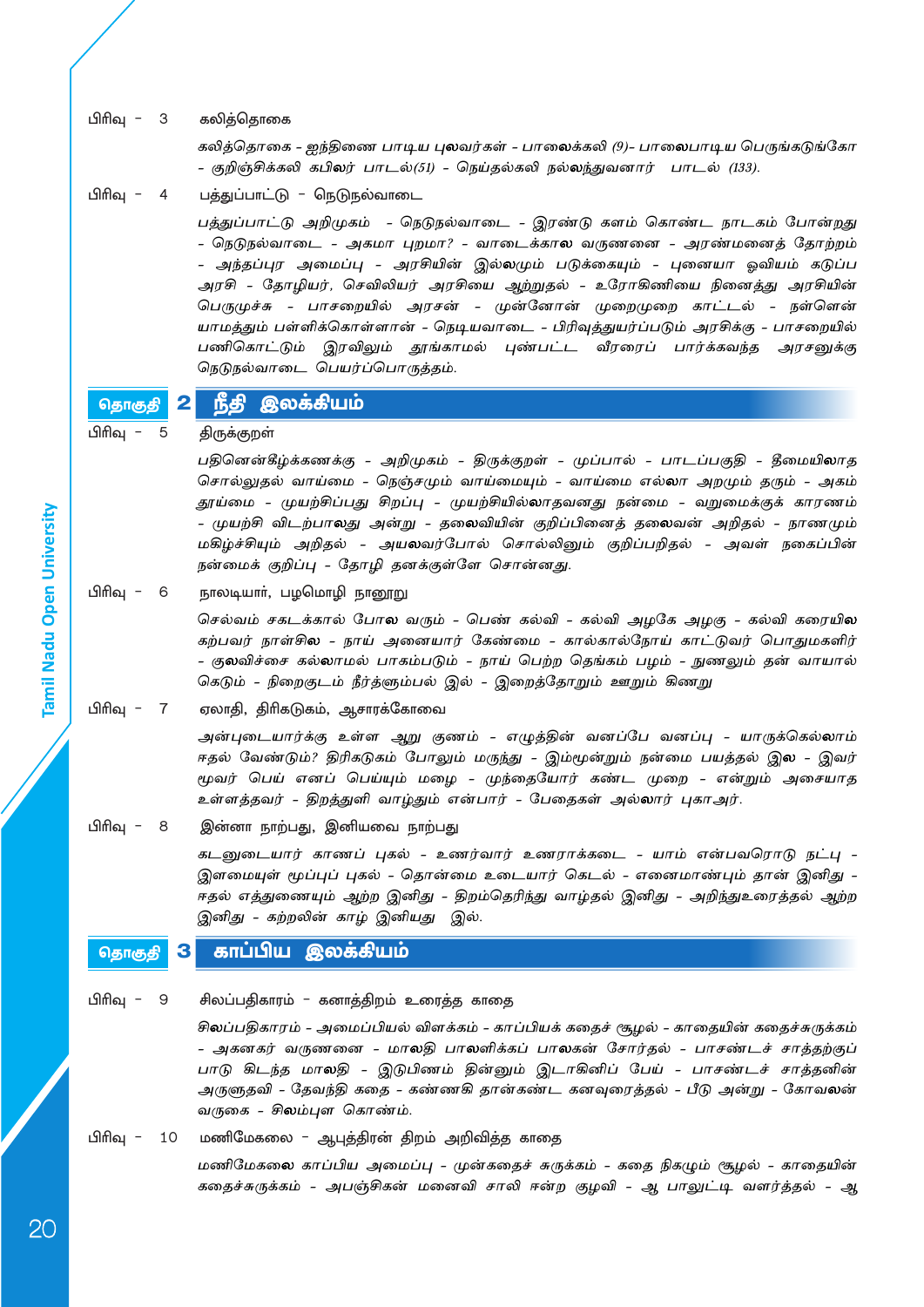மகன் அல்லன் என் மகன் - ஆபுத்திரன் கல்வி கற்றல் - புலைசூழ வேள்வி - நள்ளிருளில் கொண்டு நடக்குவன் - நீ மகன் அல்லாய் நிகழ்ந்ததை உரையாய் - இதனொடு வந்த செற்றம் என்னை - சிறியை நீ, அவ ஆமகன் அதற்கு ஒத்தனை - ஆவொடு வந்த அழிகுலம் உண்டோ?.

பிரிவு - 11 சீவகசிந்தாமாணி - குணமாலையார் இலம்பகம்

சீவகசிந்தாமணி - காப்பிய அமைப்பு - முன்கதைச்சுருக்கம் - இலம்பகத்தின் கதைச்சுருக்கம் - கண்ணப் பூசல் - குணமாலையும் சுரமஞ்சரியும் பொழிலாடல் - சுரமஞ்சரி சூளுரை -கண்ணப்பொடியுடன் தோழியர் - மீன்சூழ் மாமதிபோல் சீவகன் - தோழியார் வேண்டல் -சீவகன் தீர்ப்புரை - வாரம் பட்டுழித் தீயவும் நல்லவாம் - வண்டுகளின் தீர்ப்பு - இடியுண்ட நாகம்போல் சுரமஞ்சரி - குணமாலையின் இனிய பண்பு.

பிரிவு - 12 கம்பராமாயணம் - நகர்நீங்கு படலம்

கம்பராமாயணம் - முன்கதைச்சுருக்கம் - படலத்தின் கதைச் சுருக்கம் - மகளிர் அவலம் - விலங்குகளின் அவலம் - பிற மக்களின் அவலம் - மரவுரியில் இராமன் - மனத்துயரில் சீதை - வருவென் ஈண்டு வருந்தலை நீ - தீய வெஞ்சொல் செவிசுடத் தேபுவாள் - என்னை என்னை இருத்தி என்றாய் - நின் பிரிவினுஞ் சுடுமோ பெருங்காடு - சீதையும் மரவுரி தரித்தல் - எல்லையற்ற இடர் தருவாய் என்றான்.

#### தொகுதி 4 தமிழ் இலக்கிய வரலாறு - II

பிரிவு - 13 சங்க காலம் (கி.மு. 300 - கி.பி. 100) முச்சங்க வரலாறு - சங்கம் இருந்ததா? இல்லையா? ஒரு சங்கம் இருந்ததற்கான சான்றுகள் - எட்டுத்தொகை நூல்கள் - பத்துப்பாட்டு நூல்கள் - சங்க காலம் ஒரு ப�ொற்காலம் பிரிவு - 14 பதினெண் கீழ்க்கணக்குக் காலம் (கி.பி. 100 - கி.பி. 600)

- களப்பிரர் காலம் தமிழக வரலாற்றின் இருண்ட காலம் அகத்திணை நூல்கள் புறத்திணை நூல்களில் ப�ோர் பற்றியது - அறநூல்கள்
- பிரிவு 15 காப்பிய காலம் (கி.பி. 200 கி.பி. 1100) தமிழின் முதல் காப்பியம் - இரட்டைக் காப்பியங்கள் - ஐம்பெருங்காப்பியங்கள் ஐஞ்சிறுங்காப்பியங்கள் - தமிழின் பிற காப்பியங்கள்.
- பிரிவு 16 தமிழ் இலக்கியத்தில் சமணர், பௌத்தர் செல்வாக்கு தமிழகத்தில் சமணர் செல்வாக்கு - தமிழகத்தில் ப�ௌத்தர் செல்வாக்கு

#### தொகுத<mark>ி 5</mark> மொழிப் பயன்பாடு

பிரிவு - 17 மரபுத் தொடர்கள், இணைமொழிகள்

எதிர்மறைக் குறிப்புத் தொடர் - இடக்கரடக்கல் - மங்கலவழக்குத் தொடர் -வசைமொழித் தொடர் - சுவைதரும் வெளிப்பாட்டுத் தொடர் - பிற மரபுத்தொடர்கள் - ஒருபொருள் இணைமொழிகள் - எதிர்நிலை இணைமொழிகள் - பிற இணைமொழிகள் - வட்டார இணைமொழிகள் - கிகர கீகார மொழிகள்.

பிரிவு - 18 சொற்பொழிவுத்திறன் பயிற்சி

இலக்கியச் சொற்பொழிவு - சமயச் சொற்பொழிவு - அரசியல் சொற்பொழிவு - பிற சொற்பொழிவுகள் - குறிப்புகள் சேகரித்தல் - கேளாரும் வேட்ப மொழியும் திறன் - நகைச்சுவைத் திறன் - ஈர்ப்புத் திறன் - அவிநயமும் உச்சரிப்பும்

பிரிவு - 19 ஓரங்க நாடகம் படைக்கும் முயற்சி

ஓரங்க நாடகம் எழுதும் படிநிலைகள் - நாடகக் கதையை முடிவுசெய்தல் - களம் பிரித்தலும் நிகழ்வுக் குறிப்பும் - உரையாடல் எழுதுதல் - நாடகப் பிரதியைச் செப்பனிடுதல் - நடிகர்கள் தேர்வு - ஒத்திகை முறைகள் - நாடக இயக்கம் - திட்டமிடுதலும் நிகழ்த்தலும்.

பிரிவு - 20 ஐக்கூக் கவிதை புனையும் பயிற்சி

ஈற்றடி இலக்கணம் - உள்ளடக்கப் பாடுபொருள் இலக்கணம் - வெளிப்பாட்டு உத்தி -இயற்கையைப் பாடும் ஐக்கூ - வாழ்வியல் ஐக்கூ - காதல் ஐக்கூ - சென்ரியூ -எள்ளல் அல்லது நகைச்சுவை ஐக்கூ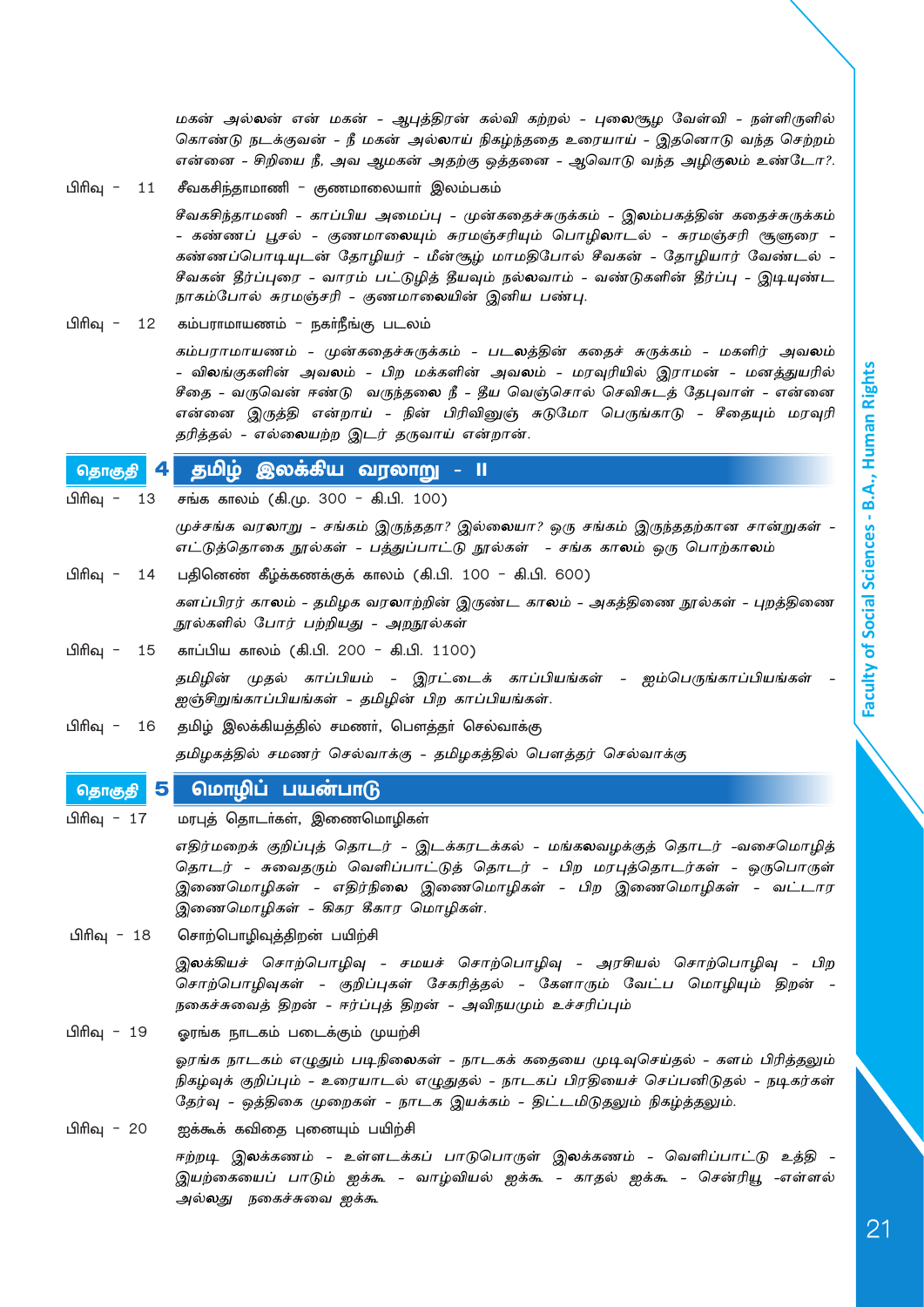#### பார்வை நூல்கள்:

- » குறுந்தொகை சக்திதாசன் சுப்பிரமணியன், (செவ்விலக்கியக் கருவூலம், தமிழ்மண் பதிப்பகம், சென்னை. 2012.
- » சிலப்பதிகாரம் புகார்க்காண்டம், ந.மு.வேங்கடசாமி நாட்டார், தமிழ்மண் பதிப்பகம், சென்னை. 2012.
- » சிலப்பதிகாரம் மதுரைக்காண்டம், ந.மு.வேங்கடசாமி நாட்டார், தமிழ்மண் பதிப்பகம், சென்னை. 2012.
- » சிலப்பதிகாரம் வஞ்சிக்காண்டம், ந.மு.வேங்கடசாமி நாட்டார், தமிழ்மண் பதிப்பகம், சென்னை. 2012.
- » புறநானூறு மூலமும் உரையும், (இரண்டு தொகுதிகள்) ஔவை சு. துரைசாமிப்பிள்ளை உரை, கழக வெளியீடு, சென்னை.
- » நற்றிணை மூலமும் உரையும், (இரண்டு தொகுதிகள்) ஔவை சு. துரைசாமிப்பிள்ளை உரை, அருணா பப்ளிகேஷன்ஸ், 1-13 உஸ்மான் சாலை, சென்னை.
- » குறுந்தொகை மூலமும் உரையும், டாக்டர் உ.வே. சாமிநாதையர் உரை, கபீர் அறக்கட்டளை, சென்னை.
- » கலித்தொகை மூலமும் உரையும், பெருமழைப்புலவர் பொ.வே. சோமசுந்தரனார் உரை, கழக வெளியீடு, சென்னை.
- » நெடுநல்வாடை மூலமும் உரையும், பெருமழைப்புலவர் பொ.வே. சோமசுந்தரனார் உரை, கழக வெளியீடு, சென்னை.
- » திருக்குறள் பரிமேலழகர் உரையுடன், ஸ்ரீ காசி மடம், திருப்பனந்தாள்.
- » பதினென்கீழ்க்கணக்கு, நியூசெஞ்சுரி புக் ஹவுஸ் பிரைவேட் லிமிடெட், சென்னை.
- » மு. வரதராசன், தமிழ் இலக்கிய வரலாறு, சாகித்ய அக்காதெமி, புதுடெல்லி,
- » மது. ச. விமலானந்தன், தமிழ் இலக்கிய வரலாறு, மீனாட்சி புத்தக நிலையம், மதுரை.
- » தமிழண்ணல், புதிய நோக்கில் தமிழ் இலக்கிய வரலாறு, மீனாட்சி புத்தக நிலையம், மதுரை.
- » பி.எஸ். ஆச்சார்யா, உயர்வுதரும் உரையாடல்கலை, நர்மதா பதிப்பகம், சென்னை.
- » மு. முத்துக்காளத்தி, பேசுவது எப்படி, கண்ணம்மாள் பதிப்பகம், பாரி நிலையம், சென்னை.
- » பரட்டை, நடிக்க நாடகம் எழுதுவது எப்படி? வைகறைப் பதிப்பகம், திண்டுக்கல். 1998
- » சே. இராமாணுஜம், நாடகப் படைப்பாக்கம் அடித்தளங்கள், எட்டாம் உலகத் தமிழ் மாநாடுபதிப்புச் சூழல் நிதி வெளியீடு, தமிழ்ப்பல்கலைக்கழகம், தஞ்சாவூர், 1994.
- » சுஜாதா, ஹைக்கூ ஒரு அறிமுகம், பாரதி பதிப்பகம், 108 உஸ்மான் சாலை, தி. நகர், சென்னை, 1991.
- » மேஜர் கதிர் மகாதேவன், ஐக்கூ நூறு, ஒப்பிலக்கியத்துறை, மதுரை காமராசர் பல்கலைக்கழகம், மதுரை, 1994.
- » நெல்லை சு. முத்து, தமிழில் ஹைக்கூ, அன்னம் வெளியீடு, சிவன்கோயில் தெரு, சிவகங்கை, 1994.
- » திரு. பட்டாபி சீத்தாரமான், ஹைக்கூ வடிவக் கவிதைகள், காவ்யா, சென்னை.

#### **இணையத் தளங்கள்/மின்னூலகங்கள்**

- www.tamilvu.org
- www.tamildigitallibrary.in
- https://www.tamiluniversity.ac.in/english/library-2/digital-library/
- https://www.tamilelibrary.org/
- www.projectmadurai.org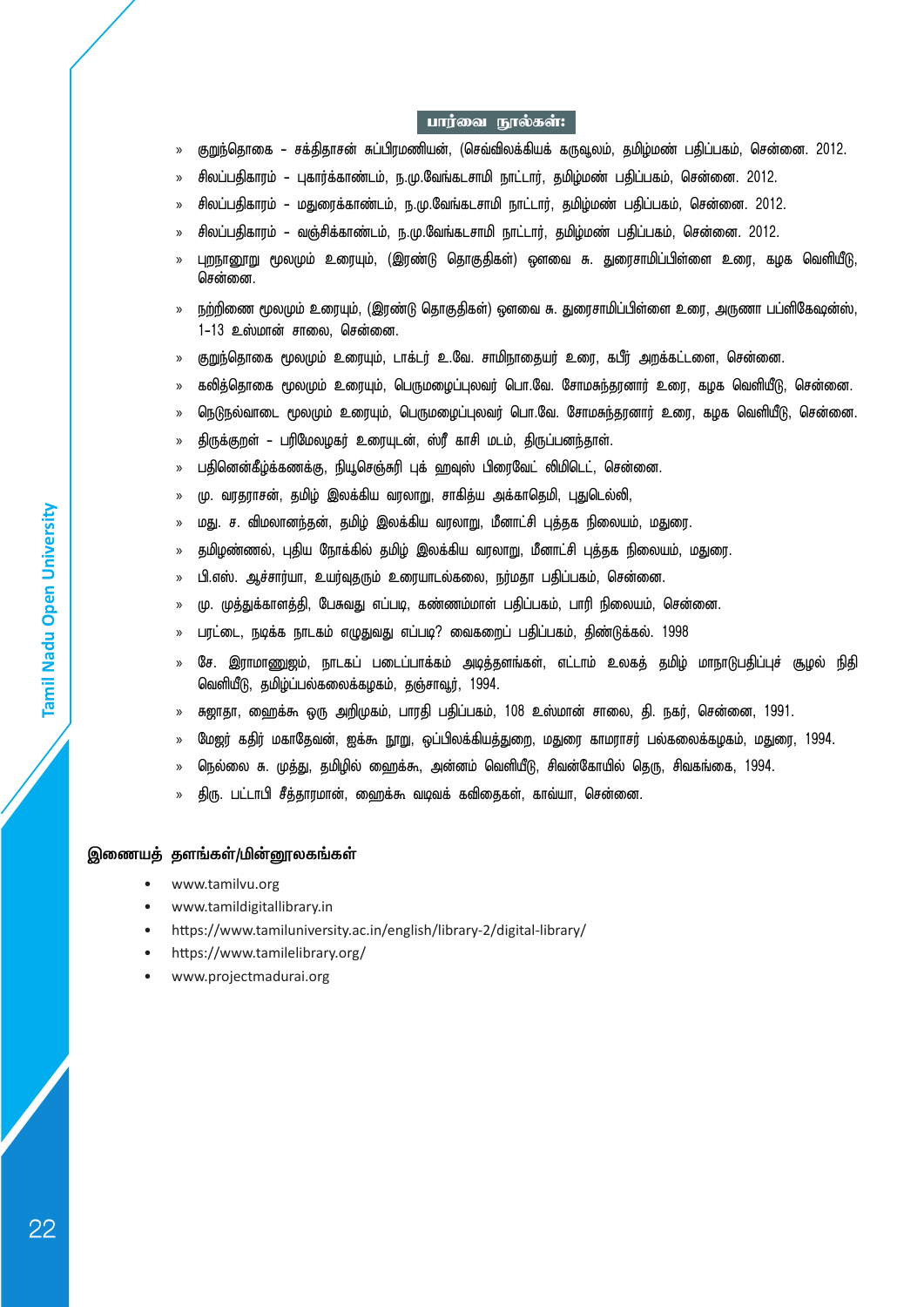

## **Chennai - 15**

#### Part-II English Syllabus for All UG Programmes

Second Year

| <b>COURSE TITLE</b>      | : Foundation in English-II (Literature and Use of English) |
|--------------------------|------------------------------------------------------------|
| <b>COURSE CODE</b>       | <b>BFEG-21</b>                                             |
| <b>COURSE CREDIT : 6</b> |                                                            |

#### **COURSE OBJECTIVES**

- » **To cultivate the creativity among the learners**
- » **To improve the reading skills of the learners**
- » **To enhance the vocabulary of the learners**
- » **To develop pronunciation skills**
- » **To imbibe the use of internet for developing language skills**

#### **Course Learning Outcomes**

On successful completion of the Course, the learners will be able to:

- » **critically evaluate the literary texts**
- » **read the passages effectively**
- » **speak in good accent**
- » **communicate through online**

#### **BLOCK 1 Literary Texts**

Rabindranath Tagore's Sacrifice and John Donne's *The Sun Rising*

## **BLOCK 2 Reading Comprehension**

Reading passages-Preparing a glossary from passage- reading the meaning- respond to questions

## **BLOCK 3 Vocabulary and Grammar**

Synonyms and Antonyms- Homophones-Making of Nouns-Making of Adjectives-Compound Words-Phrases and Idioms-Words often confused-Spelling- Tenses

## **BLOCK 4 Pronunciation and Spoken English**

Importance of English-Pronunciation: An Exposition-Speech Sounds-Sounds and Spelling: The Relationship-Attributes of Good Speech-Dialogue Situations/ Situational Dialogues

## **BLOCK 5 The Internet English**

Email-Chat Groups-Virtual Words-The Web-Commentary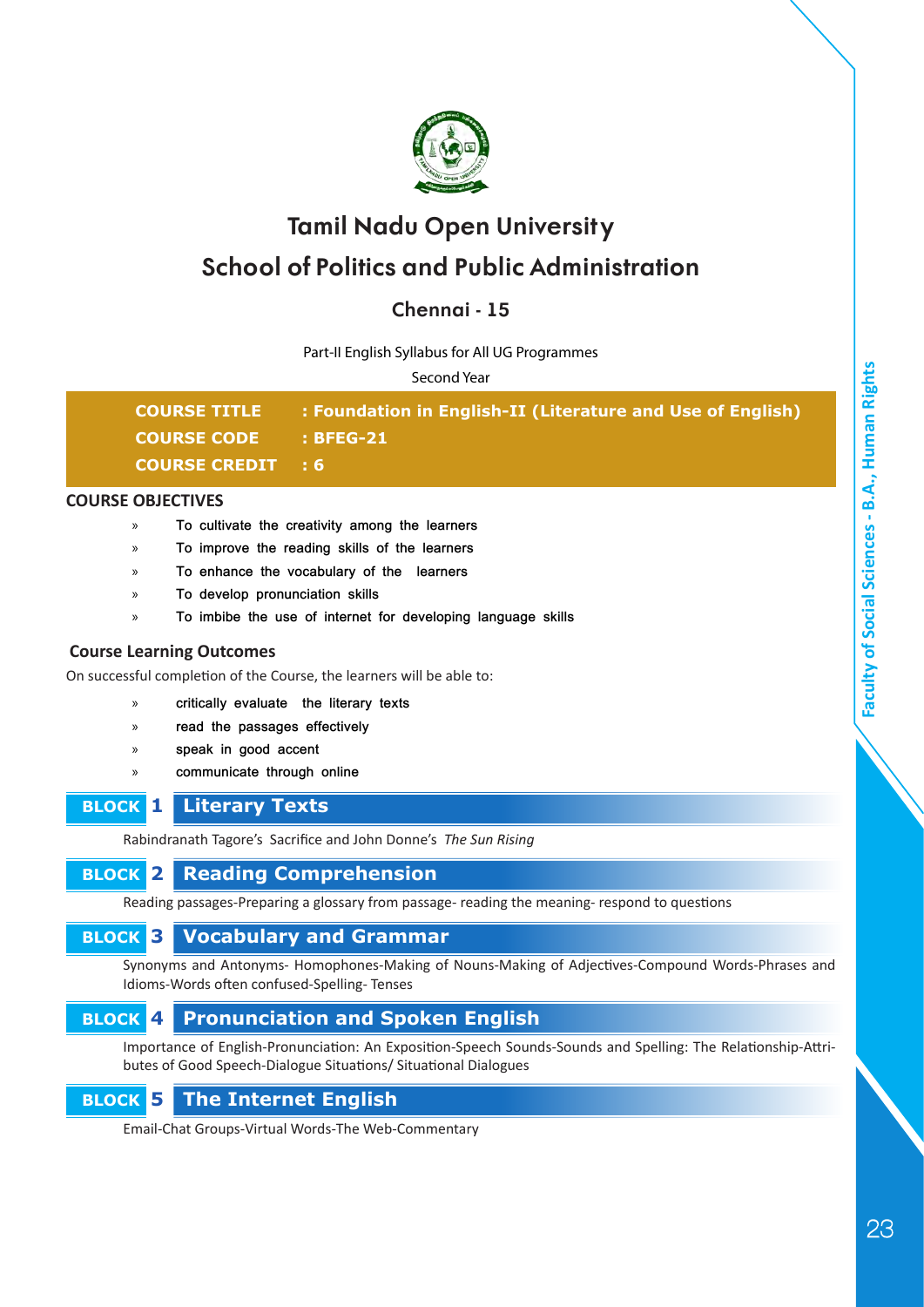## **Books for reference:**

- Balasubramanian T. English Phonetics for Indian Students A Workbook. 2016.
- Daniel Jones. Cambridge English Pronouncing Dictionary. Cambridge University Press, 2011.
- Tagore, Rabindranath. Sacrifice and Other Plays.Niyogi Books, 2012.

#### **Web Resources:**

- https://www.poetryfoundation.org/podcasts/75363/the-sun-rising
- https://nptel.ac.in/courses/109/103/109103135/
- https://nptel.ac.in/content/storage2/courses/109106085/downloads/03-%20Phonetics%20and%20Phonology-%20week%203.pdf
- https://nptel.ac.in/courses/109/106/109106085/
- https://nptel.ac.in/courses/109/107/109107172/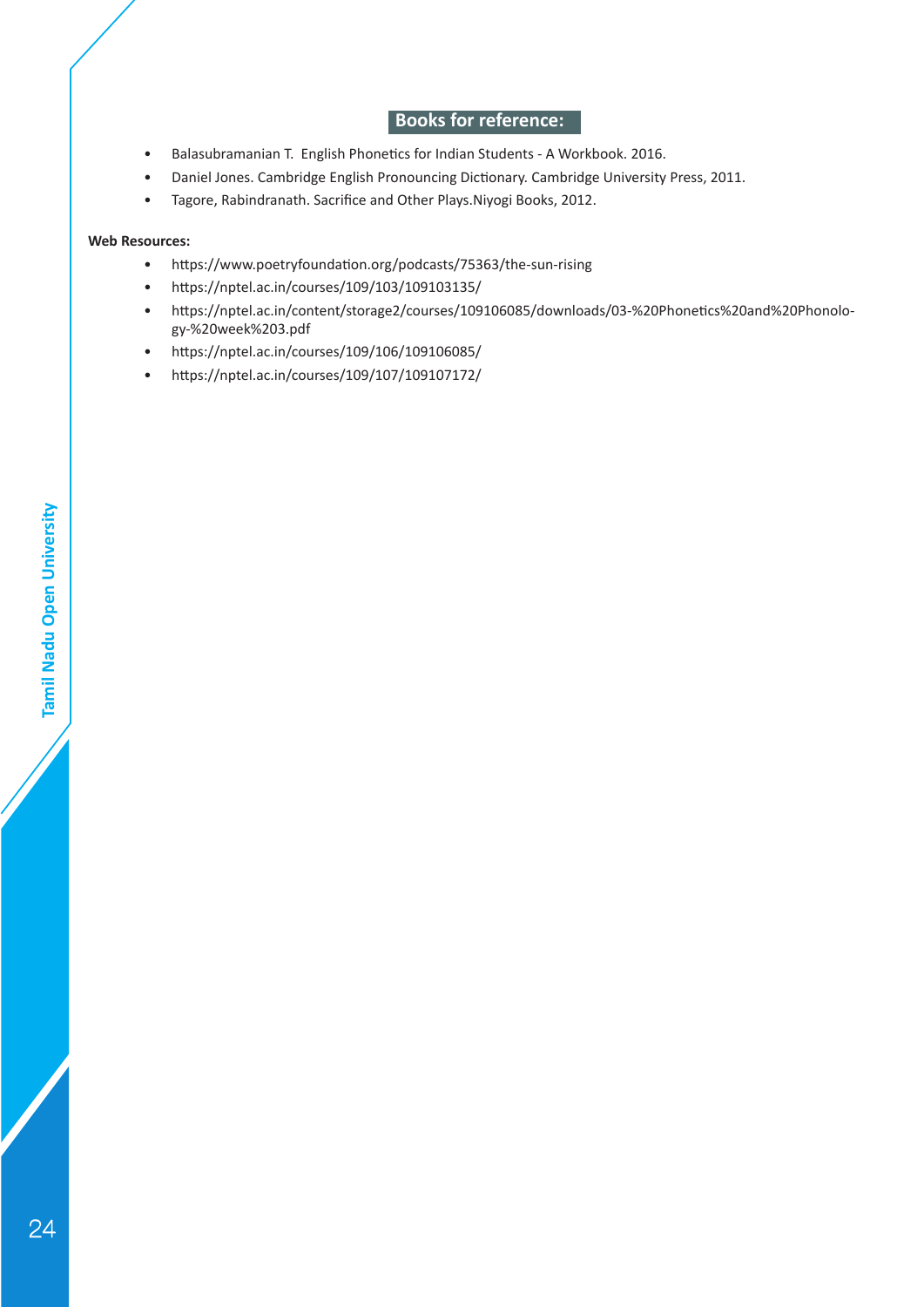

## **Chennai - 15**

B.A., HUMAN RIGHTS - SECOND YEAR (DISTANCE MODE)

| <b>COURSE TITLE</b>      | : GLOBAL PERSPECTIVES AND INTERNATIONAL<br>INSTRUMENTS FOR THE PROTECTION OF HUMAN RIGHTS |
|--------------------------|-------------------------------------------------------------------------------------------|
| <b>COURSE CODE</b>       | <b>BHR-21</b>                                                                             |
| <b>COURSE CREDIT : 6</b> |                                                                                           |

#### **COURSE OBJECTIVES**

While studying the Global Perspectives and International Instruments for the Protection of Human Rights, the student shall be able

- » **To provide insight on the human rights in the developing countries.**
- » **To make students understand the historical overview of the human rights movement in the west**
- » **To enable understanding of the human rights scenario of developing country**
- » **To explain on the concepts of neo-colonialism and debt trap as a factor of globalization.**
- » **To enable students to understand the link between Poverty and Human Rights.**

#### **COURSE OUTCOMES**

After completion of the Course, the student will be able:

- » **Provide the advance study of global human rights and ability to learn skills on human Rights in interactional level.**
- » **Synthesize the contextual understanding on international treaties.**
- » **Identify the importance of customary convention on human rights in selected countries.**
- » **Analyze the merits of enforcement mechanisms of the united nations human rights organisation.**
- » **Describe the values of the monitoring and humanitarian relief red cross, Interpol, amnesty and Human Rights watch.**

#### **BLOCK 1 International Human Rights**

- Unit 1 Emergence of International Human Rights
- Unit 2 Growth and Institutionalization
- Unit 3 Human Rights in Select Countries: Sri Lanka, North Korea, China and Saudi Arabia.
- Unit 4 The Holocaust and Genocide convention

#### **BLOCK 2 Protectionary Instruments**

- Unit 5 The Hague Conventions
- Unit 6 Geneva Conventions
- Unit 7 Nuremberg Principles
- Unit 8 Vienna Declaration of Human Rights.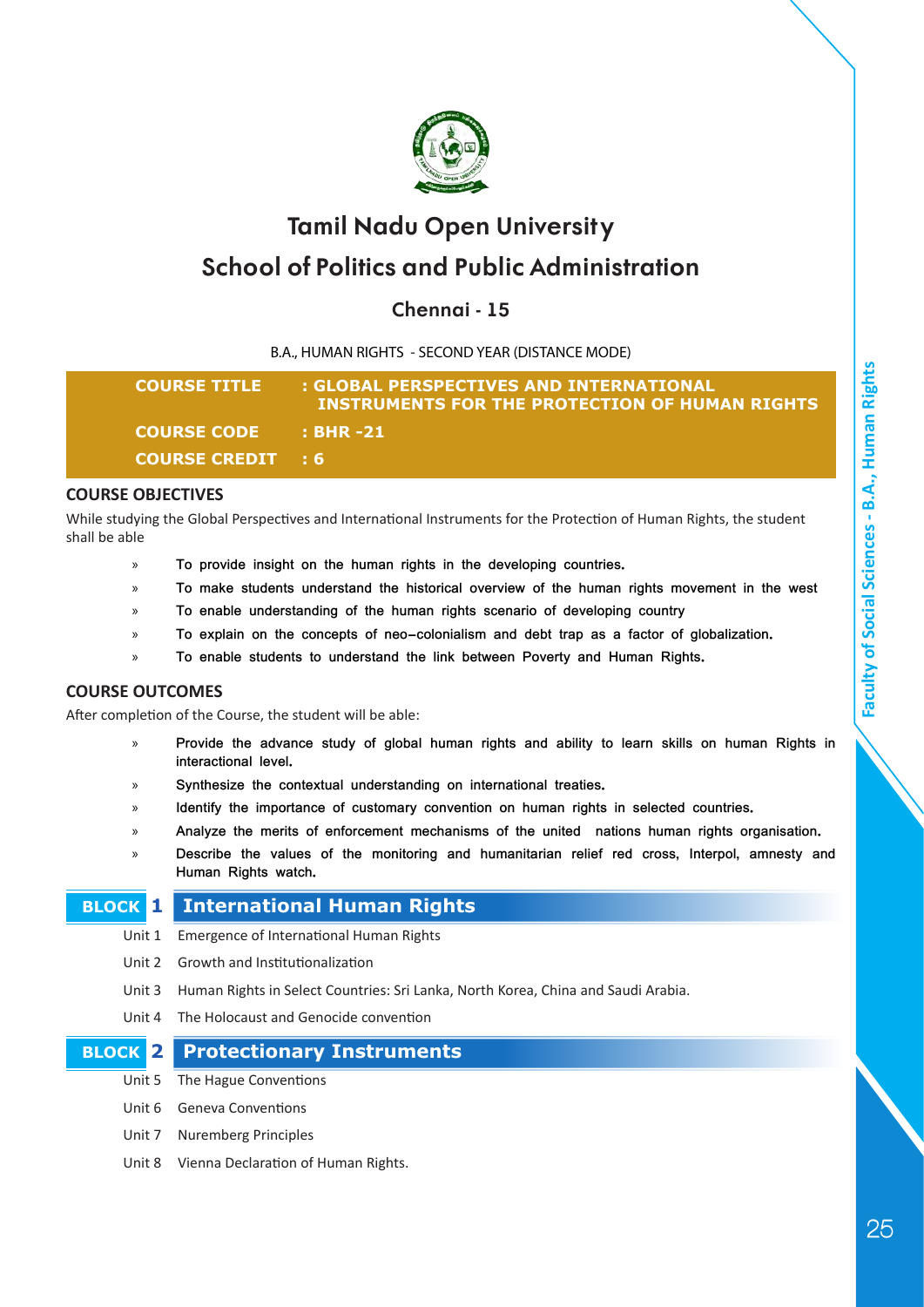#### **BLOCK 3 Instruments of Particular Purposes**

- Unit 9 Convention on Elimination of Discrimination against Women
- Unit 10 Convention on Elimination of Racial Discrimination
- Unit 11 Convention against Torture and Other Cruel, Inhuman or Degrading Punishment,
- Unit 12 Convention on the Rights of the Child,
- Unit 13 Convention Relating to the Status of Refugees.

### **BLOCK 4 Enforcement Mechanisms**

Unit 14 The United Nations Human Rights Organisations - UN General Assembly, UNHRC, UN Security Council

Unit 15 Human Rights Courts: European, African and Inter-American.

- Unit 16 International Criminal Court
- Unit 17 INTERPOL

#### **BLOCK 5 Monitoring and Humanitarian Relief**

Unit 18 Red Cross/ Red Crescent Movements

- Unit 19 Human Rights Watch
- Unit 20 Amnesty International Unit 21 Doctors without Borders.

- Digumarti Bhaskara Rao (2001), International Instrument of Human Rights New Delhi DiscoveryPublication,
- DigumartiBhaskaroRao(2001),HumanRightsandUnitedNationsDiscovery, New Delhi: Publishing House, NewDelhi
- Ian Browli (1981), Basic Documents on Human rights, New York:OUP.
- Jack Donnelly, 2005 Universal Human Rights Manas Publication, NewDelhi
- Nagendra Singh (1986), Enforcement of Human Rights, Calcutta: Eastern Law House.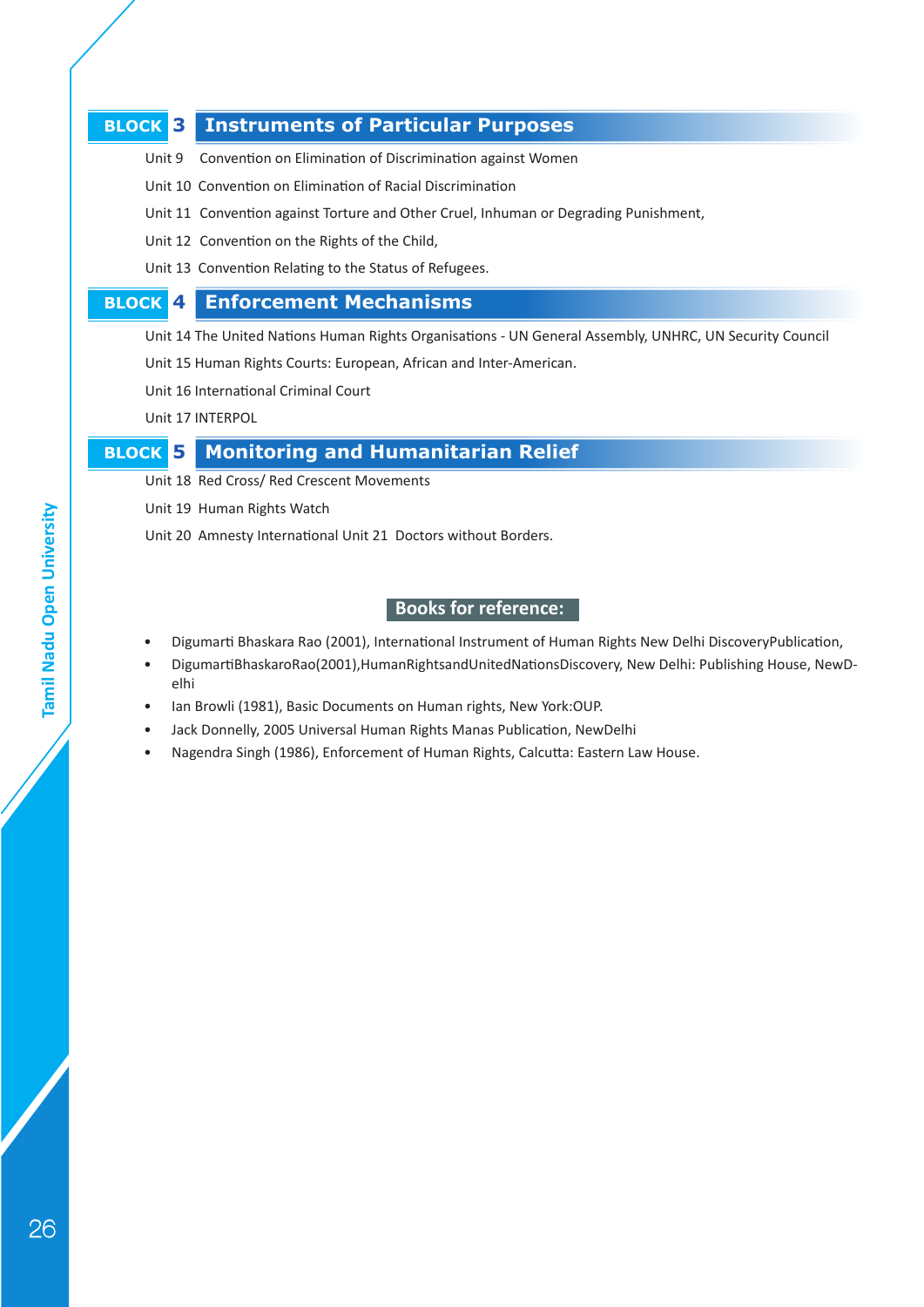

## **Chennai - 15**

B.A., HUMAN RIGHTS - SECOND YEAR (DISTANCE MODE)

**COURSE TITLE : PROMOTION AND PROTECTION OF HUMAN RIGHTS COURSE CODE : BHR -22 COURSE CREDIT : 6**

#### **COURSE OBJECTIVES**

While studying the Promotion and Protection of Human Rights, the student shall be able

- » **To get familiarized with the concept of human rights education as a means of human rights promotion and protection**
- » **To know the human rights education policies prevailing internationally**
- » **To understand the strategies of imparting human rights education**

#### **COURSE OUTCOMES**

After completion of the Course, the student will be able:

- » **Describe the significance on protection and enforcement.**
- » **Drawing the effective of Human Right education policies.**
- » **Synthesize contextual understanding of implementation of Human Rights.**
- » **Design and analyse the principles and practice in teaching of Human Rights education.**
- » **Analyse the Importance of emerging trends and dimensions of Human Rights education.**

#### **BLOCK 1 Introduction**

- Unit 1 Human Rights Education, Significance
- Unit 2 Current Scenario of Human Rights Education
- Unit 3 Approaches to Human Rights Education
- Unit 4 Human Rights Education: Problems and Challenges
- Unit 5 Identifying Violations and Threshold Levels

### **BLOCK 2 Human Rights Education Policies**

- Unit 6 Human Rights Educational policy
- Unit 7 UNO and Human Rights Education Policies
- Unit 8 Human Rights Education Policy in India
- Unit 9 Human Rights Education policies in the developed countries

Unit10 Human Rights Educational policies in the developing countries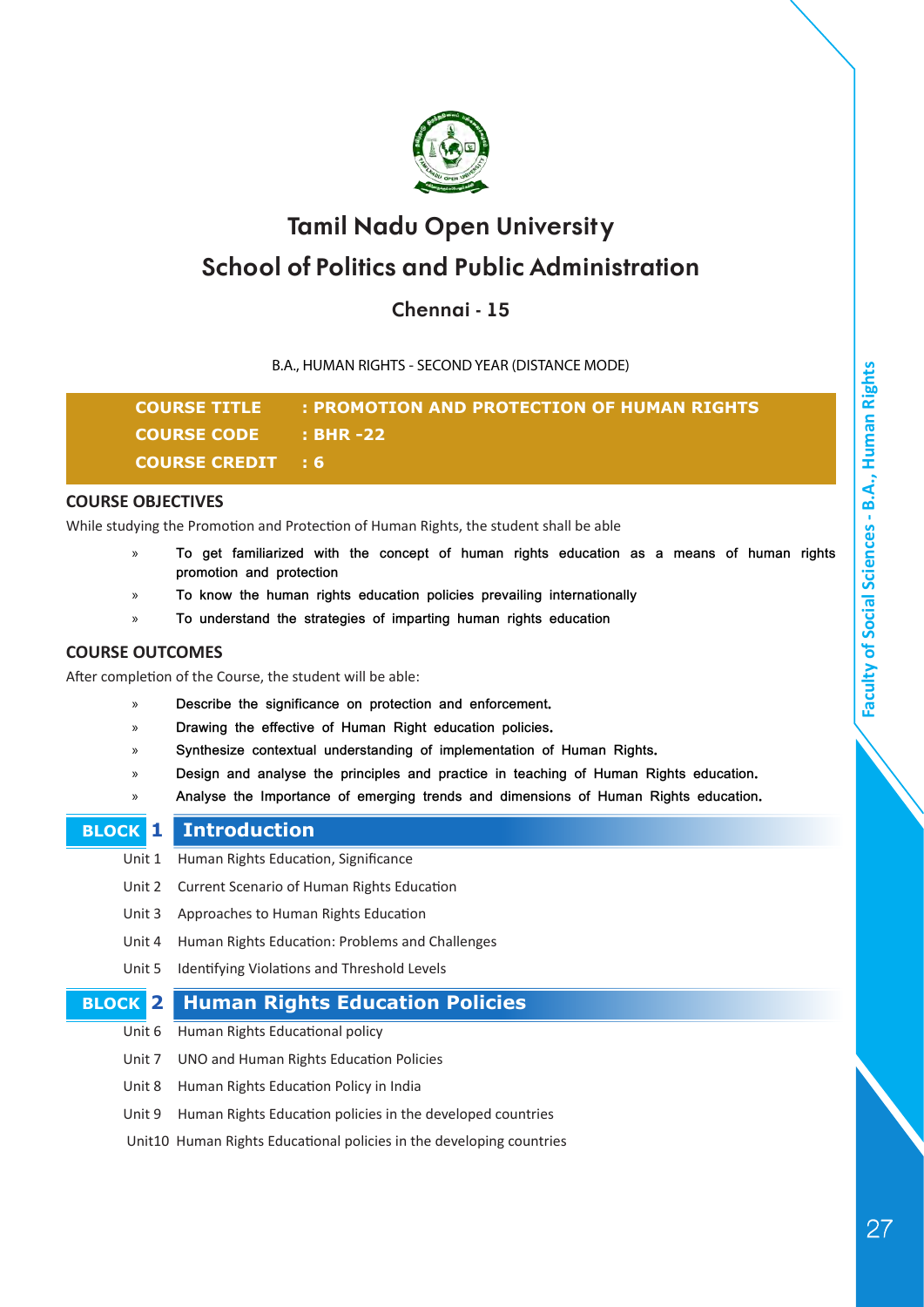#### **BLOCK 3 Implementation of Human Rights**

- Unit 11 UN Advisory Services for Human Rights Education
- Unit 12 National Assistance and Technical Cooperation of Human Rights Education
- Unit13 UGC Guidelines on Human Rights Education in Indian Universities/Colleges
- Unit 14 Human Rights Education and NGOs.

#### **BLOCK 4 Promotion of Human Rights**

- Unit 15 Principles and Practice in Teaching of Human Rights Education
- Unit 16 Curriculum for Human Rights Education (Primary, Elementary, Higher and Professional Levels)
- Unit 17 Role of UNESCO, Role of Schools in imparting human rights education
- Unit18 Role of Human Rights Commissions in Human Rights Education (National and State).

## **BLOCK 5 Human Rights Education: Emerging Trends and Dimensions**

- Unit 19 Research Priorities in Human Rights Education
- Unit 20 Obstacles to Dissemination of Human Rights Research
- Unit 21 Deficiencies in Human Rights Education
- Unit 22 Role of Non formal education in imparting human rights education

- Digumarti Bhaskaro Rao 2001 Human Rights andUnitedNations Discovery Publishing House, NewDelhi
- Naseema, C. (2008), Human Rights Education: Conceptual and Pedagogical Aspects, New Delhi: Kanishka Publishers andDistributors.
- Ponaiyan,M.andPanchRamalingam(1999),EducationandHumanRights,
- P.R. Books, New Delhi..
- Saxena, K.P. (1996), Teaching Human Rights: A Manual for Adult Education, Landy Books, NewDelhi..
- Subramaniyam, S (2000)., Human Rights Training, Manas Publications, New Delhi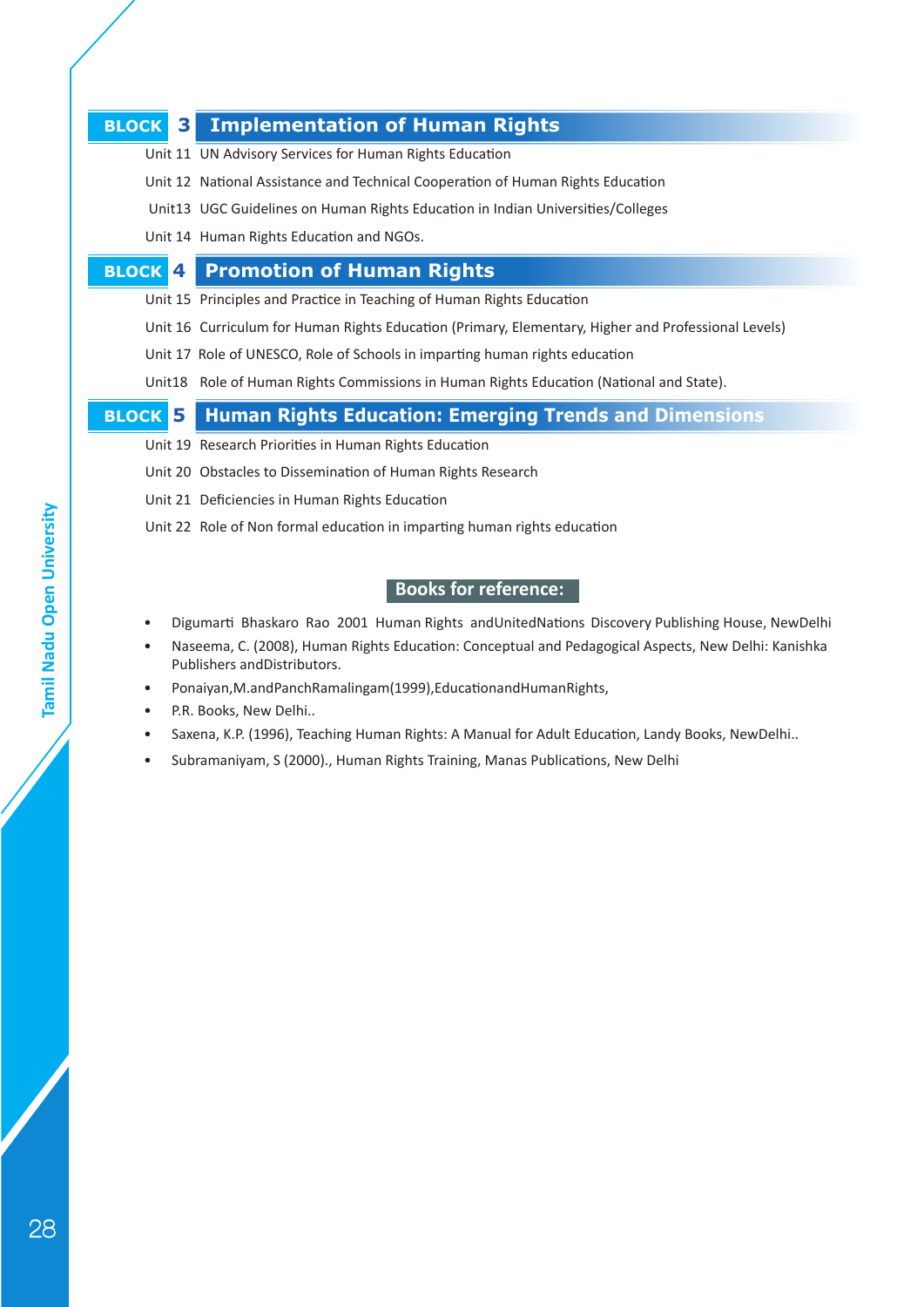

## **Chennai - 15**

B.A., HUMAN RIGHTS - SECOND YEAR (DISTANCE MODE)

**COURSE TITLE : ENVIRONMENTAL ADMINISTRATION COURSE CODE : BHRAL - 21 COURSE CREDIT : 8**

#### **COURSE OBJECTIVES**

While studying the Environmental Rights and Duties, the student shall be able

- » **To facilitate understanding of environment as a third generation human right.**
- » **To understand the importance of sustainable development, prevention, control and abatement of pollution control**
- » **To know about the role of public interest litigation and judicial activism pertaining to environmental issues**

#### **COURSE OUTCOMES**

After completion of the Course, the student will be able

- » **Describe the significances of fundamental principles of environmental rights and India concern for environmental protection and global environment.**
- » **Explain the relevance of the constitution and environmental. The effectiveness of Environmental policy and protection.**
- » **Identify the growth of human population, health and environment.**
- » **Describe the agencies for environmental administration.**
- » **Analyse the importance of agencies for environmental rights protection in national state and local level.**

#### **BLOCK 1 Environment and Human Rights**

- Unit 1 Definition of Environment as Human Right
- Unit 2 Environment traditions and movements in India
- Unit 3 Environmental ethics
- Unit 4 Salient features of The Environment (Protection) Act,1986
- Unit 5 Relevant provisions in the Constitution of India.

#### **BLOCK 2 Environmental Impact Assessment**

- Unit 6 Environmental Impact Assessment,
- Unit 7 Eco-labeling,
- Unit 8 Environmental racism,
- Unit 9 Ecocide (the planned and purposeful destruction of the environment)
- Unit 10 Victimization of those supporting environmental rights.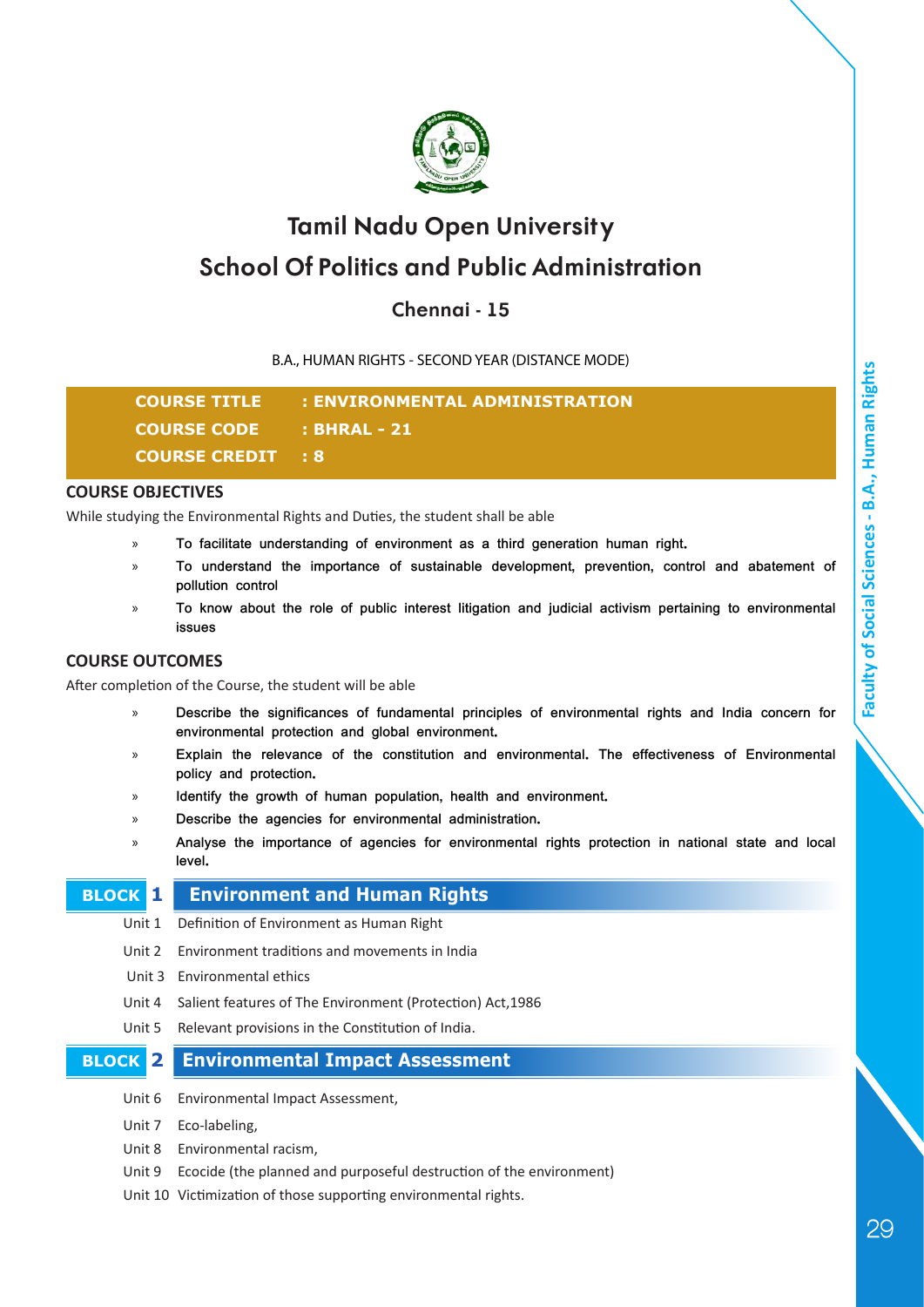#### **BLOCK 3 Environmental Issues**

- Unit 11 Ozone depletion and Global Warming
- Unit 12 Depletion of forest and natural resources
- Unit13 Issues of Industrial Pollution, Prevention, Rehabilitation Health effects of chemical substances
- Unit 14 Safety of Nuclear Technologies Unit 15 Issues of Waste Disposal

#### **BLOCK 4 United Nations and Environment**

- Unit 16 Main functions of United Nations Environment Program
- Unit 17 Sustainable Development Inter-generational equity
- Unit 18 Right to development vs right to clean environment,
- Unit 19 Climate change
- Unit 20 Major environment disasters and conflicts.

#### **BLOCK 5 Environmental Protection**

- Unit 21 Precautionary Principle and the Polluter pays principle
- Unit 22 Public trust doctrine
- Unit 23 Strict liability
- Unit 24 Role of Public Interest Litigation in environmental protection in India
- Unit 25 Ecojustice, Green bench, Environmental governance and ecosystem management.

- Ghaliatwal, G.R., Encyclopaedia of Environmental Management.
- Kailash Thakur Environmental Protection law and policy in India, Deep & Deep
- Sayne, R.K., Environmental Management.
- Armin Rosenerang Environmental Law and Policy inIndia
- Santha Kumar Environmental Law.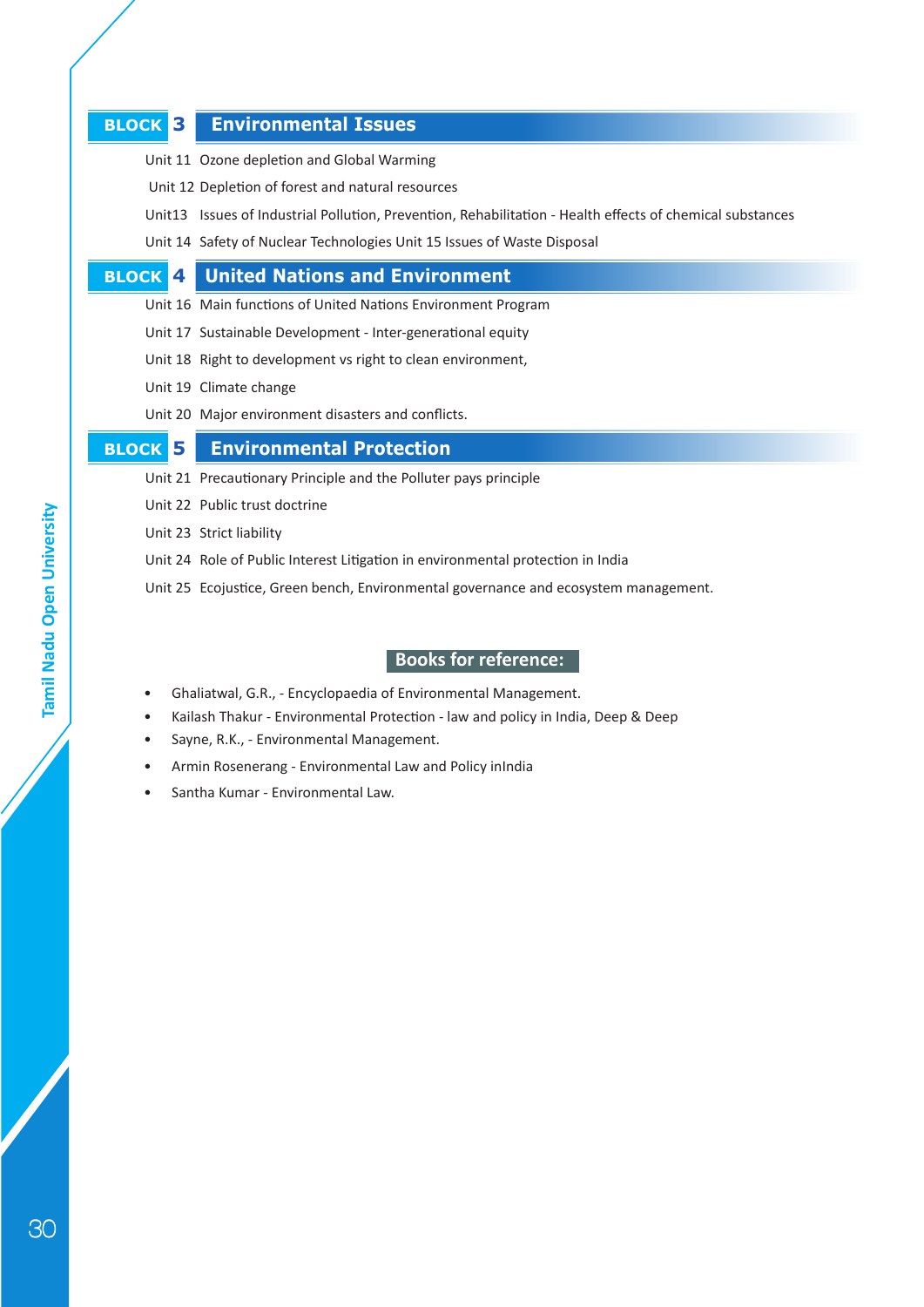

## **Chennai - 15**

B.A., HUMAN RIGHTS - THIRD YEAR (DISTANCE MODE)

| <b>COURSE TITLE</b>                              | : MODERNITY, SCIENCE, TECHNOLOGY, ENVIRONMENT AND<br><b>HUMAN RIGHTS</b> |
|--------------------------------------------------|--------------------------------------------------------------------------|
| COURSE CODE : BHR -31                            |                                                                          |
| <b>COURSE CREDIT : 6 <math>^{\dagger}</math></b> |                                                                          |

#### **COURSE OBJECTIVES**

While studying the Modernity, Science, Technology and Human Rig**hts,** the student shall be able

- » **To understand the concept of modernity in relation to human rights**
- » **To know about the impact of science and technology on human rights**
- » **To study the human rights issues based on science and technology**

#### **COURSE OUTCOMES**

After completion of the Course, the student will be able:

- » **Explain the dimensions of the modernity and its implications.**
- » **Drawing the produce advocacy tools for agriculture, science and technology.**
- » **Design the findings using place destruction and terrorism on human rights violation.**
- » **Analyse the importance of Bio-Ethics, social issues and human rights project.**

| <b>Modernity and its Implications</b><br>$1\vert$                                        |
|------------------------------------------------------------------------------------------|
| Concepts: Science and Technology, Impact of Science and Technology on Society<br>Unit 1  |
| International Perspective on Science and Technology<br>Unit 2                            |
| Indian Perspective on Science and Technology<br>Unit 3                                   |
| Right to Freedom of Information and Expression:<br>Unit 4                                |
| Revolution in Information and Communications Technology (ICTs) - Cyber Crimes.<br>Unit 5 |
| <b>Agriculture, Science and Technology</b><br>$\mathbf{2}$                               |
|                                                                                          |

- Unit6 Modern Agricultural Practices
- Unit7 Right to Adequate Food
- Unit 8 Impact of Biotechnology on Agriculture
- Unit 9 Food Biotechnology: Issues of Food Safety and Standardisation
- Unit 10 International Norms: American and European Standards.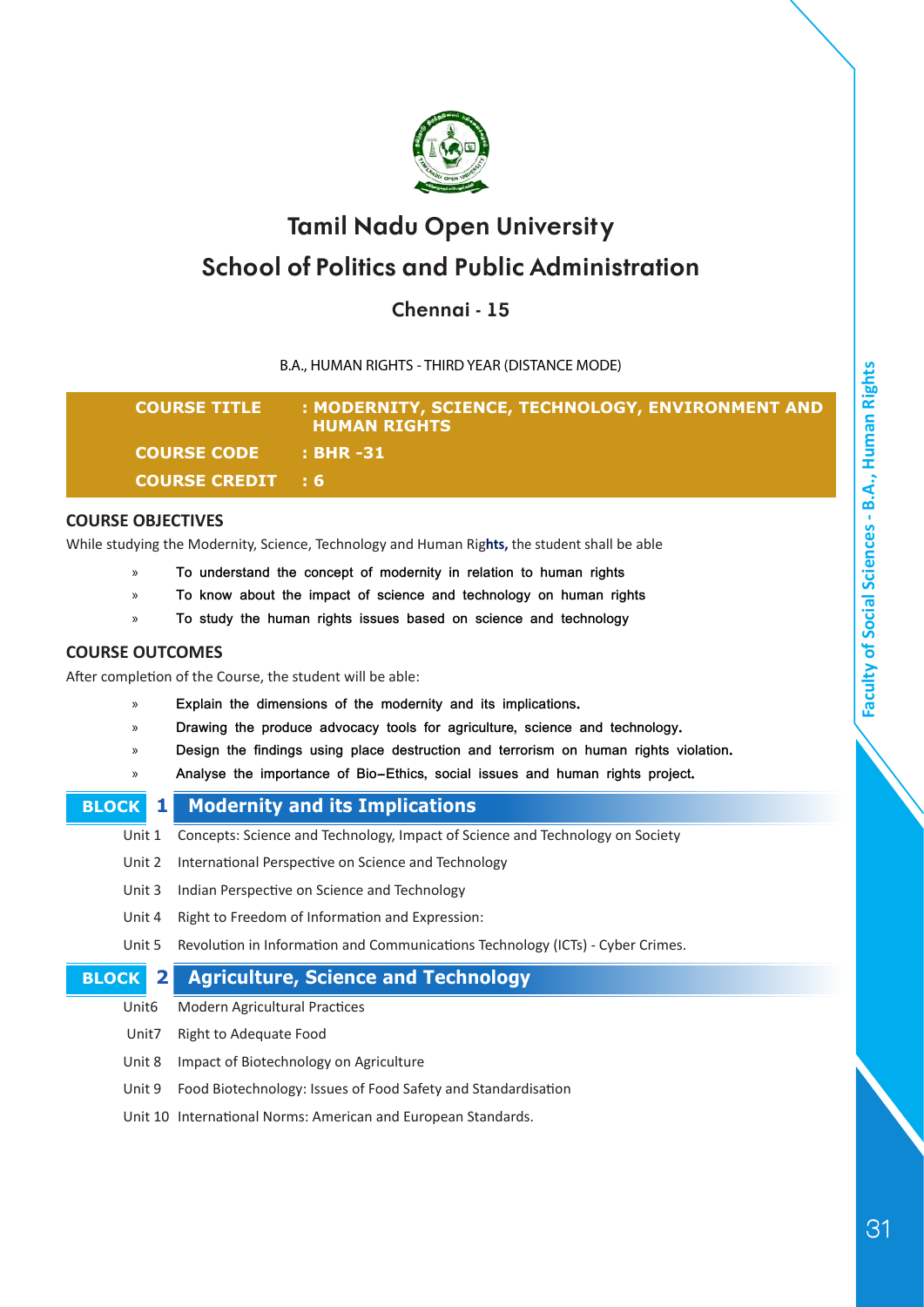#### **BLOCK 3 Biotechnology and Health**

- Unit 11 Right To Health
- Unit12 Clinical Trials and Experiment on Living Beings
- Unit 13 Intellectual Property Rights in Technological Society
- Unit 14 The Case against Genetically Modified Crops and it's Implications on Health

#### **BLOCK 4 Peace and Destruction**

- Unit 15 Weapons of Mass Destruction (WMDs)
- Unit 16 Emerging Military Technologies and the issue of Modern Warfare
- Unit17 Prisoners of War Asylum Seekers
- Unit 18 Terrorism as Human Rights Violation.

#### **BLOCK 5 Bio-Ethics and Social Issues**

- Unit 19 Abortion & Assisted Reproductive Technologies
- Unit 20 Organ Donation and Transplantation
- Unit 21 Stem Cell Research
- Unit 22 Human Genome Project -Cloning
- Unit 23 Right to Die in Dignity and Peace: Euthanasia.

- Antony Anghie and Garry Sturgess, (eds.) (1998), LegalVisions of the 21st Century: Essays in Honour of Judge Christopher Weeramantry, The Hague: Kluwer, pp.261-282.
- Bankowski, I., (ed.) (1993), International Ethical Guidelines for Biomedical Research Involving Human Subjects, Geneva:WHO.
- Johnston, Ann et al. (eds.) (1986), New Technologies and Development, Geneva:UNESCO.
- Louise, Christopher (1995), The Social Impacts of Light Weapons Availability and Proliferation. Journal of Humanitarian Assistance, http://131.111.106.147/articles/A002.Htm
- Michael, James (1994), Privacy and Human Rights: An International and Comparative Study with Special Reference to Documents in Information Technology, Paris:UNESCO.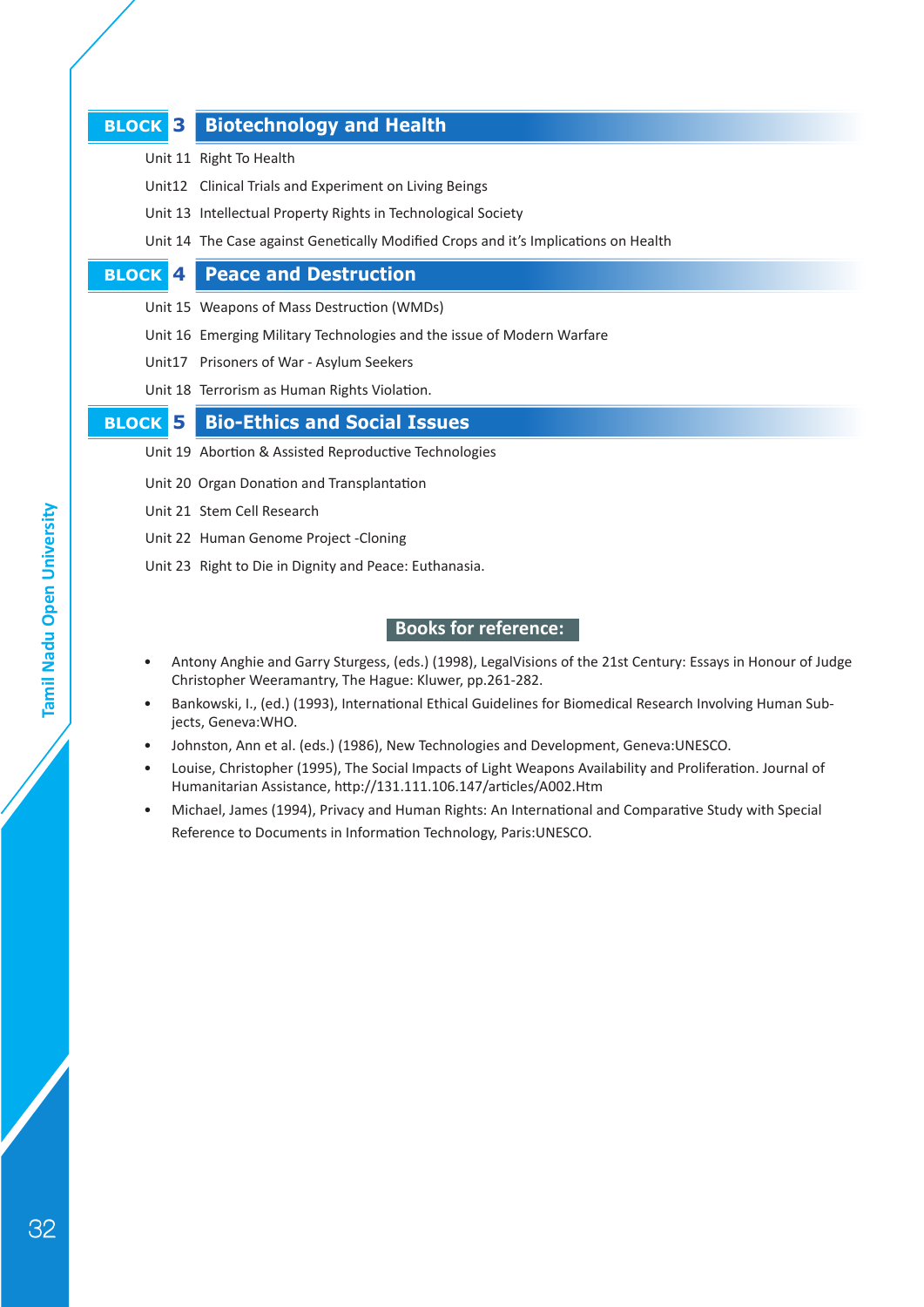

## **Chennai - 15**

B.A., HUMAN RIGHTS THIRD YEAR (DISTANCEMODE)

|                          | COURSE TITLE : HUMAN RIGHTS ACTIVISM, NGO'S, JUDICIARY AND MEDIA |
|--------------------------|------------------------------------------------------------------|
| <b>COURSE CODE</b>       | : BHR-32                                                         |
| <b>COURSE CREDIT : 6</b> |                                                                  |

#### **COURSE OBJECTIVES**

While studying the Human Rights Activism, Ngo's Judiciary and Media, the student shall be able

- » **To know about human rights activism and its role in social transformation**
- » **To understand the functioning of NGOs and its impact in human rights**
- » **To analyse the role of media in human right sactivism**

#### **COURSE OUTCOMES**

After completion of the Course, the student will be able:

- » **Describe the value of perspectives on human rights activism and NGO in implementing UN decade for Human Rights Education.**
- » **Explain the importance, establishing and creating abye-layfor NGO's administration.**
- » **Analyse the role of NGO in protection of Human Rights and relevance with red cross, amnesty.**
- » **Examine the importance human rights humanitarian law, issues and judicial activism.**
- » **Identify the role of media in protection human rights and its impact in India and the importance of the RTI and social media.**

|  | <b>BLOCK 1 Human Rights Activism</b> |  |
|--|--------------------------------------|--|
|--|--------------------------------------|--|

- Unit 1 Perspectives on Human Rights Activism
- Unit 2 NGOs and Human Rights Activism
- Unit 3 UN decade for Human Rights Education
- Unit 4 Human Rights and Third World.

#### **BLOCK 2 Establishing NGOs**

- Unit 5 NGOs: Meaning, Nature and Importance of NGOs
- Unit 6 Establishing the NGO Board of Directors
- Unit 7 NGO Bye Laws
- Unit 8 Registering the NGO
- Unit 9 Funding, Fund Raising and Problems Faced by Them.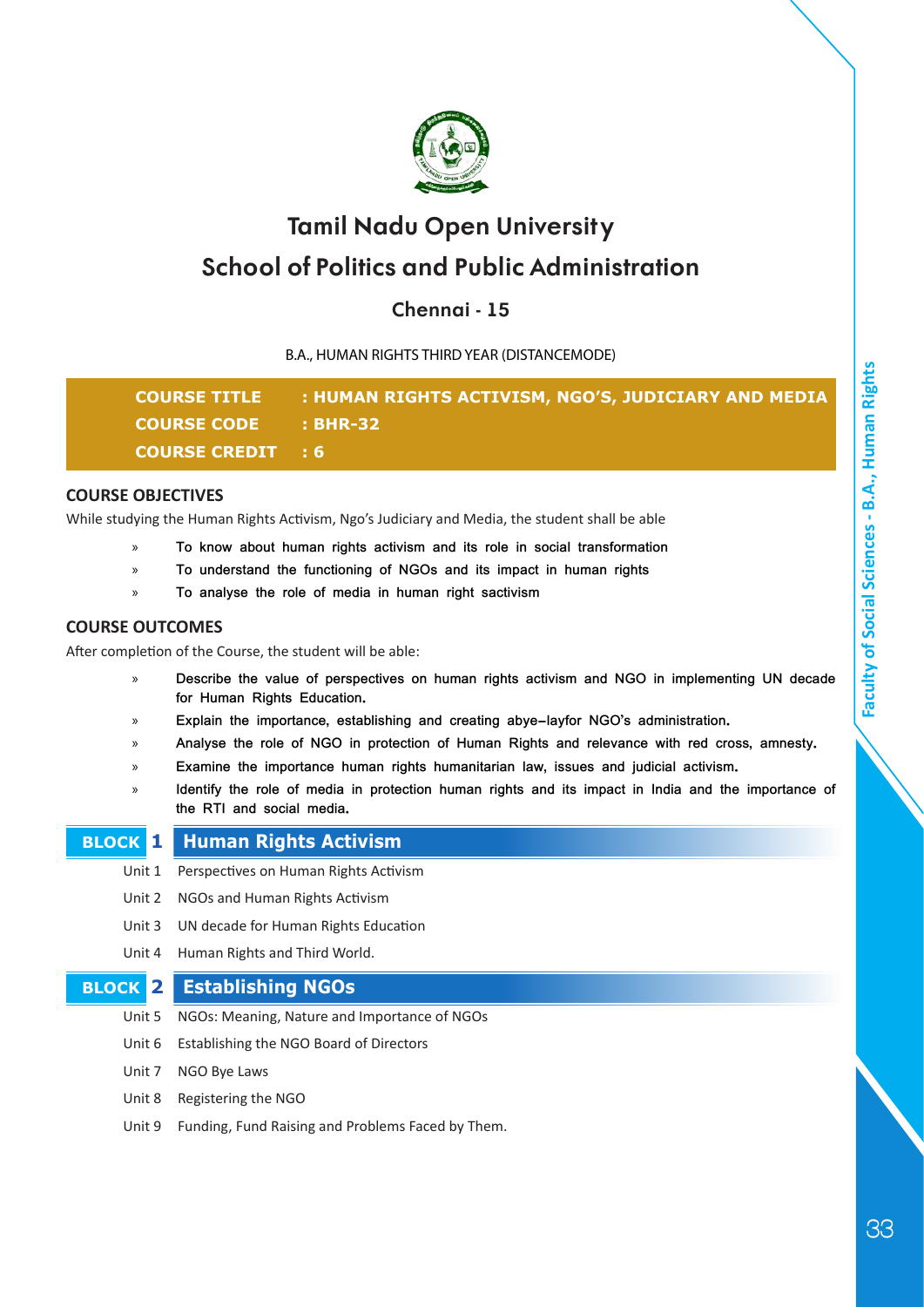#### **BLOCK 3 Role of NGOs in Human Rights**

- Unit 10 NGOs and Protection of Human Rights within UN System
- Unit 11 Amnesty International: Role, Functions and Reports
- Unit 12 International Red Cross
- Unit 13 Red Crescent

## **BLOCK 4 Judicial Activism and Humanrights**

- Unit 14 Judicial Activism and Humanrights
- Unit 15 PIL
- Unit 16 Human rights and National Emergencies
- Unit 17 Human Rights, TADA and POTA.

## **BLOCK 5 Human Rights and Media**

- Unit 18 Role of Media in Protection of Human Rights Unit 19 Journalism and Conflict Resolution
- Unit 20 Human Rights Excesses by State Forces and Exposition by Media
- Unit 21 Electronic Media and its impact on Human Rights in India
- Unit 22 Right to Information Act in India

- Antti Pentikaiinen (2000), Creating Global Governance: The Role of Non Governmental Organisations in the United Nations, Helsinki: Finnish UN Association
- Atik-ur-RahamanS.M.(2011),EffectsandImpactsofNGOsinModernWorld, Jaipur: AadiPublications
- Batra , K. C., (ed.), (1990), Judicial Activism and Social Change, New Delhi: Deep DeepPublications
- JulieFisher,(1993),TheRoadfromRio:SustainableDevelopmentandtheNon Governmental Movement in the Third World, Westport:Praeger
- MicraelPerry,J.,(1990),The Constitution, The Courtsand Human Rights, New Delhi: Wiley EasternLtd.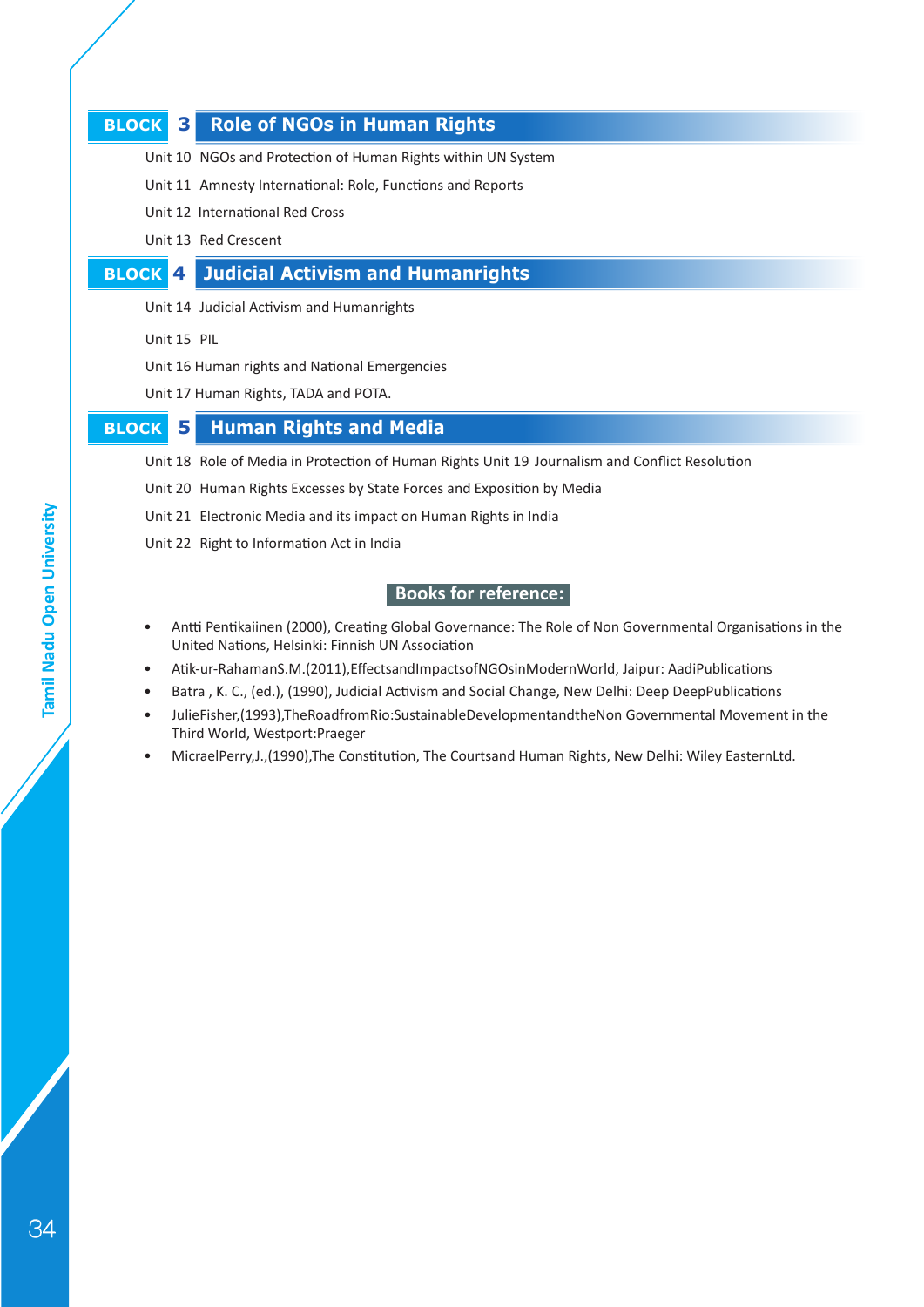

## **Chennai - 15**

B.A., HUMAN RIGHTS THIRD YEAR (DISTANCEMODE)

|                             | <b>COURSE TITLE : INTERNATIONAL TRADE, DEVELOPMENT AND HUMAN RIGHTS</b> |
|-----------------------------|-------------------------------------------------------------------------|
| <b>COURSE CODE : BHR-33</b> |                                                                         |
| COURSE CREDIT : 6           |                                                                         |

#### **COURSE OBJECTIVES**

While studying the International Trade, Development and Human Rights, the student shall be able

- » **To outline the concepts of human rights and international trade**
- » **To understand the role of development practices and human rights**
- » **To analyse the impact of globalisation, transnational corporations on the rights of indigenous farming sector**

#### **COURSE OUTCOMES**

After completion of the Course, the student will be able:

- » **Explain the value so international trade organization and humanrights.**
- » **Analyse the importance and role of human rights in development.**
- » **Provide the advance qualification and ability on human rights and globalization and face the human rights in agriculture, environment, labour, women culture and health.**
- » **Examinethecontroloverinternationaltrade,transactionalcorporations in Human rights and impact of GATT and WTO on sovereignty.**
- » **Evaluate the findings an issues in human rights and economic sovereignty.**

#### **BLOCK 1 Human Rights and International Trade**

- Unit 1 New International Economic Order (NIEO)
- Unit 2 International Trade and Development, WTO
- Unit 3 International Trade and Human Rights Perspective in India
- Unit 4 Consumerism.

## **BLOCK 2 Human Rights and Development**

- Unit 5 Role of Human Rights in Development
- Unit 6 Modernization and Dependency approaches
- Unit 7 Integrating the Human Rights approach in development:
- Unit 8 Various theories of Development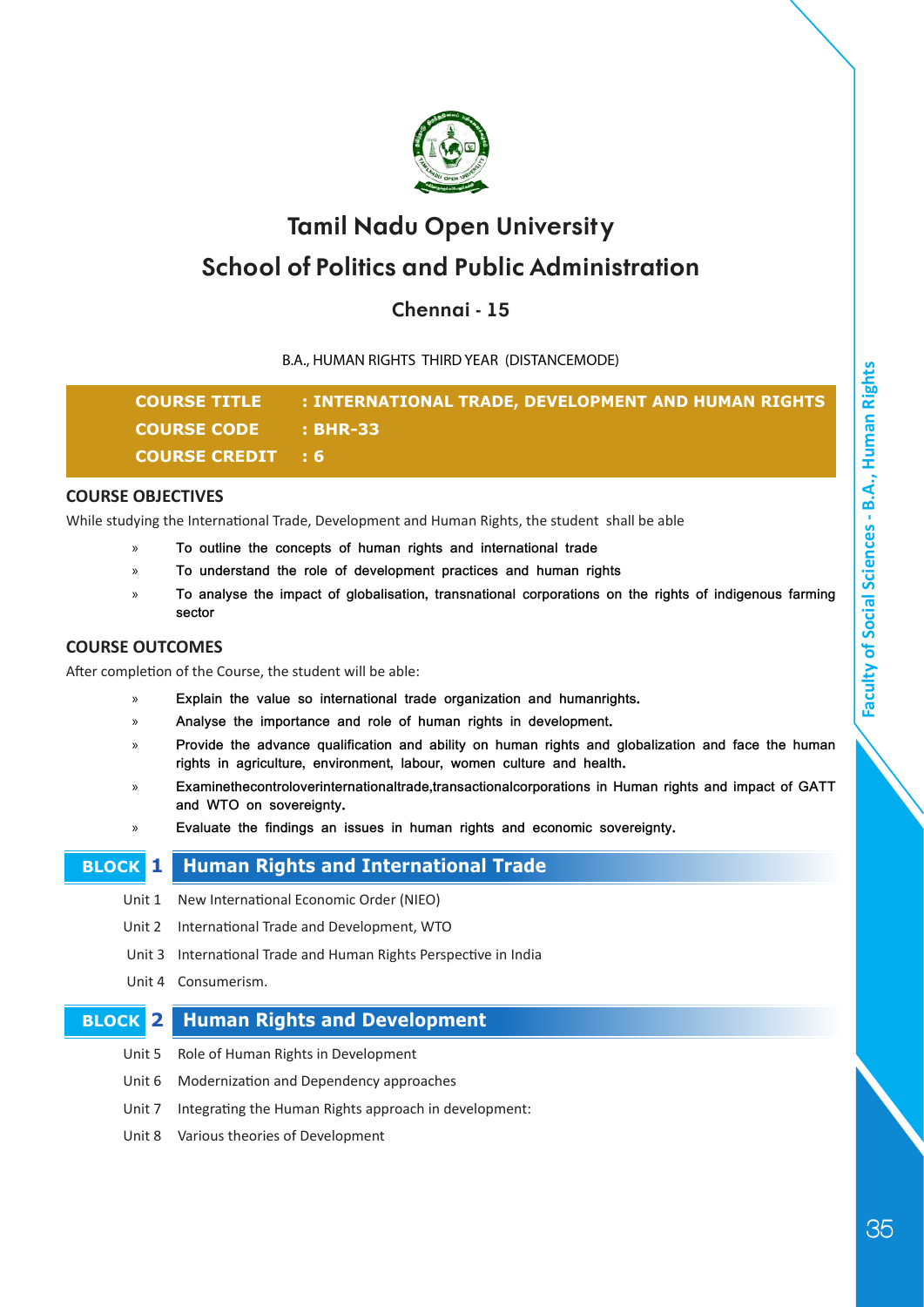#### **BLOCK 3 Human Rights and Globalisation**

- Unit 9 Globalisation: Meaning and nature
- Unit 10 Globalisation and its impact on agriculture, environment, labour, women, culture and health
- Unit 11 The problem of patents and monopoly
- Unit 12 The case of Pharmaceutical Industries and its impact on Public Health.

#### **BLOCK 4 TNCs and the Issues of Sovereignty**

- Unit 13 Control over International Trade
- Unit 14 Transnational Corporations (TNCs) and Human Rights violations
- Unit 15 Regulation of TNCs
- Unit 16 Human Rights Standards and International Trade
- Unit 17 Impact of GAT and WTO on sovereignty.

#### **BLOCK 5 Issues in Human Rights**

- Unit 18 Tribal and Farmer Rights in the context of Globalisation and Development
- Unit 19 Access to Seeds, Fertilizers and Technology
- Unit 20 Sanction imposed by developed Countries on Third World
- Unit 21 Right to Development
- Unit 22 Peoples' Rights: issues of economic sovereignty.

- Baxi, Upendra (1983) "The New International Economic Order, Basic Needs and Rights: Notes towards Development of the Right to Development", Indian Journal of International Law, Vol.23,pp.225-45.
- Centre for Development and Human Rights (2004), The Right toDevelopment
- – A Primer, New Delhi: Sage Publications.
- Cheria,Anitaetal.(2004),HumanRightsApproachtoDevelopment:Resource Book, Bangalore: Books forChange
- Hoda, Anwarul and Gulati Ashok (2008), WTO Negotiations on Agriculture and Developing Countries: New Delhi,OUP.
- Janusz Symonides, (ed.) (1998), Human Rights: New Dimensions and Challenges, Sydney: UNESCO, pp.99- 114.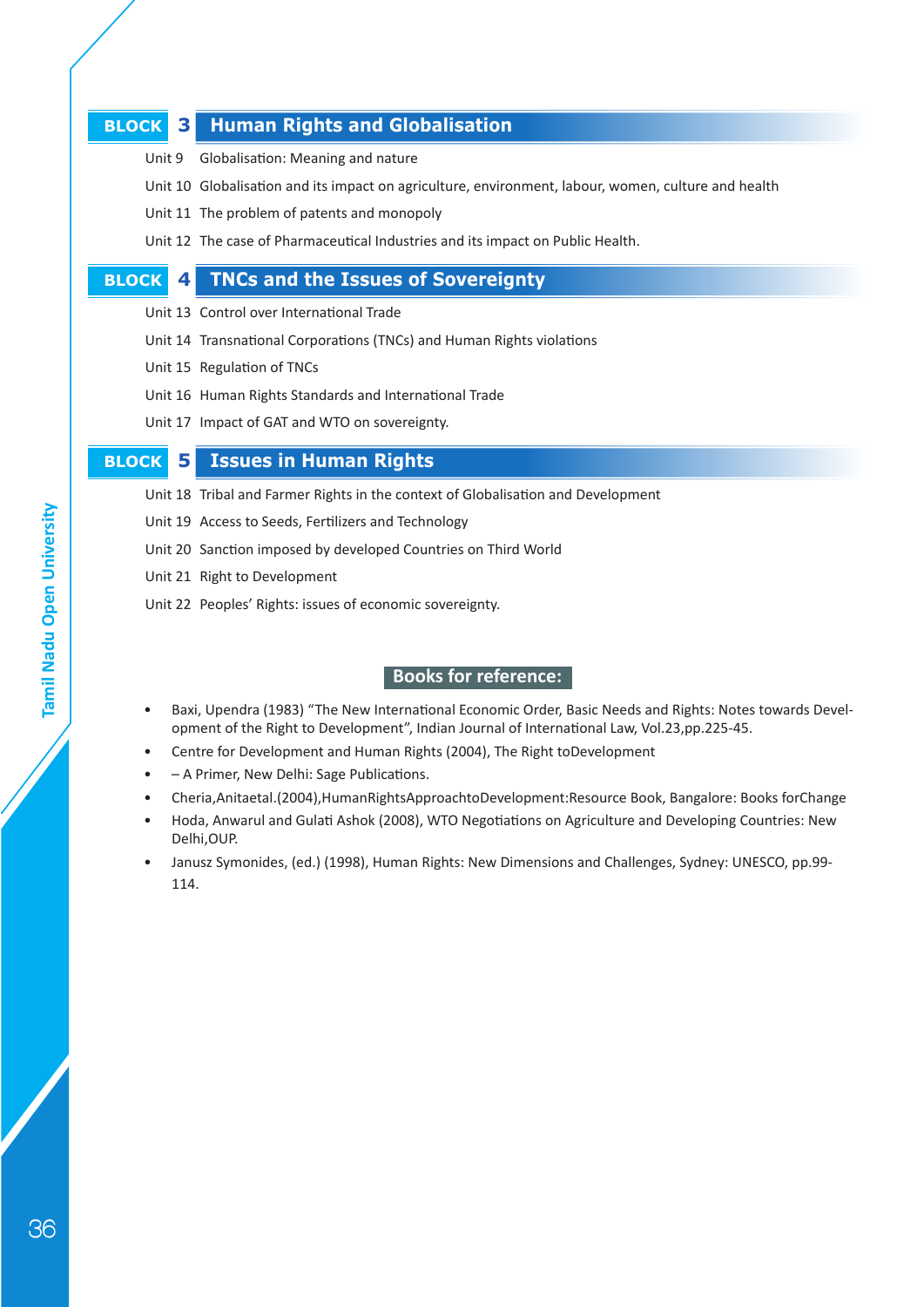

## **Chennai - 15**

B.A., HUMAN RIGHTS THIRD YEAR (DISTANCE MODE)

| <b>COURSE TITLE</b>      | : POLICE CRIMINAL JUSTICE SYSTEM AND HUMAN RIGHTS |
|--------------------------|---------------------------------------------------|
| COURSE CODE : BHR - 34   |                                                   |
| <b>COURSE CREDIT : 6</b> |                                                   |

#### **COURSE OBJECTIVES**

While studying the Criminal Justice System and Human Rights the student shall be able

- » **To comprehend the various features of criminal justice system and Juvenle Justice System in relation to human rights.**
- » **To outline the structure and functioning of enforcement organization**
- » **To outline the human rights norms in criminal procedure on production of accused before Magistrate.**
- » **To explain the rights of inmates of prison and custodial homes**
- » **To create awareness about the rights of the victims and the support available to them**

#### **COURSE OUTCOMES**

After completion of the Course, the student will be able:

- » **Describe the role of police and human rights and police in elections, principles of police conduct and personality in human rights.**
- » **Examine the importance of abuse and misuse of powers by police,bureaucracy and legislators.**
- » **Analyse the concepts, objectives of human rights law and criminal justice system.**
- » **Evaluate the effectiveness of law enforcement, investigation agencies and human rights.**
- » **Describetheroleofcourseandrightstolegalaid,punishment,rightsofaccused and inmates prisons and custodial home.**

#### **BLOCK 1 Criminal Justice System**

- Unit 1 Components of Criminal Justice System
- Unit 2 Relevance of Criminal Justice system to Human Rights
- Unit 3 Development and structure Juvenile Justice System in India
- Unit 4 Rights of juveniles

#### **BLOCK 2 Law enforcement organizations and human rights violations**

Unit 5 Practices and procedures in violations to human rights

- Unit 6 Investigation and interrogation
- Unit 7 Arrest and Handcuffing
- Unit 8 Encounters, Custodial deaths and torture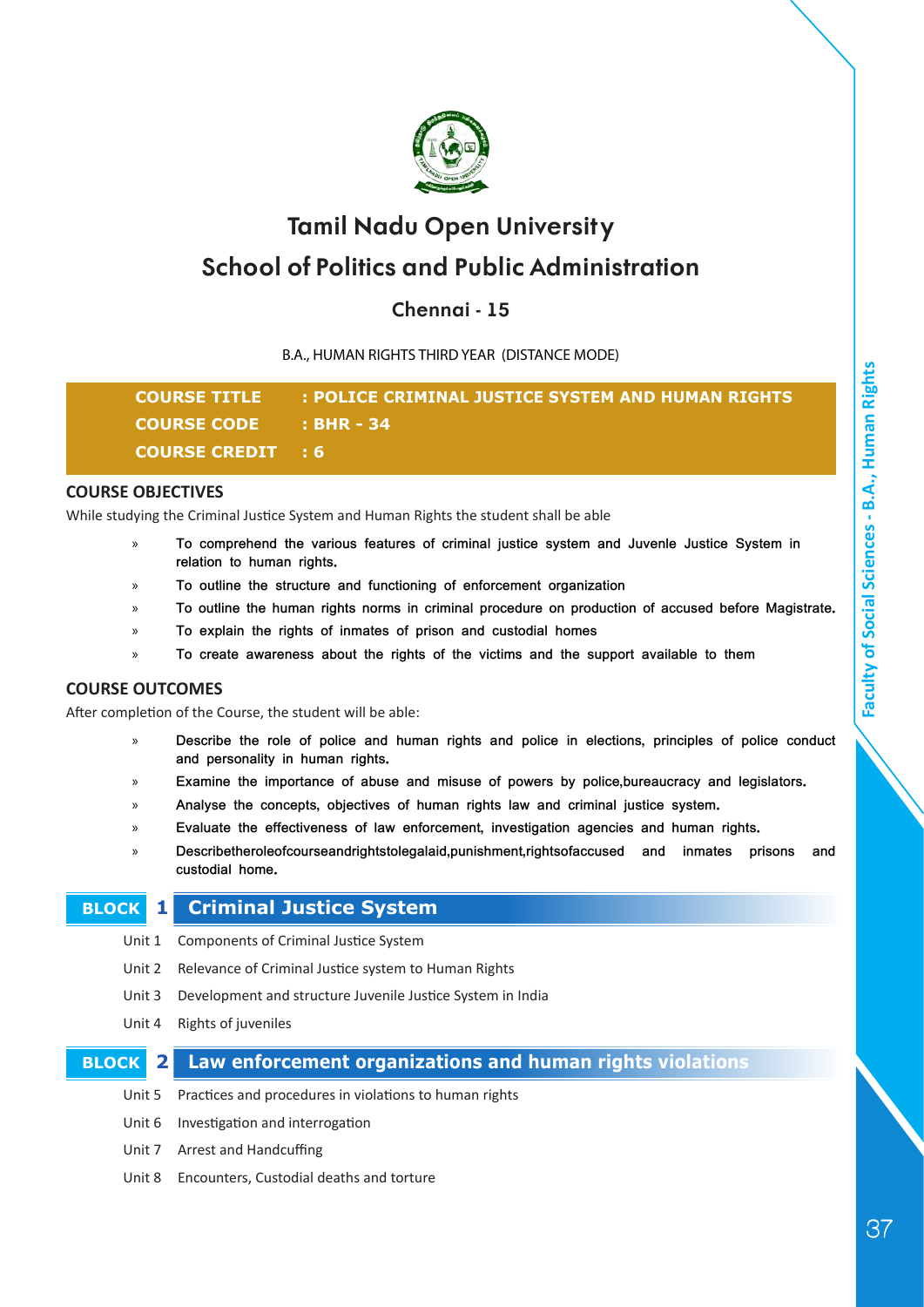### **BLOCK 3 Judiciary and human rights**

- Unit 9 Sentencing principles, policies and procedures;
- Unit 10 Judicial activism and review,
- Unit 11 Rights of the arrested and accused,
- Unit 12 Access to justice, concept of fair trial and fair treatment

#### **BLOCK 4 Human rights and correctional administration**

- Unit 13 Rights of prisoners
- Unit 14 Non-institutional and community based
- Unit 15 Preventive detention

#### **BLOCK 5 Victim service and victim assistance programs**

- Unit 16 Rights of victims of human rights violations,
- Unit 17 Social support,
- Unit 18 Coping skills
- Unit 19 Vulnerability analysis.

#### **Books for reference:**

- Dennis Sullivan, (2002),"Handbook of Restorative Justice: A Global Perspective", Berlin, 2. Chockalingam, K., (1996), "Readings In Victimology", Raviraj Publications
- Mathur, K. M., (1996), "Crime, Human Rights and NationalSecurity".
- Peter Birks, (1995), Reshaping The Criminal Justice & Human Rights,1995
- Thilagaraj,R,(2000),"HumanRights&CriminalJusticeAdministration",Manohar
- Publications, New Delhi,
- Handbook of Human Rights and criminal justice in India, South Asian Human Rights Documentation Centre,2010

**Tamil Nadu Open University** 

38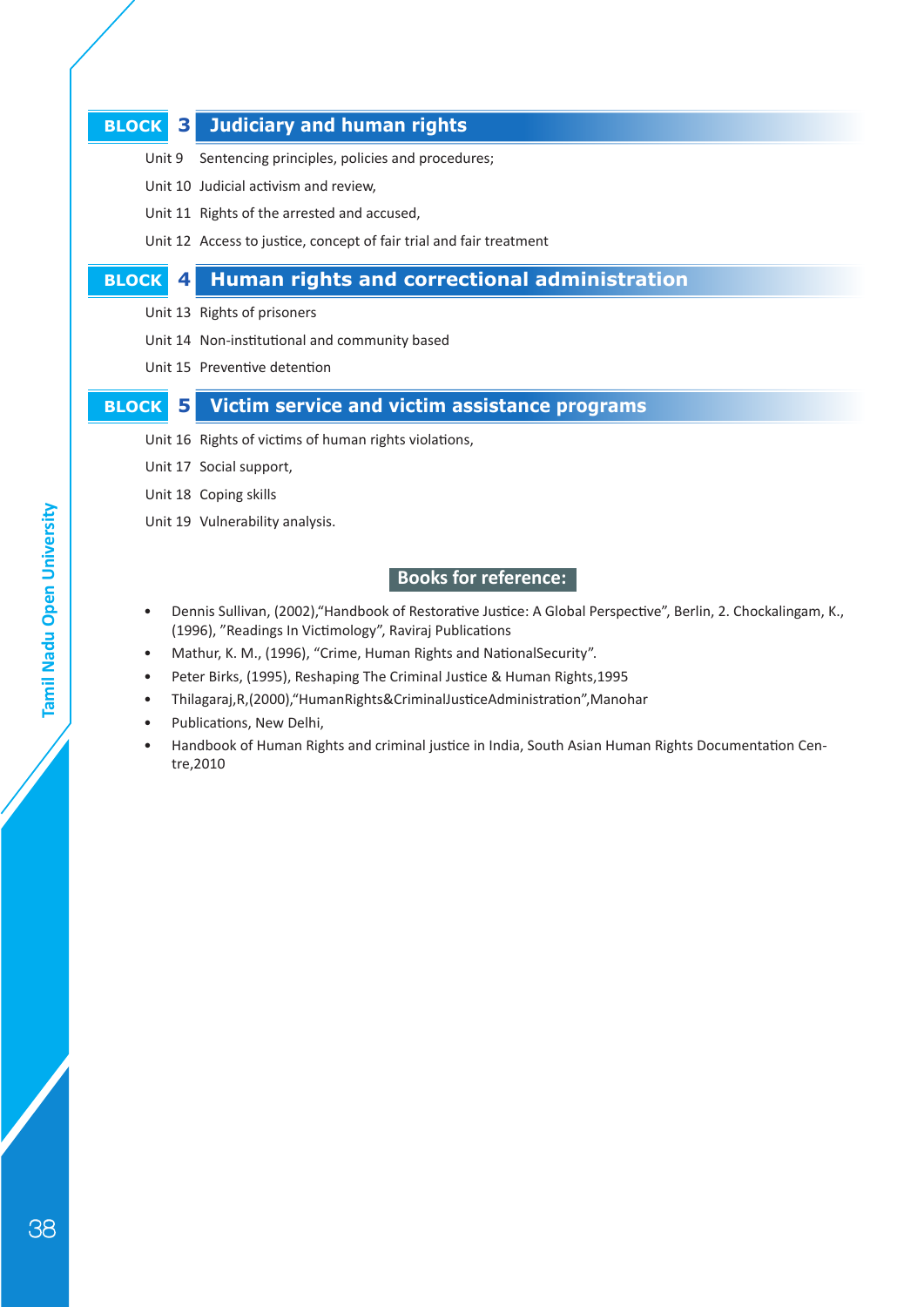

## **Chennai - 15**

B.A., HUMAN RIGHTS THIRD YEAR (DISTANCE MODE)

| <b>COURSE TITLE</b>      | : EVOLVING TRENDS AND DIMENSIONS IN HUMAN RIGHTS |
|--------------------------|--------------------------------------------------|
| COURSE CODE : BHR - 35   |                                                  |
| <b>COURSE CREDIT : 8</b> |                                                  |

#### **COURSE OBJECTIVES**

While studying the, Evolving Trends and Dimensions of HumanRights, the student shall beable

- » **To enable understanding of evolving trends and dimensions of human rights issues and violations at the national and international level.**
- » **To understand the concept of discrimination based on religion**
- » **To explain the concept of child rights and various human rights violations they are subjected to**
- » **To explain the women's rights violations and related issues**
- » **To understand the relativity between population dynamics and human rights**

#### **COURSE OUTCOMES**

After completion of the Course, the student will be able:

- » **Describe the impacton human rights violations of immigrant labours, refuges, settlement, displacement and migration.**
- » **Explain the values of religions human rights in Vedic, Buddhist, Islamic, Biblical, and other Religious Texts and human rights.**
- » **Examine the importance of the rights of the children, child labour and Juvenile Justice Mechanism.**
- » **Evaluate the status of women and human rights and safeguard from Sati, Honour Killings, Domestic Violence and Crimes Against Women**
- » **Analyse the impact on population growth food securing and abortion, family planning and human rights.**

#### **BLOCK 1 Refugees and Human Rights**

- Unit 1 Human Rights Violations of Immigrant Labourers and Refugees
- Unit 2 Settlement, Displacement, Migration –
- Unit 3 UN High Commissioner for Refugees (UNHCR)

#### **BLOCK 2 Religion and Human Rights**

- Unit 4 Religious Rights and Human Rights
- Unit 5 Religious Human Rights in Vedic, Buddhist, Islamic, Biblical, and other Religious Texts
- Unit 6 Jihad and Human Rights
- Unit 7 Islamic Laws and Human Rights.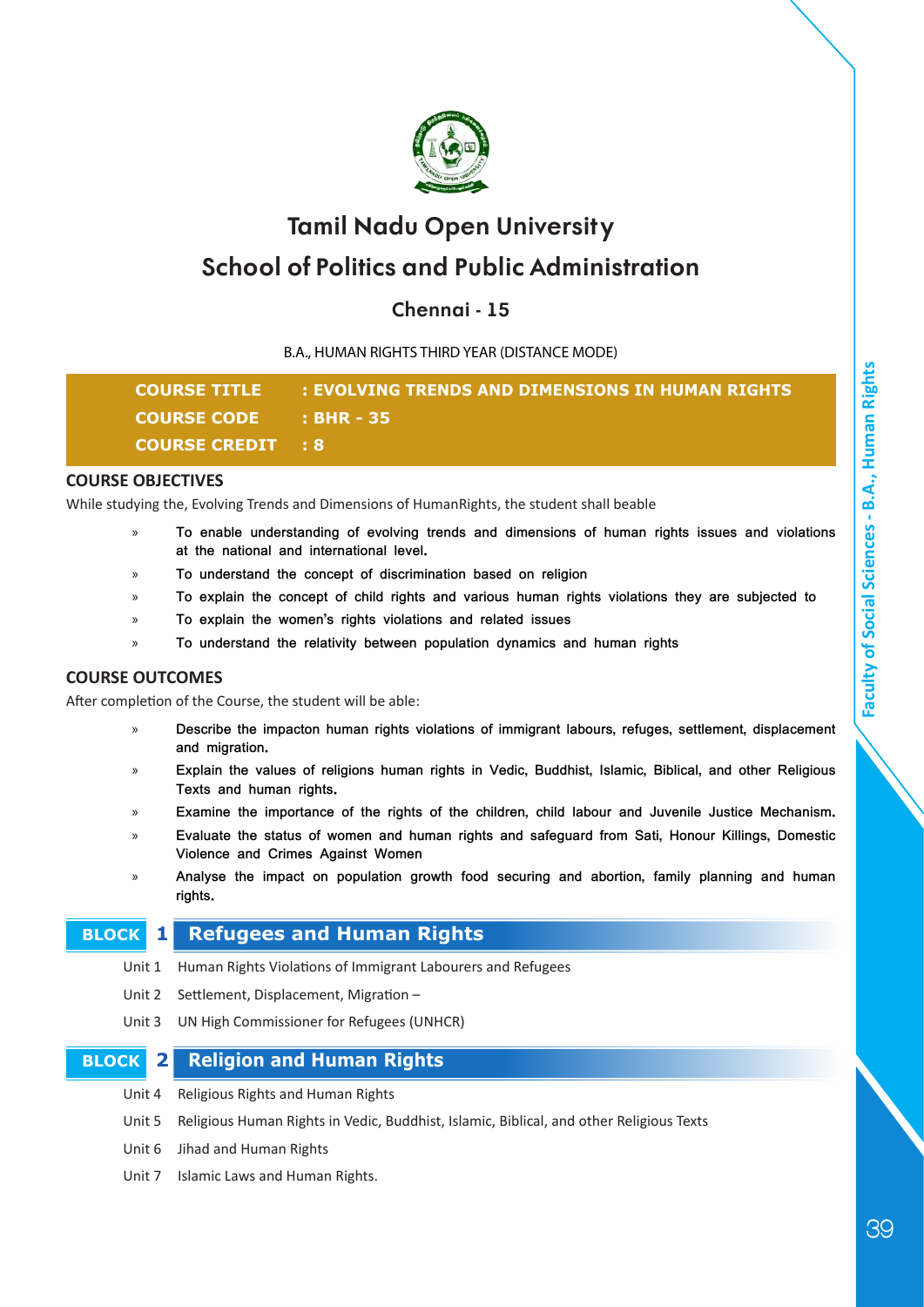## **BLOCK 3 Child and Human Rights**

- Unit 8 Child rights
- Unit 9 Female Foeticide and Infanticide
- Unit 10 Child Labour, Child Trafficking, Child Abuse, Street children
- Unit 11 Parenting and Child Health

### **BLOCK 4 Women and Human Rights**

- Unit 12 Status of Women and their Empowerment.
- Unit13 Practice of Sati, Dowry, Sexual harassment
- Unit 14 Domestic Violence and Crimes against Women
- Unit 15 Right to Equality, Participation and Decision Making at Work Place

#### **BLOCK 5 Population and Human Rights**

- Unit 16 Population Growth and Food Security
- Unit 17 Global Commons
- Unit 18 Family Planning and Human Rights
- Unit 19 One Child Policy of China
- Unit 20 Contraception and Abortion as a Human Right Problem.

- Gasper, Des (1996). Culture and Development Ethics: Needs, Women's Rights, and Western Theories. Development and Change,27:627.
- Malkki, Liisa (1996). Speechless Emissaries: Refugees, Humanitarianism, and Dehistoricization. Cultural Anthropology,11(3):377-404.
- Mayer, Ann Elizabeth (1994). Universal versus Islamic Human Rights: A Clash ofCulturesoraClashwithaConstruct?MichiganJournalofInternationalLaw, 15:307.
- Mishra, P.K. (2012), Human Rights Acts, Statutes and Constitutional Provisions, Ritu Publications,Jaipur.
- Pathack, R.S., Human Rights in the Changing World, International Law Association, New Delhi,1998.